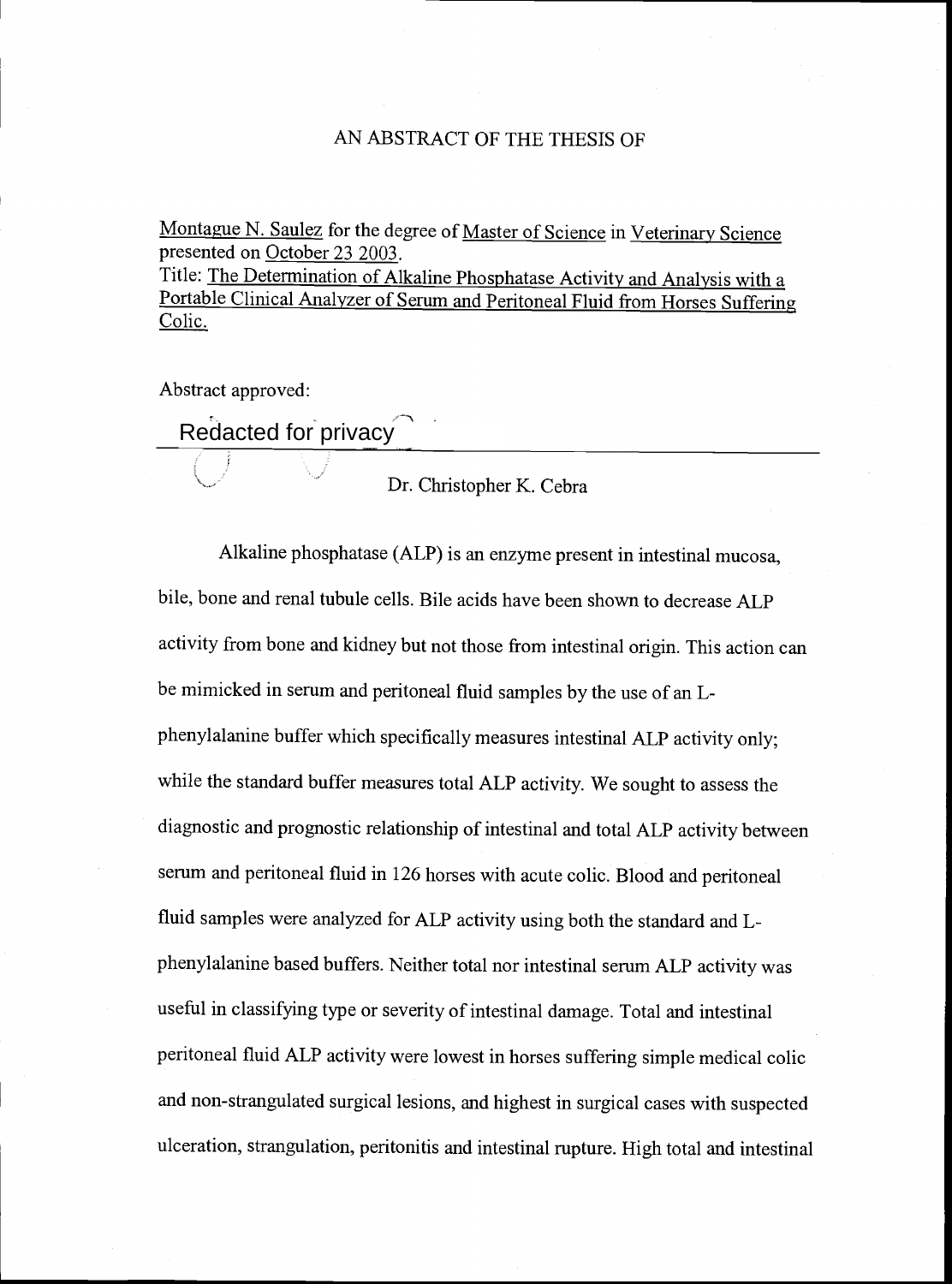peritoneal fluid ALP activity was associated with greater intestinal damage, increased probability of surgical intervention and a worse prognosis while low total and intestinal peritoneal fluid ALP activity was unable to accurately differentiate between simple medical colics and surgical colics. The use of Lphenylalanine buffer in both serum and peritoneal fluid did not improve the sensitivity of the test. Based on these results, determination of total ALP activity in peritoneal fluid may be helpful in identifying ischemic or inflammatory bowel lesions in horses with acute colic.

A portable clinical analyzer (PCA) was used for the determination of venous blood and peritoneal fluid pH value, glucose, lactate and electrolyte concentrations in a hospital setting. Blood and peritoneal fluid glucose, lactate, sodium, chloride and potassium concentrations, and pH value were determined using both a portable clinical analyzer with test cartridges and an in-house analyzer in 56 horses with acute abdominal disease. Results were compared by the Bland-Altman method of comparison and linear regression. The PCA yielded higher blood and peritoneal pH values, with greater variability in the alkaline range and lower pH values in the acidic range. The PCA glucose concentrations  $(\leq 150 \text{ mg/dL})$  were significantly lower, and were higher in the high range ( $> 150$ mg/dL). Venous lactate concentration ( $\leq$ 5 mmol/dL) and peritoneal fluid lactate concentration  $(\leq 2 \text{ mmol/dL})$  had the smallest variability. On average, the PCA underestimated peritoneal lactate and glucose concentration. Peritoneal fluid sodium and chloride concentration had higher bias and variability than venous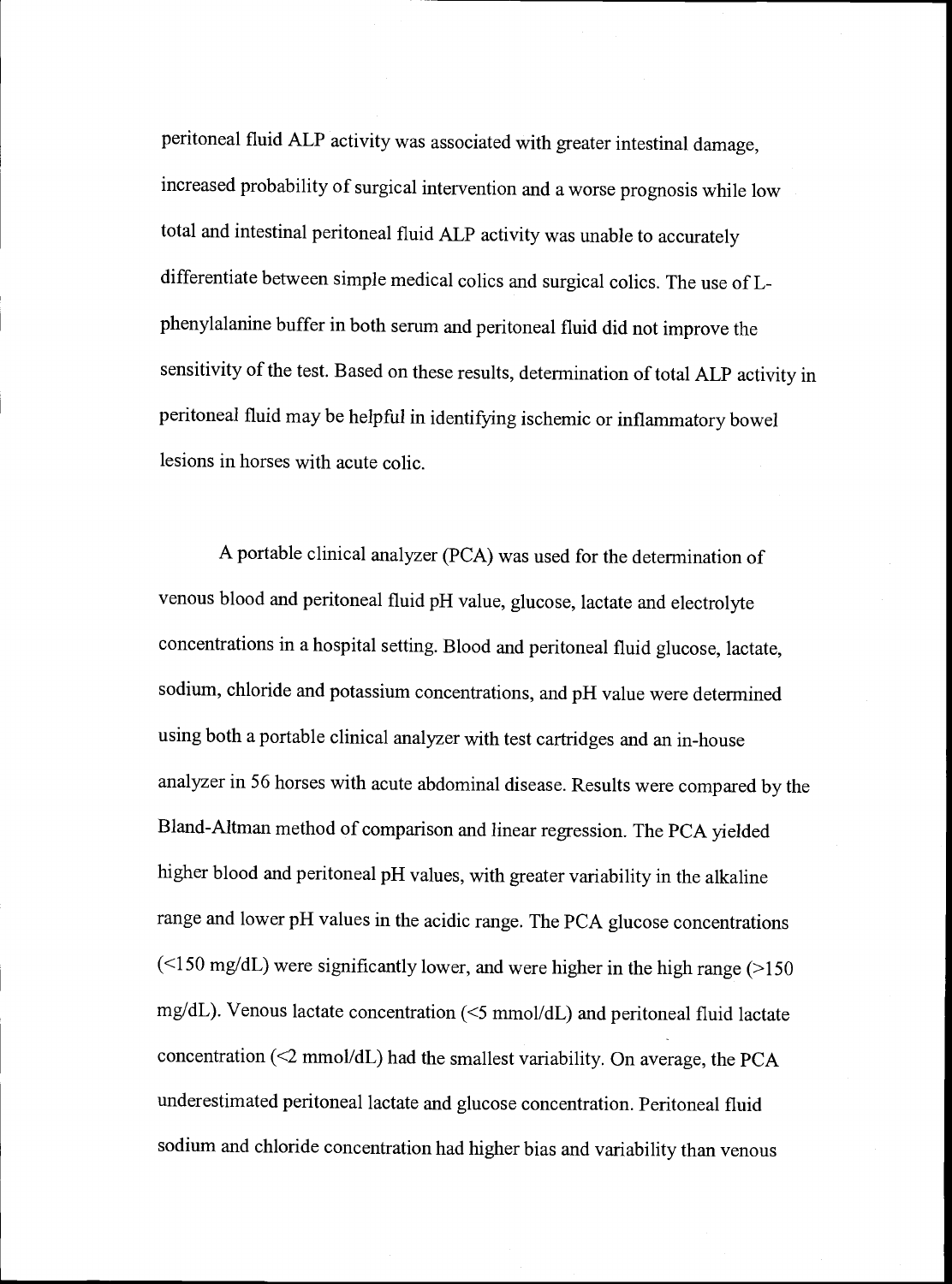sodium and chloride concentration. Venous and peritoneal fluid potassium concentration was closely clustered around the mean with a low bias and variability. Correlation coefficients were >0.80 for all values except venous and peritoneal sodium concentration; venous chloride concentration and venous pH value. The PCA may be suitable for point-of-care biochemical analysis of blood and peritoneal fluid for horses suffering colic and may provide further diagnostic and prognostic information. The PCA may be of help in diagnosing metabolic acidosis, uroperitoneum, septic and non-septic peritonitis and intestinal ischemia. This may be of benefit to ambulatory equine clinicians.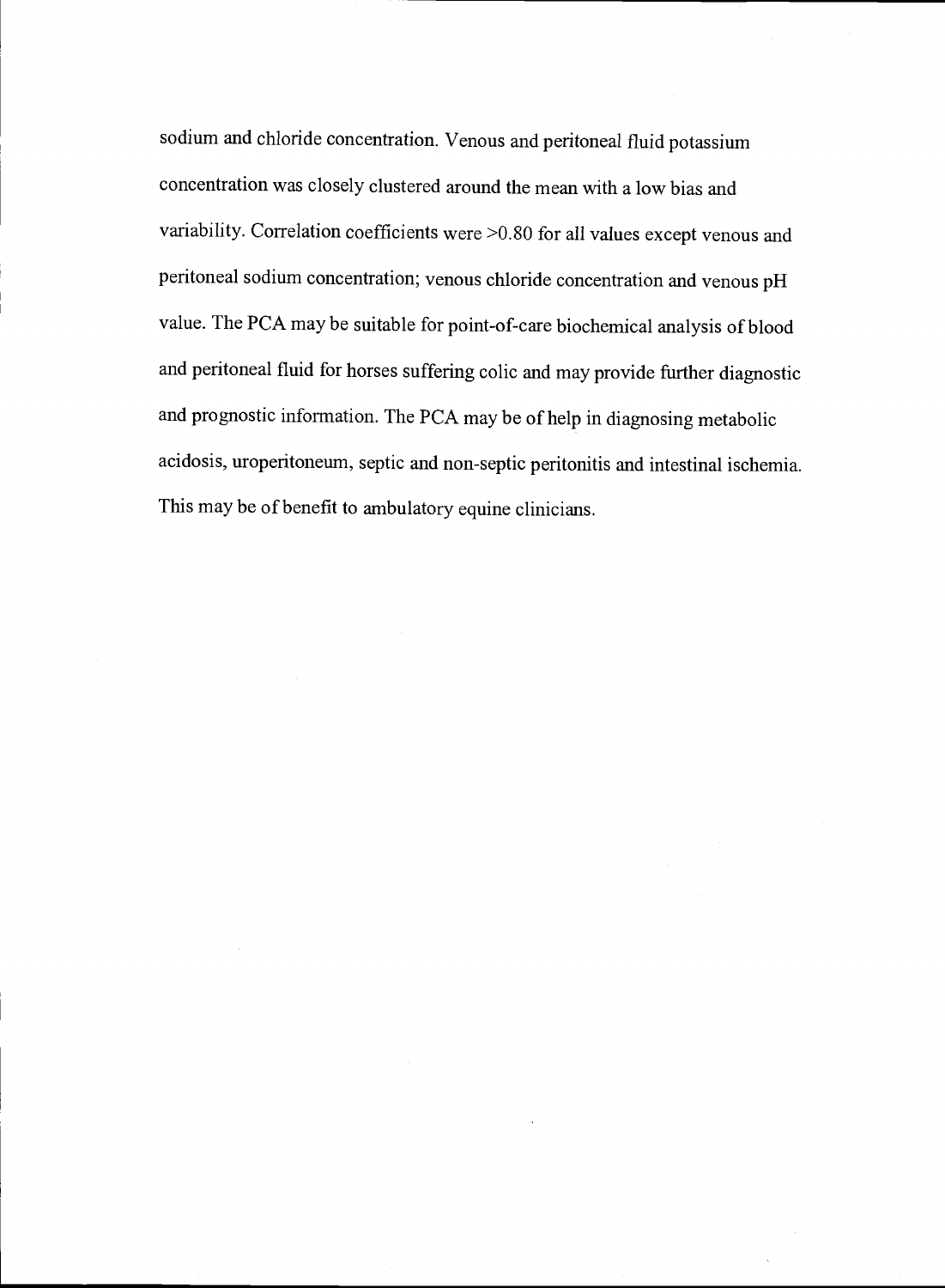©Copyright by Montague N. Saulez October 23, 2003 All rights reserved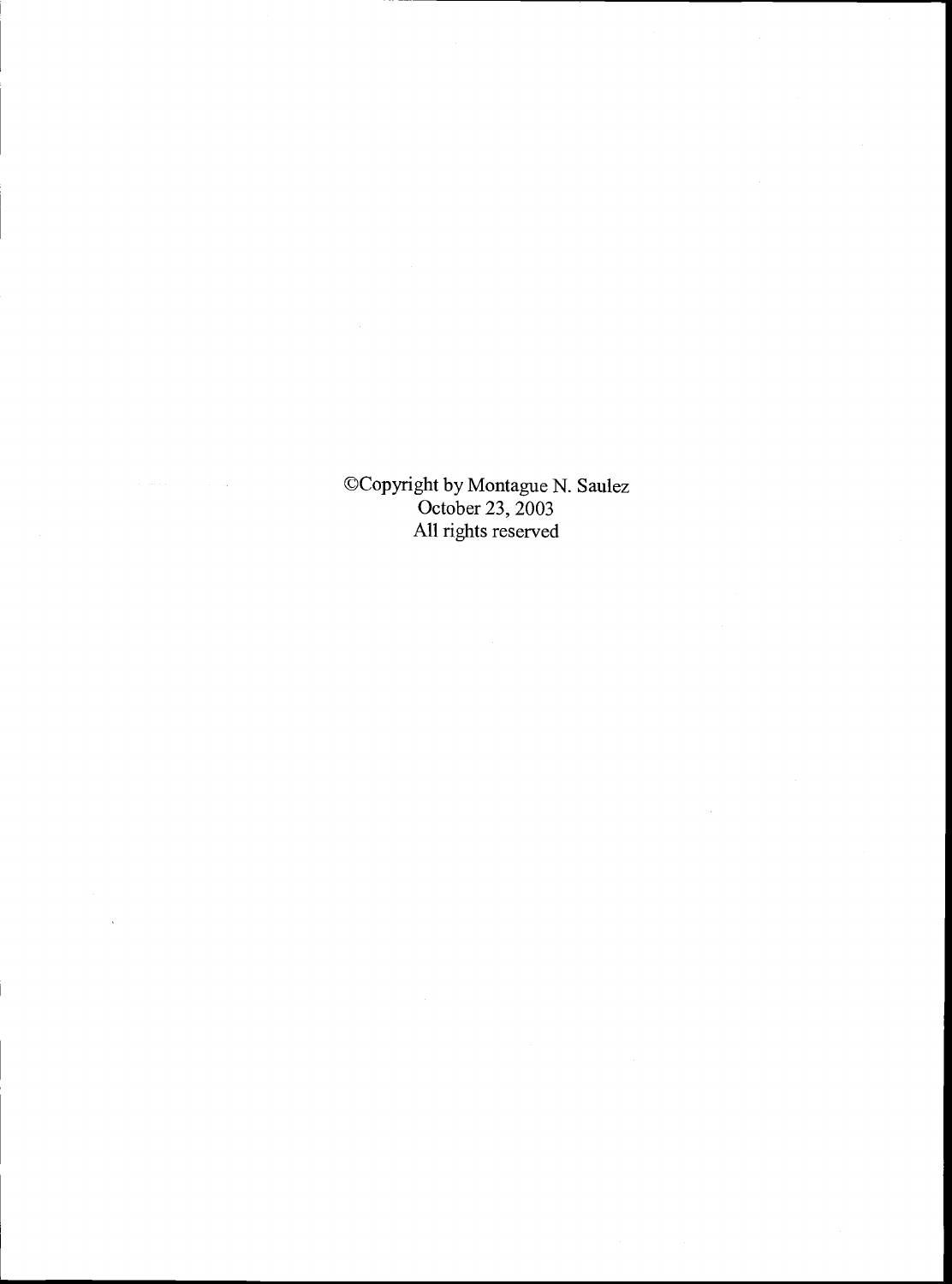The Determination of Alkaline Phosphatase Activity and Analysis with a Portable Clinical Analyzer of Serum and Peritoneal Fluid from Horses suffering Colic.

> by Montague N. Saulez

## A THESIS

Submitted to

Oregon State University

in partial fulfillment of the requirements for the degree of

Master of Science

Presented October 23, 2003 Commencement June 2004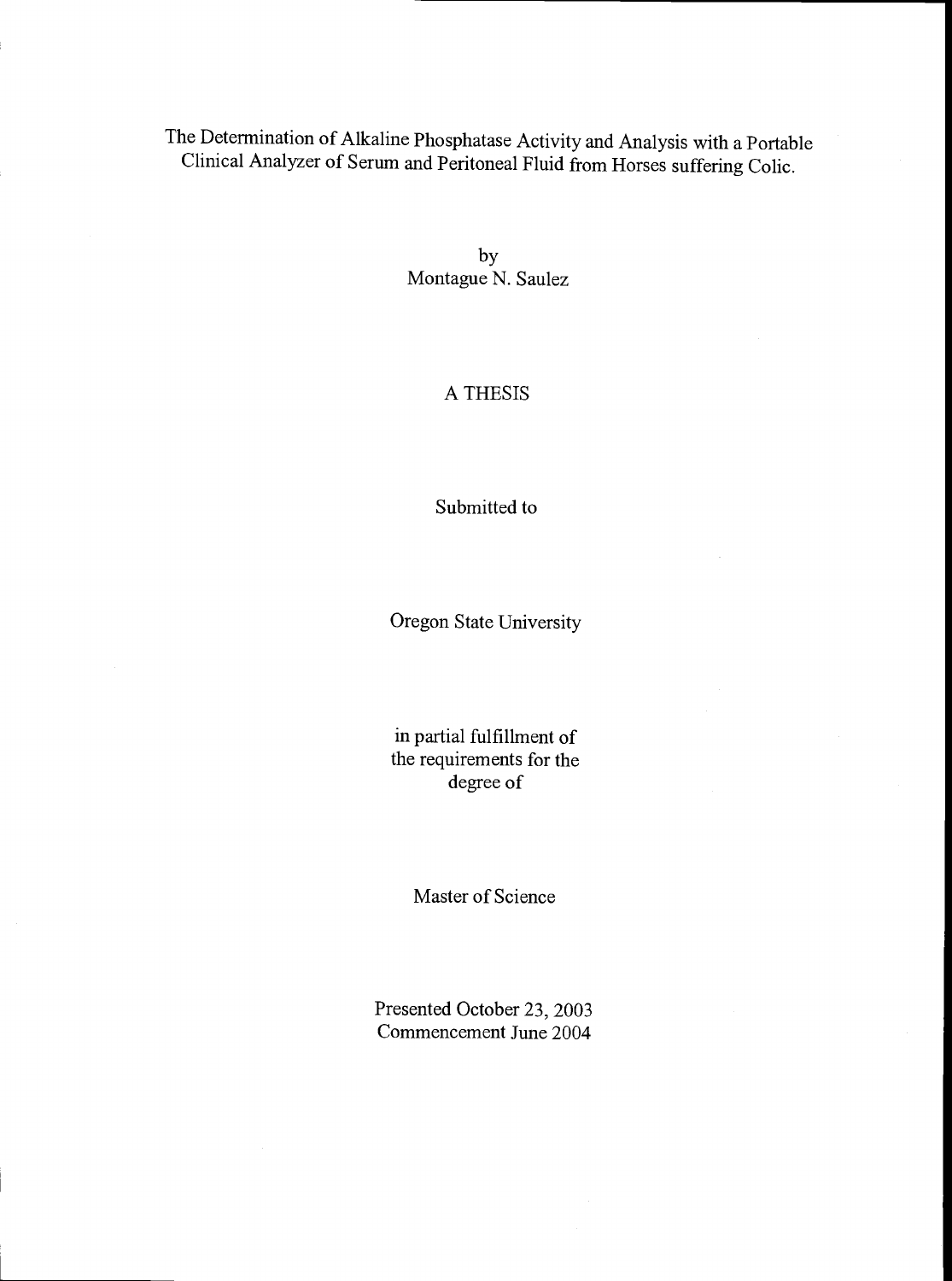Master of Science thesis of Montague N. Saulez presented on October 23, 2003.

APPROVED: Redacted for privacy  $\bigcap_{i=1}^n$ 

Major Professor, Representing Veterinary Science

Redacted for privacy

Dean of the College of Veterinary Medicine

# Redacted for privacy

Dean of'Graduate School

I understand that my thesis will become part of the permanent collection of Oregon State University libraries. My signature below authorizes release of my thesis to any reader upon request.

# Redacted for privacy

Montague N. Saulez, Author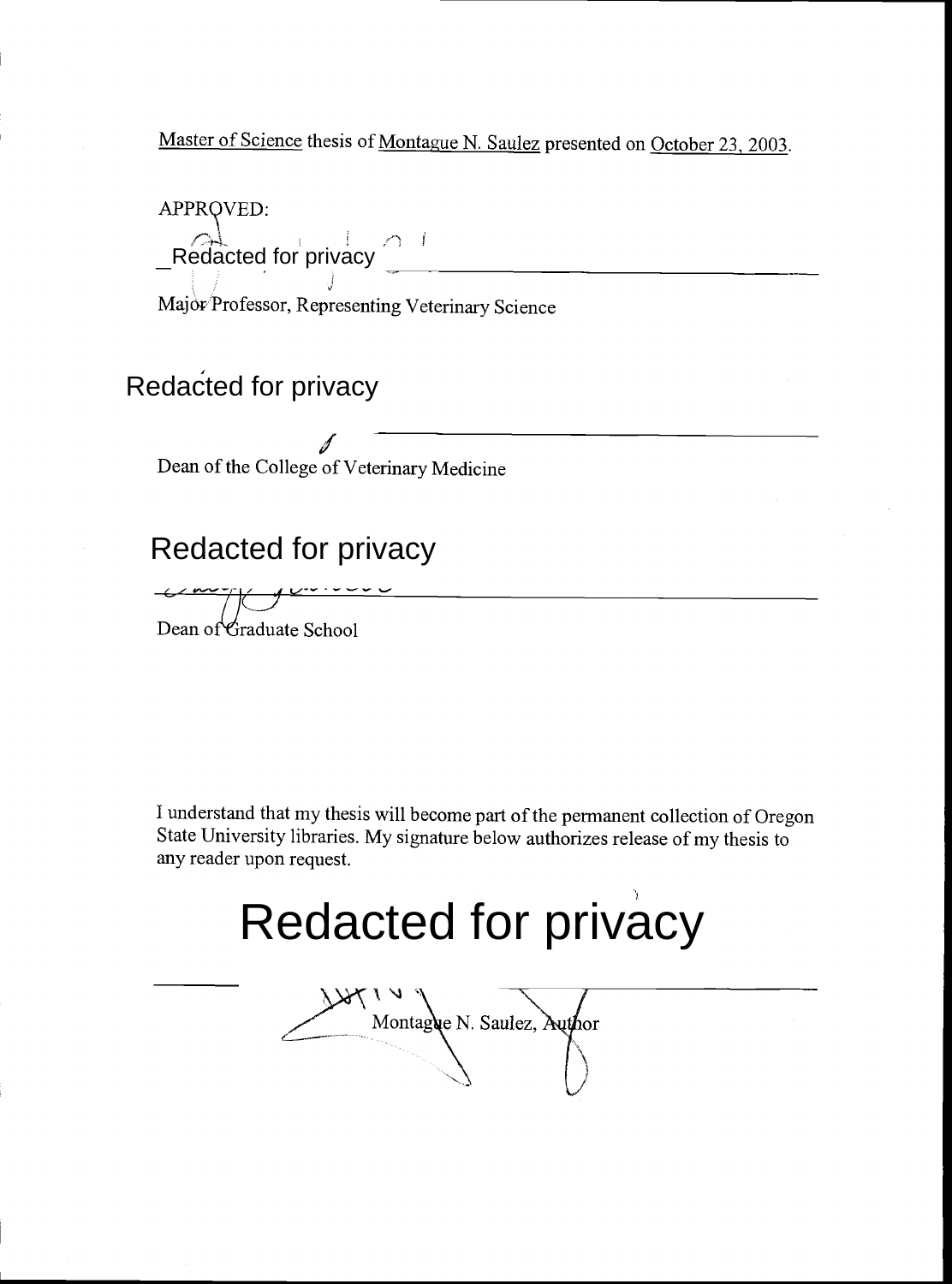#### ACKNOWLEDGEMENTS

I would like to express my sincere appreciation to Dr. Christopher K. Cebra, my major professor, who gave me the opportunity to complete a residency in Internal Medicine while completing a thesis concurrently. His encouragement, whether it was personal or professional, helped guide me through clinics. The enthusiasm with which he would complete research projects and eagerly look forward to acceptance and publication of his work has now persuaded me to do the same!

The ladies in the laboratory, namely Ms. Tracy Black and Mrs. Joy Flachsbart, were responsible for the analysis of numerous blood and peritoneal fluid samples. This was performed at times when they already had too much work. They never stopped smiling and always had results in a prompt fashion.

Also, I would like to thank the members of my Graduate Committee: Dr. Susan J. Tornquist, Dr. Karyn Bird, Dr. Jerry R. Heidel, Dr. Christopher K. Cebra, and Dr. Mark E. Harmon for the time and assistance that has lead to completion of this project.

The projects detailed in this thesis were funded by grants from the Agricultural Experimental Station Funds of Oregon State University, and this is gratefully acknowledged.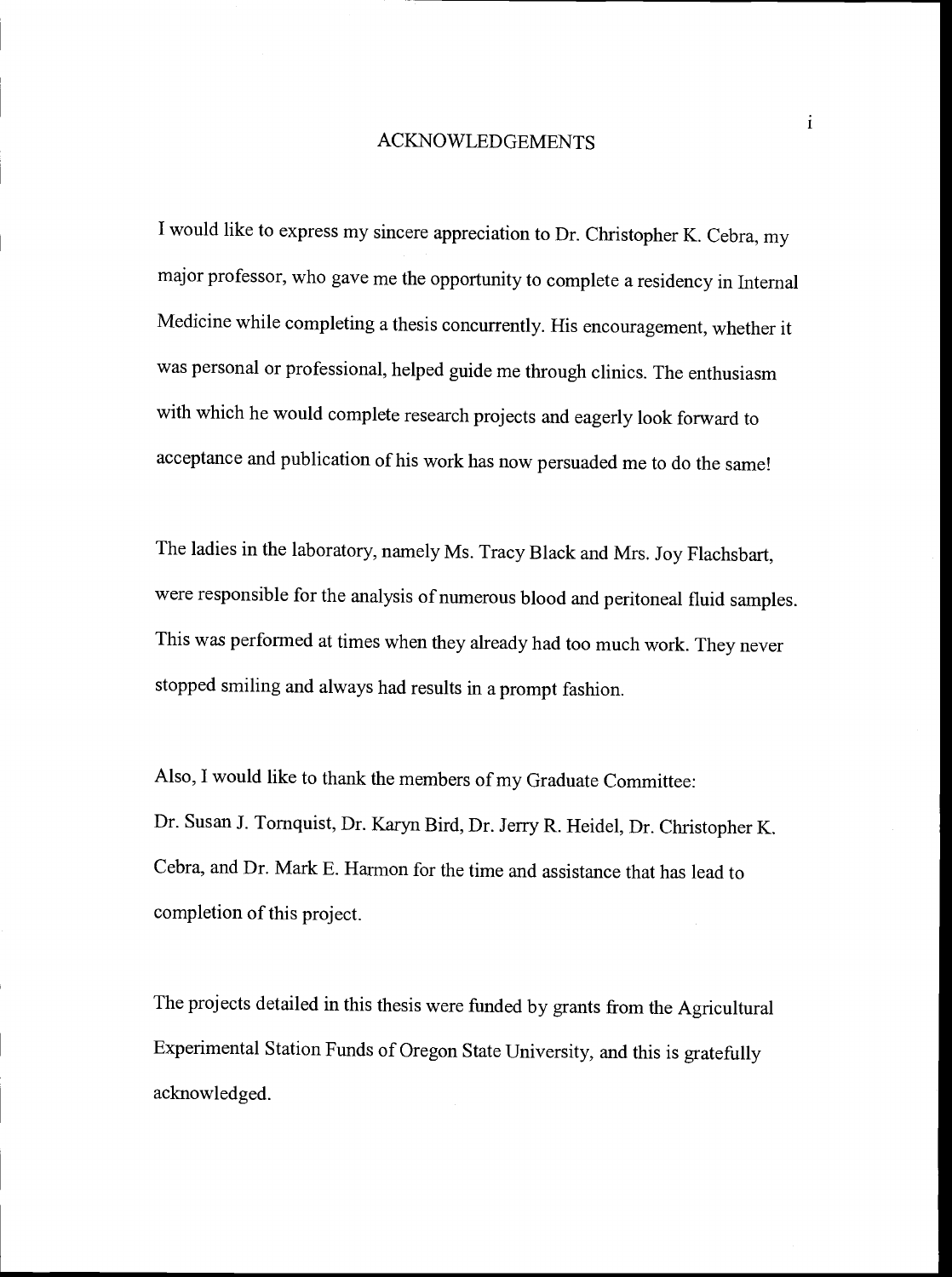# CONTRIBUTION OF AUTHORS

Dr. Christopher K. Cebra assisted with the data interpretation. Dr. Susan Tornquist helped with sample analysis. Statistical support was provided by Ms. Megan Dailey.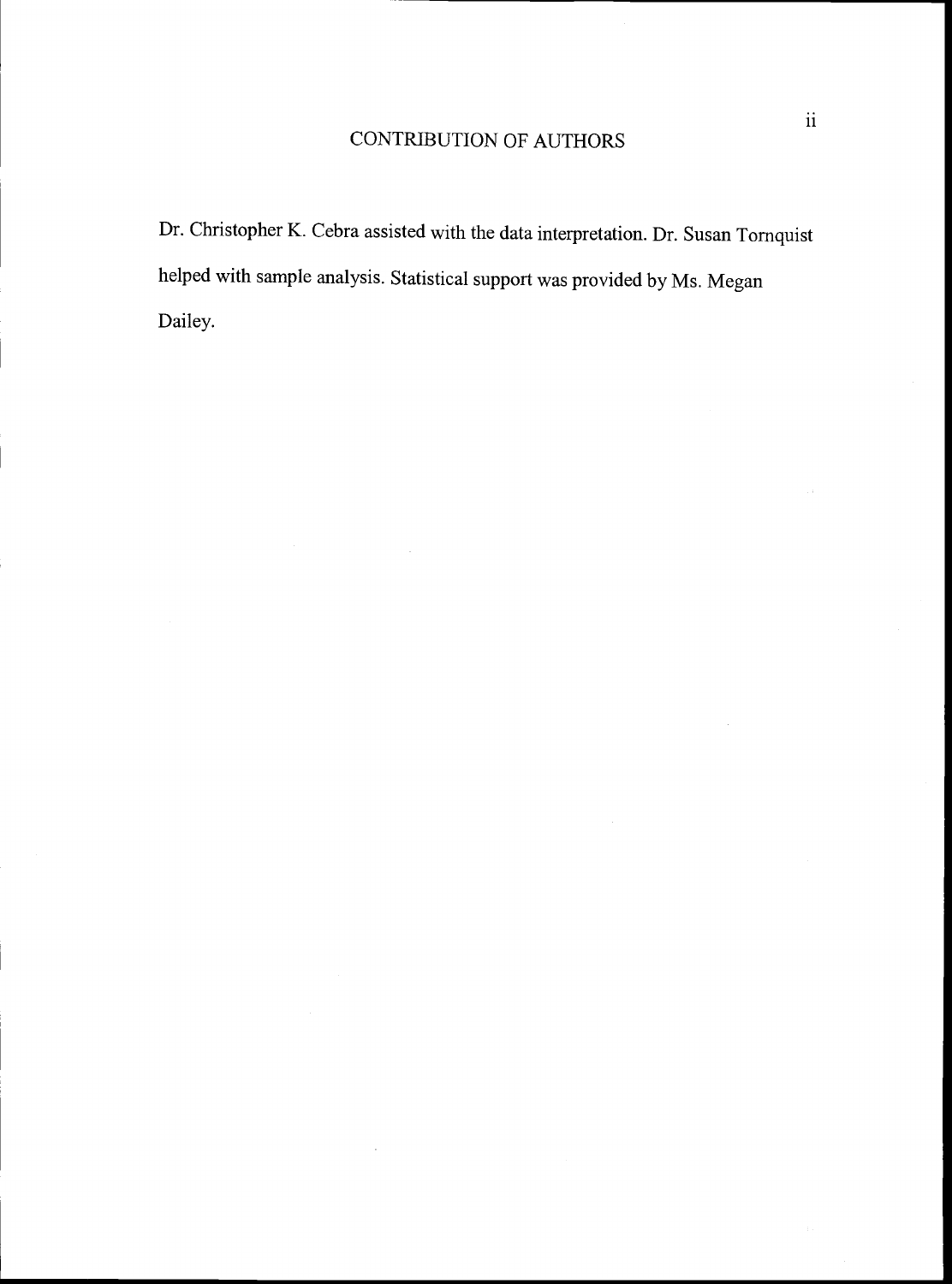## TABLE OF CONTENTS

|                                                                                          | <b>Page</b>    |  |
|------------------------------------------------------------------------------------------|----------------|--|
| General introduction                                                                     | $\overline{2}$ |  |
| Activity of Alkaline Phosphatase in Serum and Peritoneal Fluid from<br>Horses with Colic | $\overline{4}$ |  |
| Introduction                                                                             | 5              |  |
| Materials and methods                                                                    | $\overline{7}$ |  |
| Results                                                                                  | 10             |  |
| Conclusions                                                                              | 17             |  |
| Bibliography                                                                             | 19             |  |
| Analysis of Equine Blood and Peritoneal Fluid with a Portable Clinical<br>Analyzer       | 21             |  |
| Introduction                                                                             | 22             |  |
| Materials and methods                                                                    | 24             |  |
| Results                                                                                  | 26             |  |
| Conclusions                                                                              | 40             |  |
| Bibliography                                                                             | 45             |  |
| <b>General Conclusions</b>                                                               | 48             |  |
| Bibliography                                                                             | 49             |  |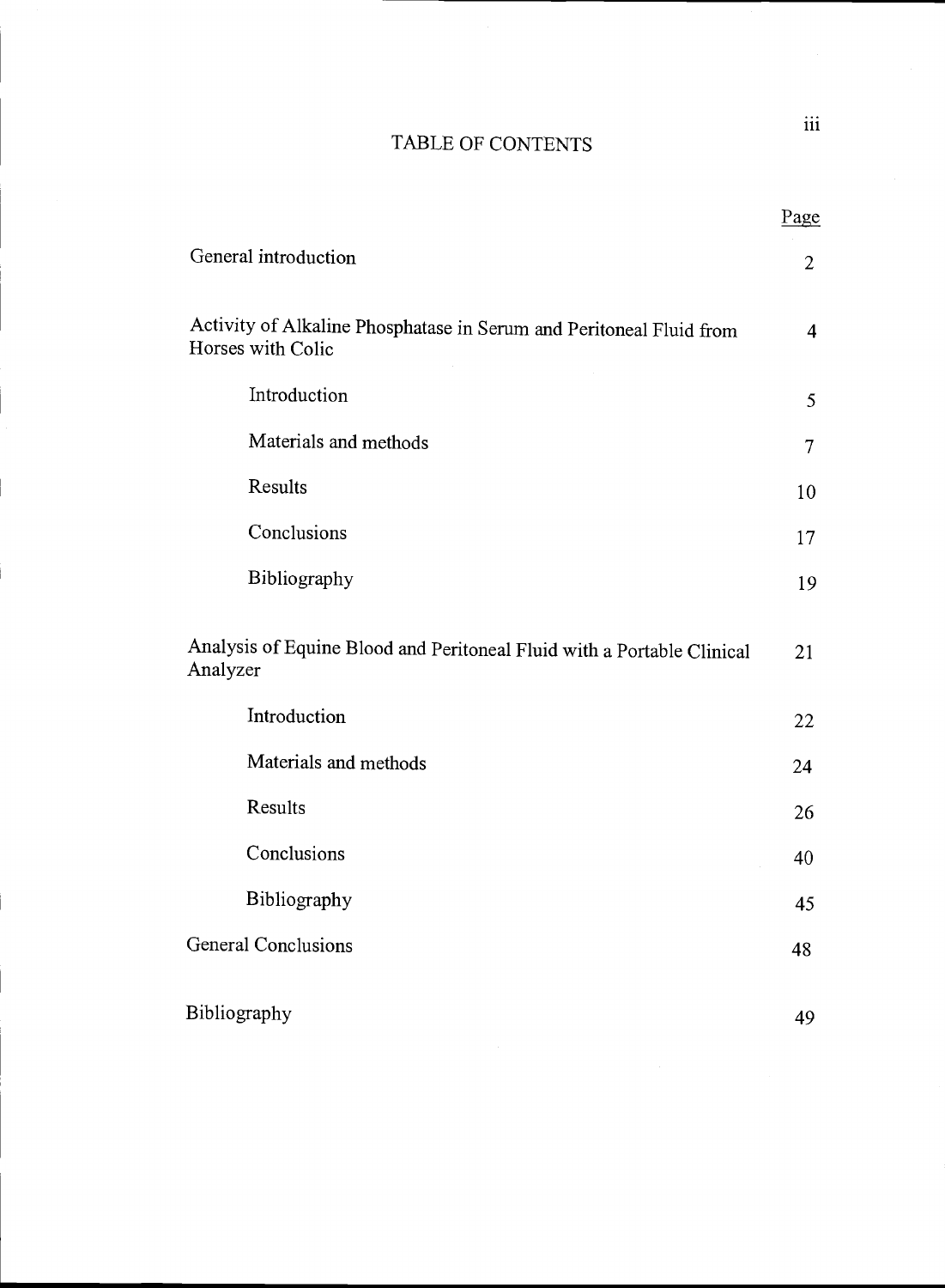## LIST OF FIGURES

| Figure |                                                                                                                                                                                                                                                                                                                                                                                                            | Page |
|--------|------------------------------------------------------------------------------------------------------------------------------------------------------------------------------------------------------------------------------------------------------------------------------------------------------------------------------------------------------------------------------------------------------------|------|
| 1.     | Box plots of log transformed serum ALP activity.                                                                                                                                                                                                                                                                                                                                                           | 13   |
| 2.     | Box plots of log transformed serum and peritoneal ALP<br>with classification into medical alive and dead groups, and<br>surgical alive and dead groups.                                                                                                                                                                                                                                                    | 14   |
| 3.     | Box plots of log transformed peritoneal ALP activity.                                                                                                                                                                                                                                                                                                                                                      | 15   |
| 4.     | Scatter plot of medical and surgical classification of cases by<br>comparison of serum and peritoneal ALP activity.                                                                                                                                                                                                                                                                                        | 16   |
| 5.     | Plots depicting the difference between the pH values obtained by<br>portable and in-house analyzers from equine venous blood (a) and<br>peritoneal fluid (b). Dotted horizontal line indicates mean difference<br>(bias) and dashed horizontal line indicates the estimated upper and<br>lower limits of agreement $(\pm 2$ SD of the mean).                                                               | 28   |
| 6.     | Plots depicting the difference between glucose values obtained by<br>portable and in-house analyzers from equine venous blood with<br>glucose values < 150 mg/dL (a) and glucose values > 150 mg/dL (b).<br>Dotted horizontal line indicates mean difference (bias) and dashed<br>horizontal line indicates the estimated upper and lower limits of<br>agreement $(\pm 2 SD)$ of the mean).                | 29   |
| 7.     | Plots depicting the difference between glucose values obtained by<br>portable and in-house analyzers from equine peritoneal fluid with<br>glucose values < 150 mg/dL (a) and glucose values > 150 mg/dL (b).<br>Dotted horizontal line indicates mean difference (bias) and dashed<br>horizontal line indicates the estimated upper and lower limits of<br>agreement $(\pm 2$ SD of the mean).             | 30   |
| 8.     | Plots depicting the difference between lactate values obtained by<br>portable and in-house analyzers from equine venous blood with<br>lactate values $\leq$ 5 mmol/dL (a) and lactate values $>$ 5 mmol/dL (b).<br>Dotted horizontal line indicates mean difference (bias) and dashed<br>horizontal line indicates the estimated upper and lower limits of<br>agreement $(\pm 2 \text{ SD of the mean})$ . | 31   |

lv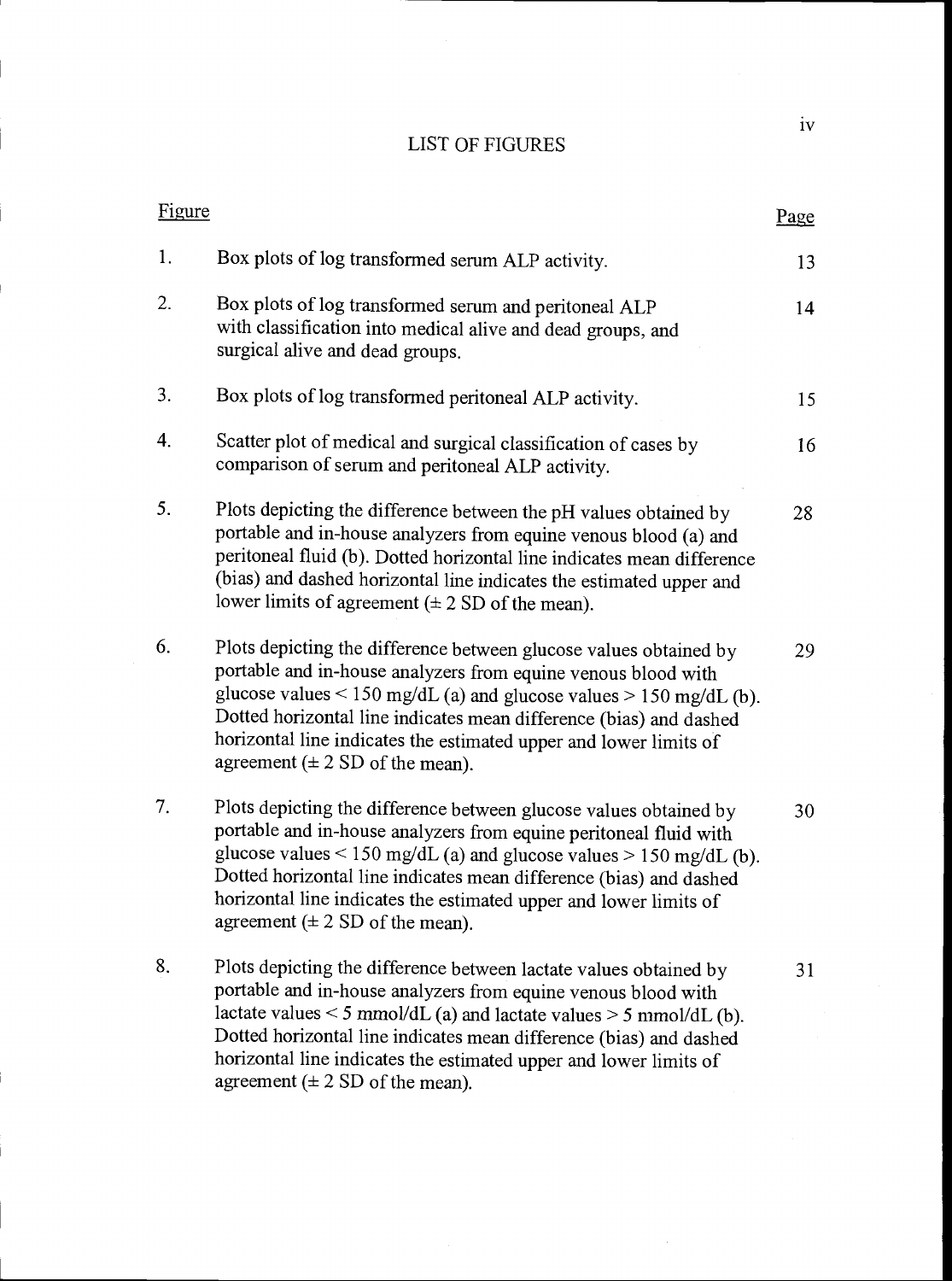## LIST OF FIGURES (Continued)

## Figure Page

- 9. Plots depicting the difference between the lactate values obtained 32 by portable and in-house analyzers from equine peritoneal fluid with lactate values  $\leq$  2 mmol/dL (a), 2 mmol/dL  $-$  7 mmol/dL (b) and  $>7$  mmol/dL (c). Dotted horizontal line indicates mean difference (bias) and dashed horizontal line indicates the estimated upper and lower limits of agreement  $(± 2 SD of the mean)$ .
- 10. Plots depicting the difference between the sodium values obtained 33 by portable and in-house analyzers from equine venous blood (a) and peritoneal fluid (b). Dotted horizontal line indicates mean difference (bias) and dashed horizontal line indicates the estimated upper and lower limits of agreement  $(\pm 2 \text{ SD of the mean})$ .
- 11. Plots depicting the difference between the chloride values obtained 34 by portable and in-house analyzers from equine venous blood (a) and peritoneal fluid (b). Dotted horizontal line indicates mean difference (bias) and dashed horizontal line indicates the estimated upper and lower limits of agreement  $(± 2 SD of the mean)$ .
- 12. Plots depicting the difference between the potassium values obtained 35 by portable and in-house analyzers from equine venous blood (a) and peritoneal fluid (b). Dotted horizontal line indicates mean difference (bias) and dashed horizontal line indicates the estimated upper and lower limits of agreement  $(\pm 2 \text{ SD of the mean})$ .

V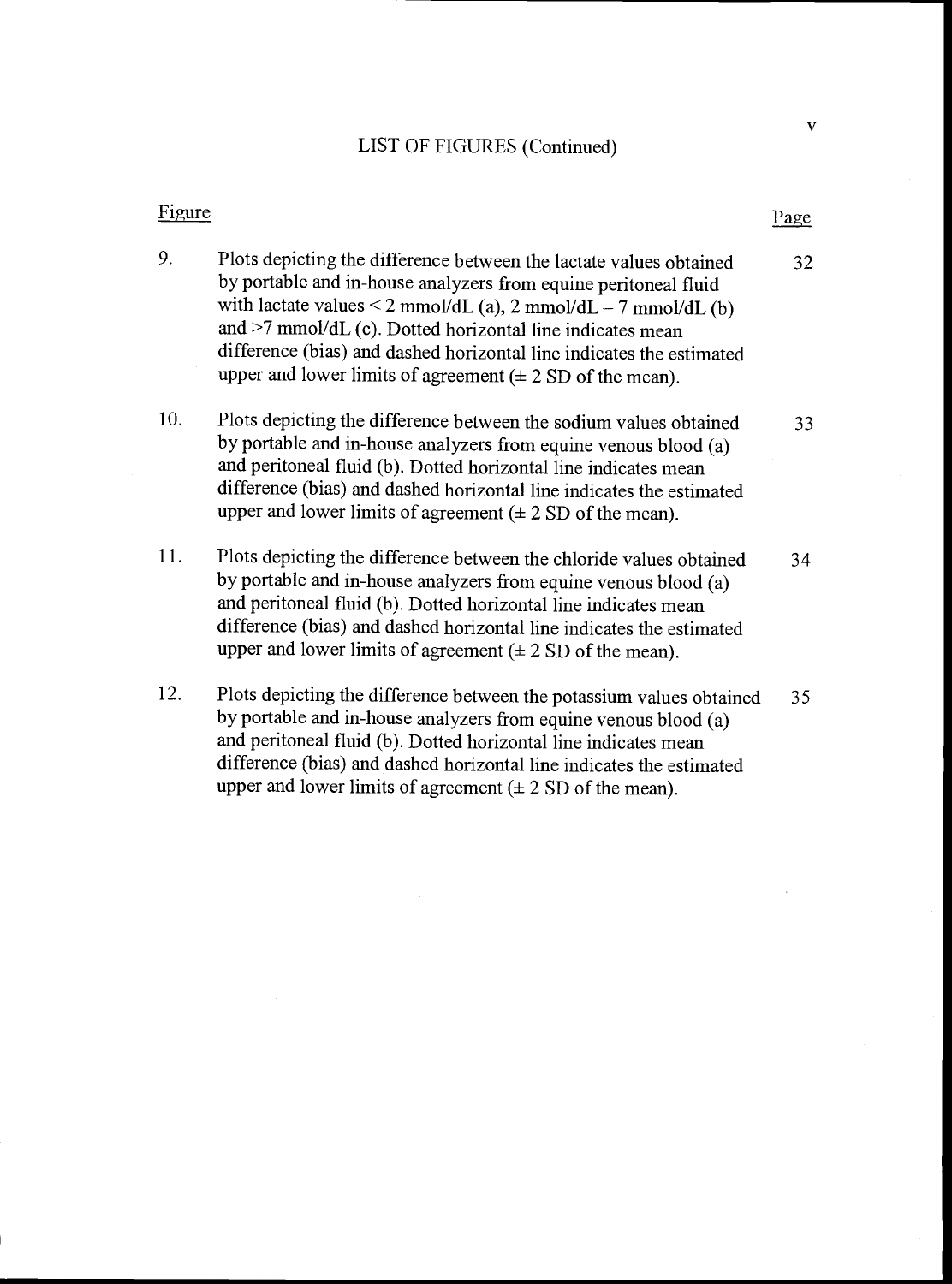## LIST OF TABLES

| Table            |                                                                                                                                   | Page |  |
|------------------|-----------------------------------------------------------------------------------------------------------------------------------|------|--|
| 1.               | Total and intestinal serum and peritoneal ALP activity.                                                                           | 12   |  |
| 2.               | Comparison of reportable ranges for the portable clinical analyzer<br>and the in-house analyzer.                                  | 36   |  |
| 3.               | Comparisons between the portable clinical analyzer and in-house<br>analyzer for equine venous blood.                              | 37   |  |
| $\overline{4}$ . | Comparisons between the portable clinical analyzer and in-house<br>analyzer for equine peritoneal fluid.                          | 38   |  |
| 5.               | Least-squares regression analysis comparison of mean differences<br>between the portable clinical analyzer and in-house analyzer. | 39   |  |

vi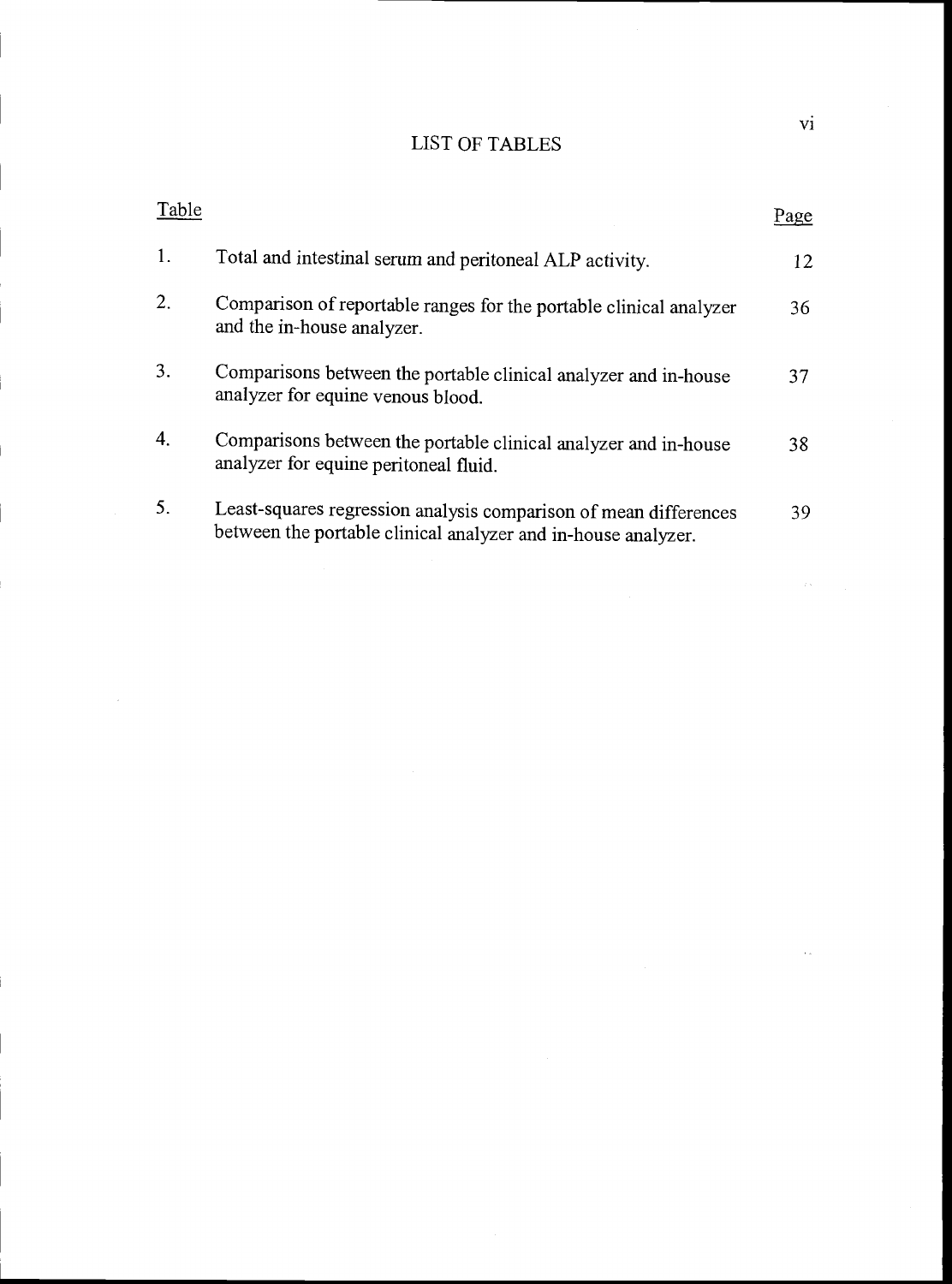## DEDICATION

 $\ddot{\phantom{0}}$ 

To my parents, Newton and Jo Saulez, Whose guidance, And support, Always ever present.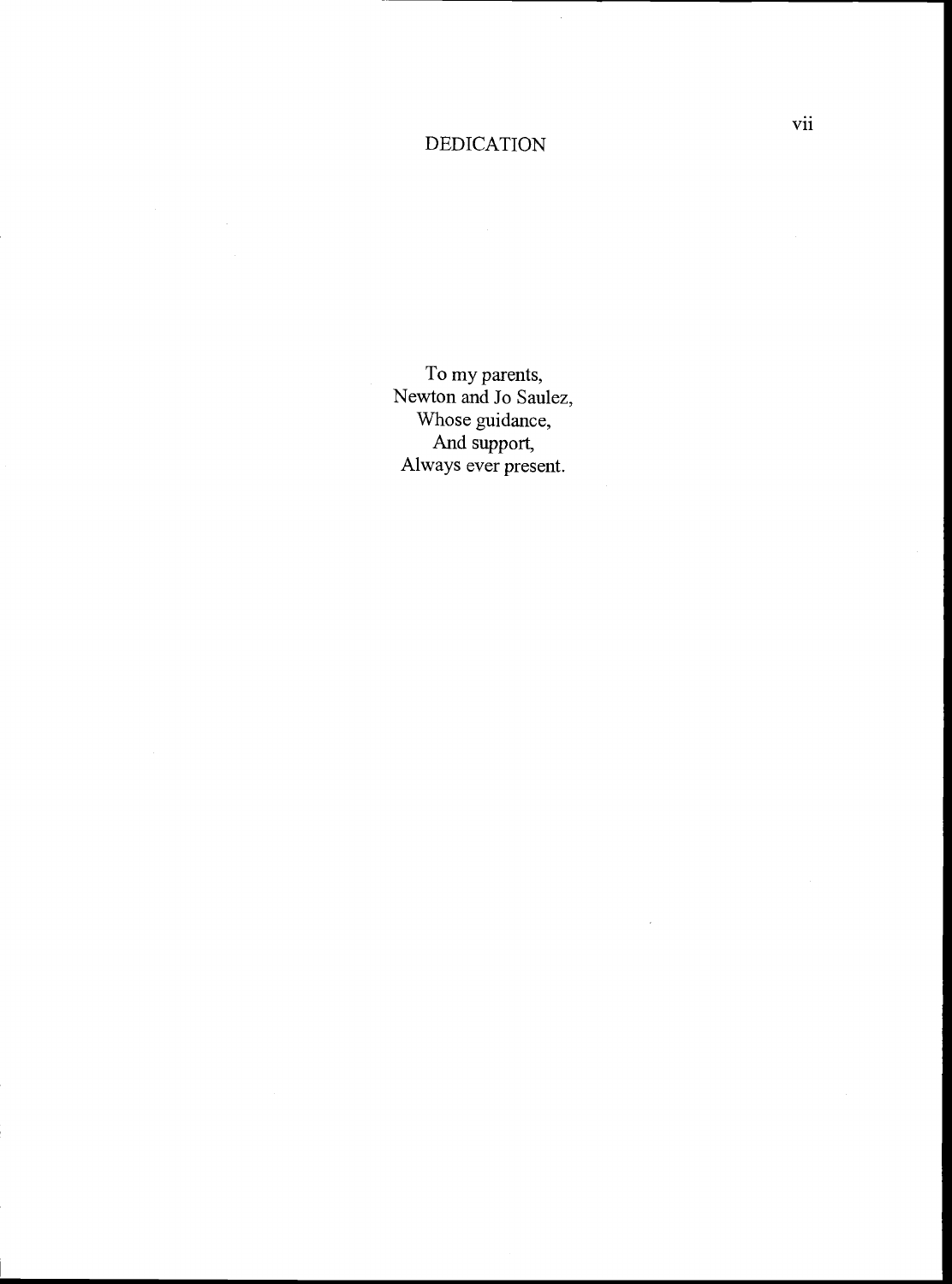## THE DETERMINATION OF ALKALINE PHOSPHATASE ACTIVITY AND ANALYSIS WITH A PORTABLE CLINICAL ANLYZER OF SERUM AND PERITONEAL FLUID FROM HORSES SUFFERING COLIC.

MONTAGUE N. SAULEZ, BVSc, MRCVS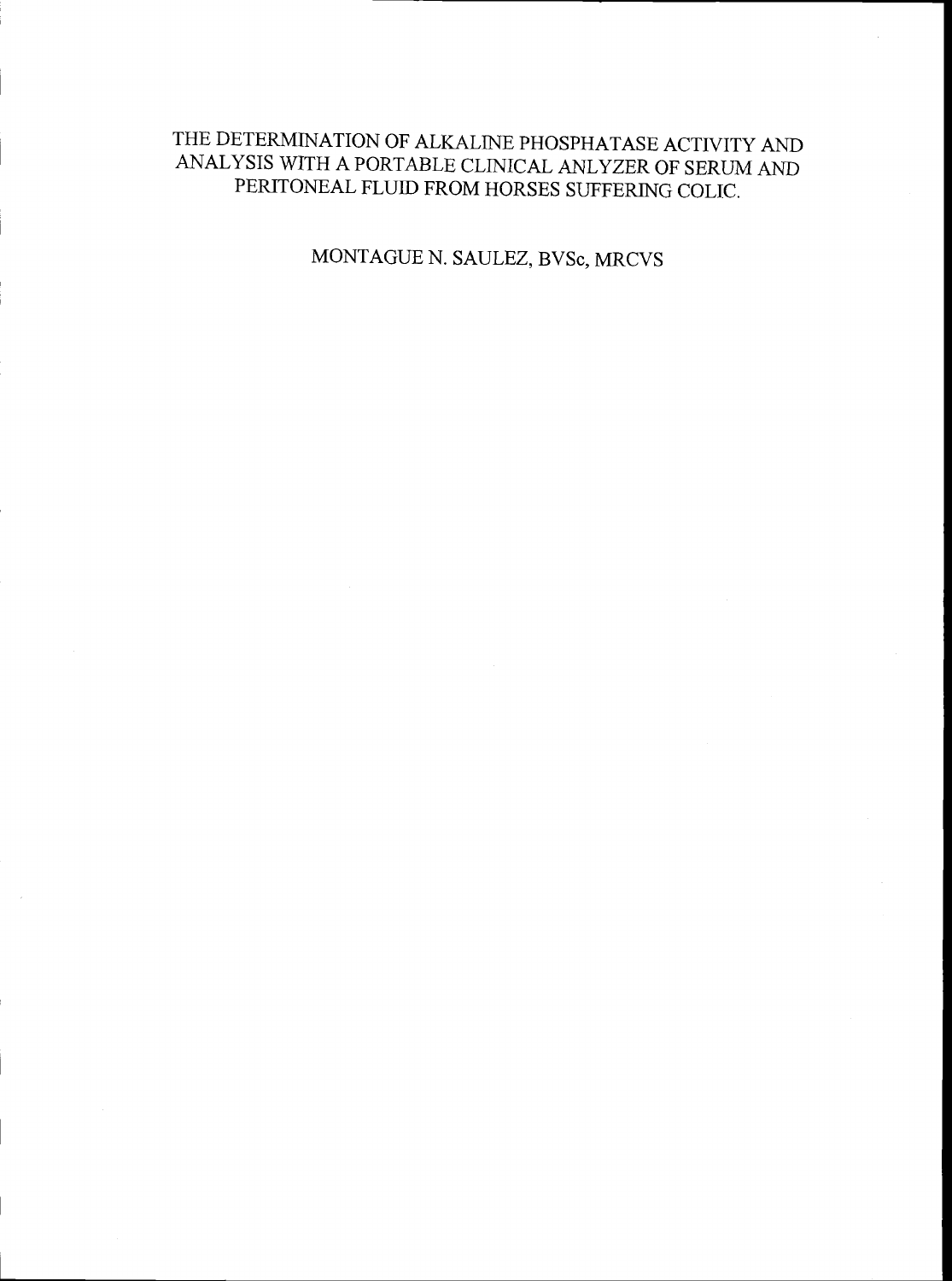## GENERAL INTRODUCTION

Colic due to an abdominal disorder is the leading cause of mortality within the equine industry worldwide. Methods to examine horses suffering acute abdominal disease include: visual inspection, oral examination, auscultation and percussion of the abdomen, nasogastric intubation, and rectal examination. Ancillary diagnostic aids include: endoscopy, abdominal radiography and ultrasonography, and clinicopathological tests. These tests may include a complete blood count, serum biochemistry and determination of acid-base balance.

Abdominocentesis is a quick, minimally-invasive procedure which can yield valuable information about the condition of the peritoneal surfaces in the abdomen. Abdominal fluid is typically assessed for appearance, and determination of total nucleated cell count and protein concentration. Abdominal fluid should always be interpreted with clinical and laboratory findings, and can be used prognostically as well as an aiding the selection of medical or surgical intervention.

Few reports exist of peritoneal fluid enzymology. Alkaline phosphatase (ALP) activity is present in bone, intestinal mucosa, renal tubular cells, and biliary epithelium. Specific intestinal ALP activity may be determined in blood and peritoneal fluid through the inhibition of non-intestinal phosphatases by the addition of L-phenylalanine and has been shown to increase following intestinal ischemia. Determination of ALP activity may thus yield diagnostic and prognostic information about the severity of intestinal ischemia.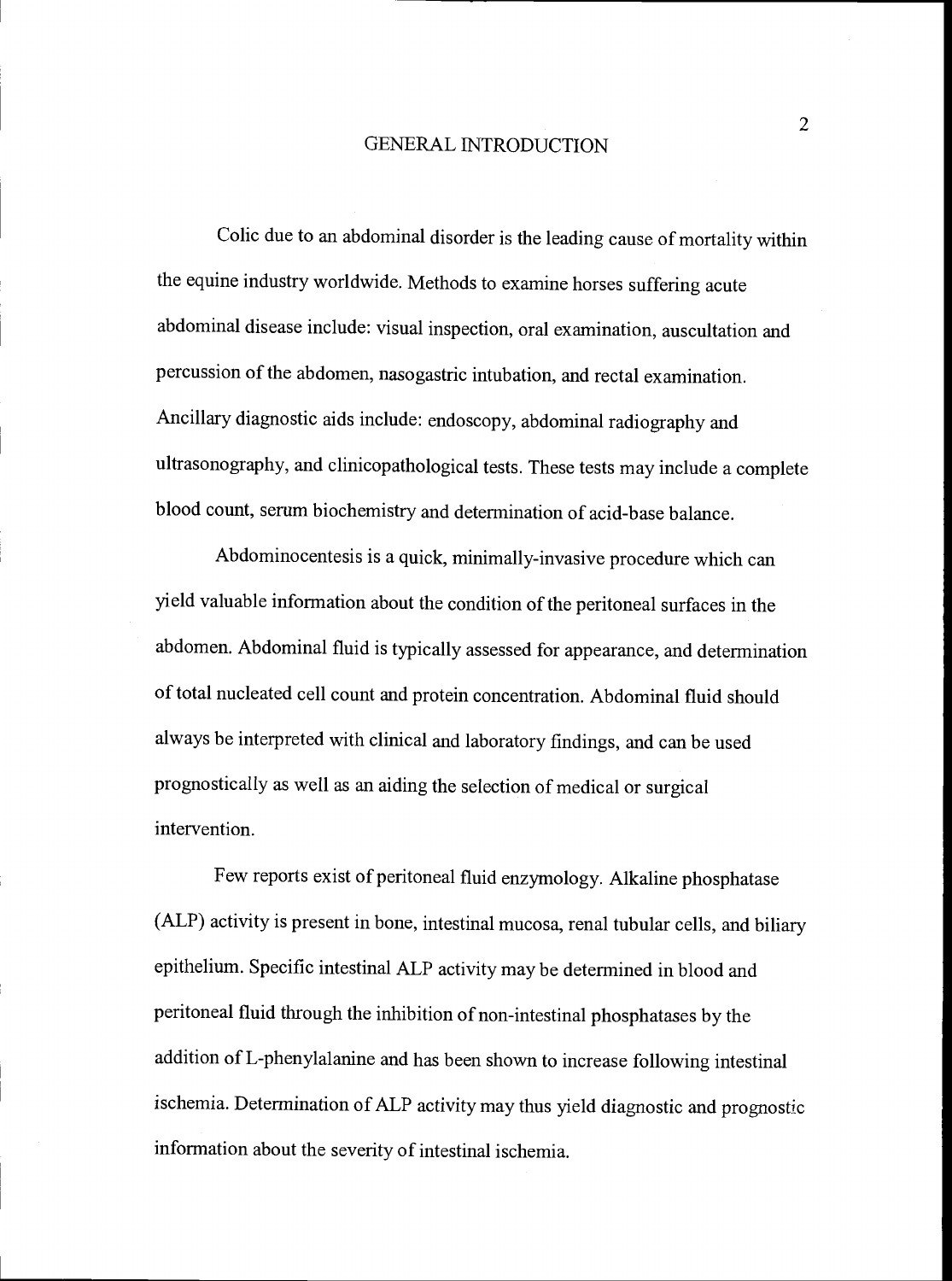Biochemical analysis of abdominal fluid for glucose and lactate concentration and pH value has been performed. These analyses are performed on non-portable, automated chemical analyzers that are costly to purchase and maintain, and can not be used for point-of-care analysis of samples. Recently, portable clinical analyzers (PCA) have become available to veterinarians and have been used in hospital as well as ambulatory settings for the analysis of equine blood. These analyzers have been used routinely for the analyses of whole blood, but have not previously been used to analyze abdominal fluid.

Therefore, this study had two purposes. Firstly, it aimed to aid in the prognosis of horses with intestinal insults by the measurement of ALP activity in both serum and abdominal fluid. Secondly, should the PCA yield results comparable with an in-house analyzer in the measurement of abdominal fluid constituents, the PCA could be used by veterinarians for enhanced diagnostic evaluation and triage of horses with intestinal disease in an ambulatory setting.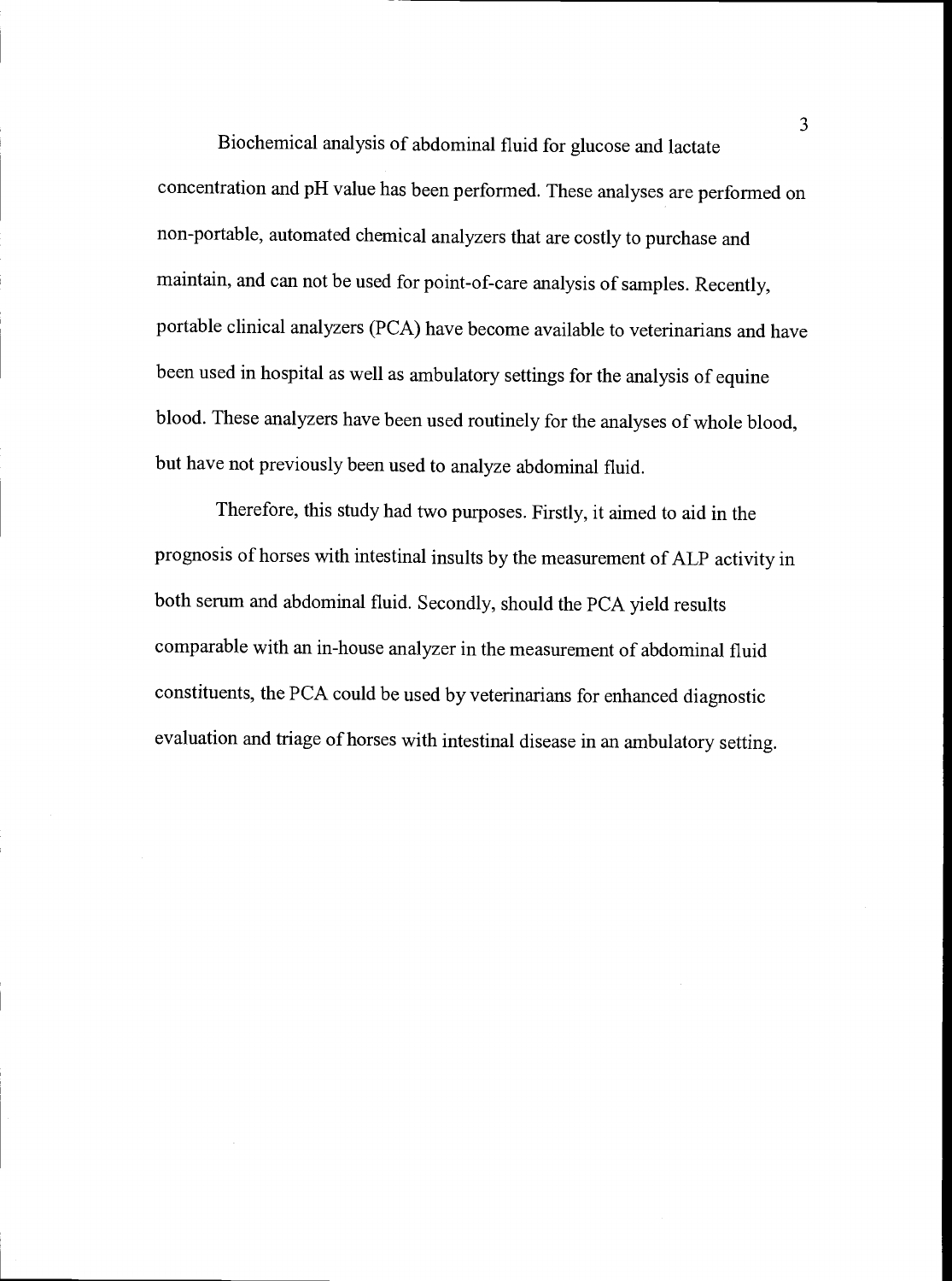## ACTiVITY OF ALKALINE PHOSPHATASE IN SERUM AND PERITONEAL FLUID FROM HORSES WITH COLIC

 ${\rm BY}$ 

## MONTAGUE N. SAULEZ, BVSc, MRCVS; CHRISTOPHER K. CEBRA, VMD, MA, MS, DACVIM; SUSAN J.TORNQUIST, DVM, MS, PhD, DACVP; MEAGAN DAILEY, MS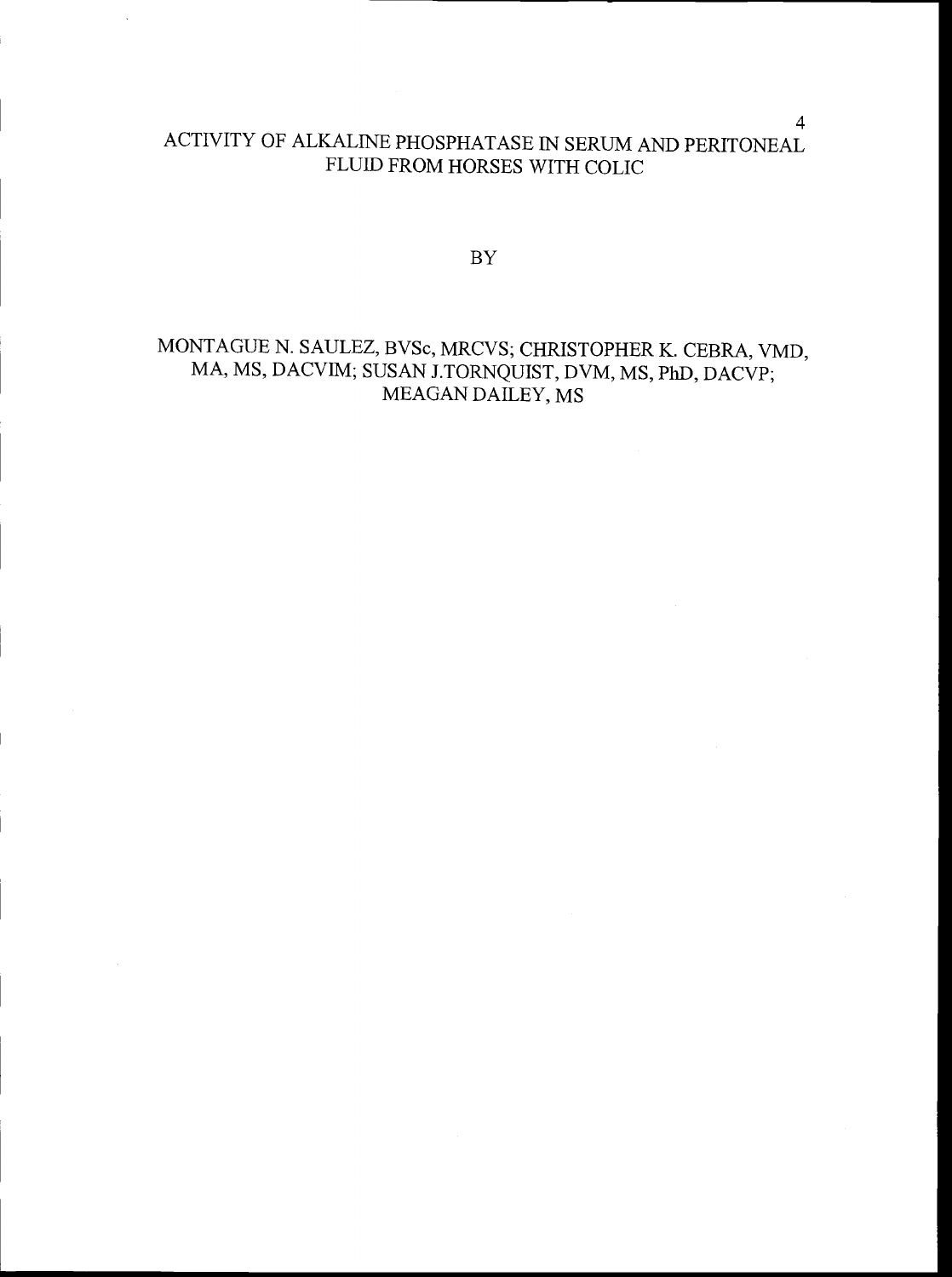#### Introduction

The equine acute abdomen provides a diagnostic challenge to clinicians worldwide. Among other tests, abdominocentesis is a rapid, inexpensive, minimally-invasive procedure which provides the investigator with a wealth of information. Routine peritoneal fluid analysis involves visual appraisal for appearance and determination of total nucleated cell count and protein concentration.1 Previous studies also have reported the usefulness of measuring certain biochemical parameters in pentoneal fluid such as lactate, glucose, and pH as indicators of intestinal ischemia or peritonitis.<sup>2-6</sup>

Studies on peritoneal enzymology are less common.<sup>7-9</sup> Alkaline phosphatase (ALP) activity is present in bone, intestinal mucosa, renal tubular cells and biliary epithelium. Some component of bile inhibits ALP activity of bone and kidney origin while not interfering with that of intestinal origin.<sup>10</sup> This action can be mimicked in vitro by dilution of serum and peritoneal fluid in buffering solutions containing L-phenylalanine before analysis, thereby allowing more accurate measurement of intestinal-specific ALP activity.<sup>11</sup>

Increases in both serum and peritoneal ALP activity occur after experimental ischemia of the ileum, $7$  suggesting that intestinal ALP activity could be used as a prognostic indicator for bowel health and potentially be employed as a marker for strangulating versus non-strangulating lesions. This has not been tested in a population with naturally occurring disease. The purpose of this study was to assess whether determination of total ALP activity or intestinal ALP activity in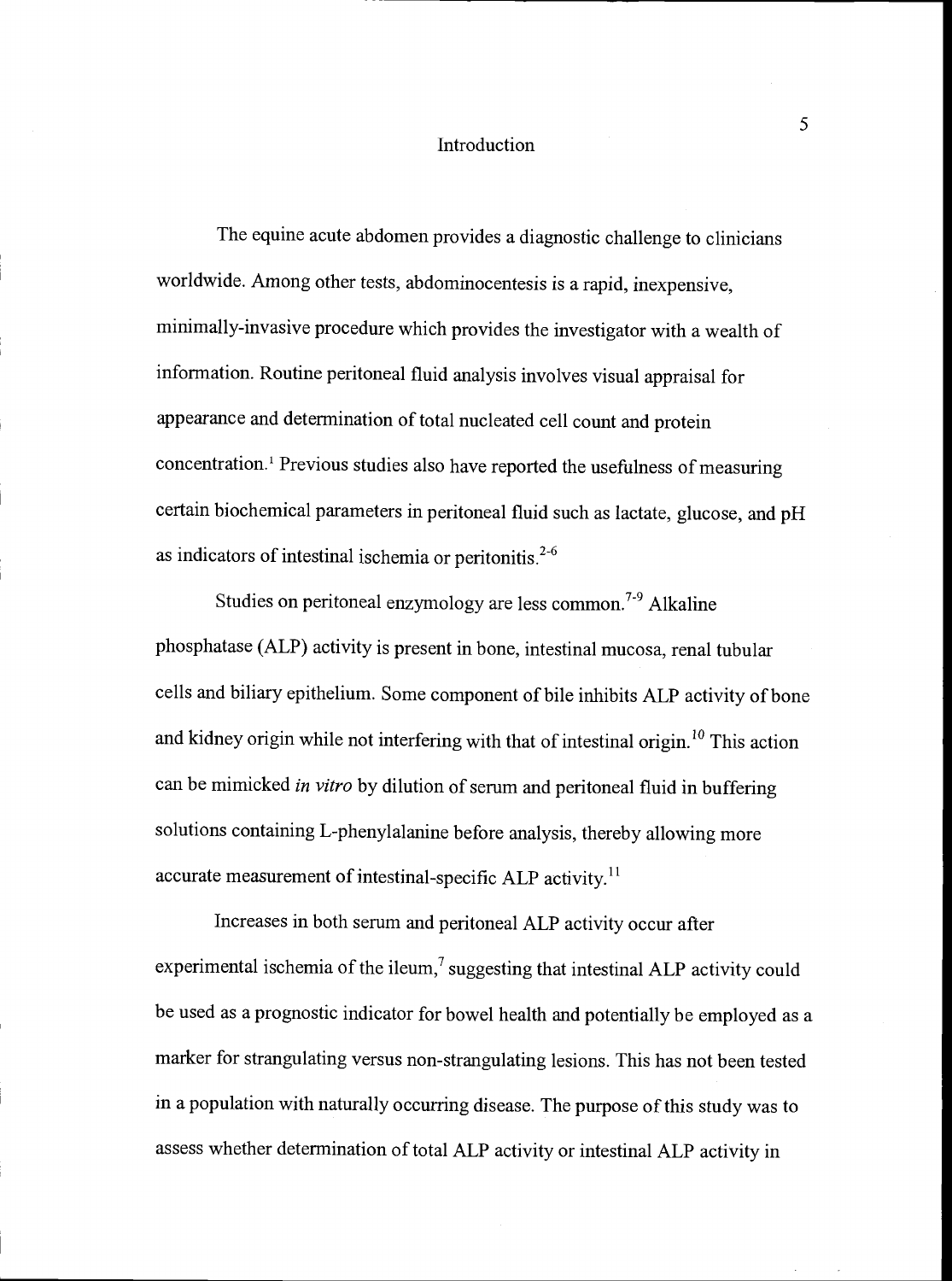serum or peritoneal fluid yielded diagnostic and prognostic information about the severity of intestinal insult in horses with colic.

 $\overline{\phantom{a}}$ 

 $\hat{\mathcal{A}}$ 

 $\hat{\mathcal{A}}$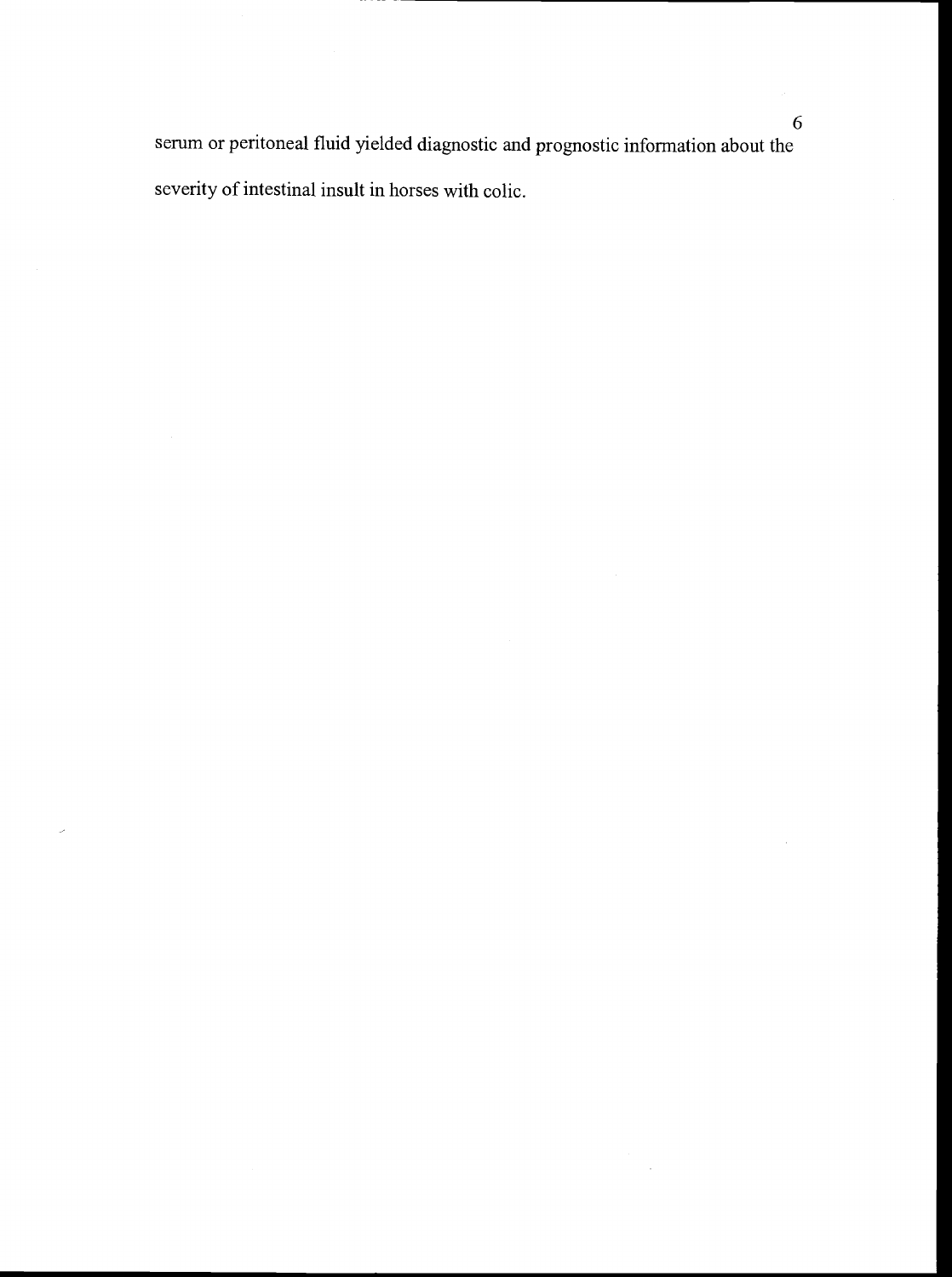Sample Population: 126 horses admitted to the Oregon State University Veterinary Teaching Hospital for acute colic.

Sample Collection and Processing: Blood and peritoneal fluid samples were collected into clot tubes after routine venipuncture and abdominocentesis during the standard initial evaluation of these clinical horses. Samples were centrifuged and the pellet discarded. Serum and peritoneal fluidwere analyzed for ALP activity using an automated chemical analyzer, $a$  using both the standard magnesium buffer solution<sup>b</sup> and a second buffer containing  $0.27\%$ L-phenylalanine. $c$ ,<sup>11</sup> All serum and peritoneal fluid samples were refrigerated at 7°C for a maximum of 12 hours before analysis.

<sup>a</sup> Hitachi 717 Serum Biochemical Analyzer, Boehringer Mannheim Diagnostics. Division of Roche Diagnostics Corp. Indianapolis, IN.

<sup>&</sup>lt;sup>b</sup> Boehringer Mannheim Diagnostics Division of Roche Diagnostics Corp, Indianapolis, IN.

L-Phenylalanine, Sigma Diagnostics, St Louis, MO.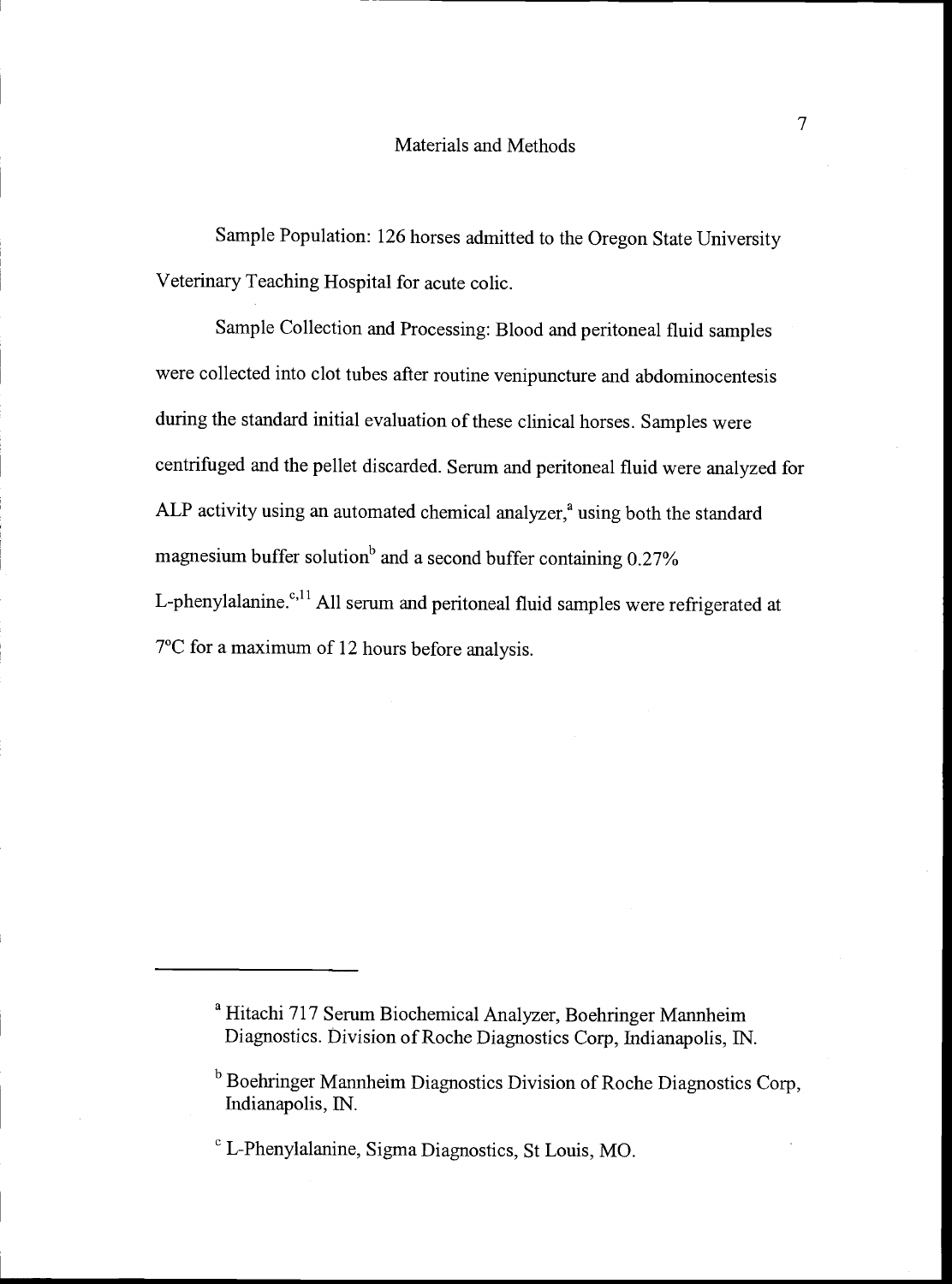Data Analysis: Horses were grouped based on clinical findings and management. Horses managed without surgery were categorized into horses without suspected ulcerative or inflammatory disease  $(Med)$  – this included fecal impaction, intestinal tympany and ileus; horses with suspected ulcerative disease (MedU) - this included sand impaction, colitis and proximal duodenitis jejunitis (DPJ); and peritonitis (MedP). Peritonitis was diagnosed based on peritoneal fluid culture and cytology (nucleated cell count  $> 5000$  cells/ $\mu$ l and total protein  $> 2.5$  $g/dl$ <sup>12</sup> in the absence of a lesion for another category.

Patients that were explored surgically were classified based on the lesion found. Surgical patients were divided into horses without either intestinal strangulation or mucosal trauma  $(Sx)$  – this included intestinal displacements or entrapments; non-strangulating lesions with mucosal damage  $(SxU)$  – which included DPJ, sand impaction, enterolithiasis, or colitis; intestinal strangulation requiring resection (SxS), which included intestinal volvulus (>360°), intussusception, strangulating lipoma or hemiation; peritonitis (SxP) due to inflammatory bowel disease or diffuse intra-abdominal abscesses; and intestinal rupture following a non-iatrogenic event (SxR) due to impaction by feed or sand, enterolithiasis, diverticulosis or volvulus. Horses were thus classified into 8 mutually exclusive groups.

Additionally, in order to address differences between horses that survived compared to horses that died, all horses were divided into medical and surgical groups and then four groups were created by splitting the horses into a medical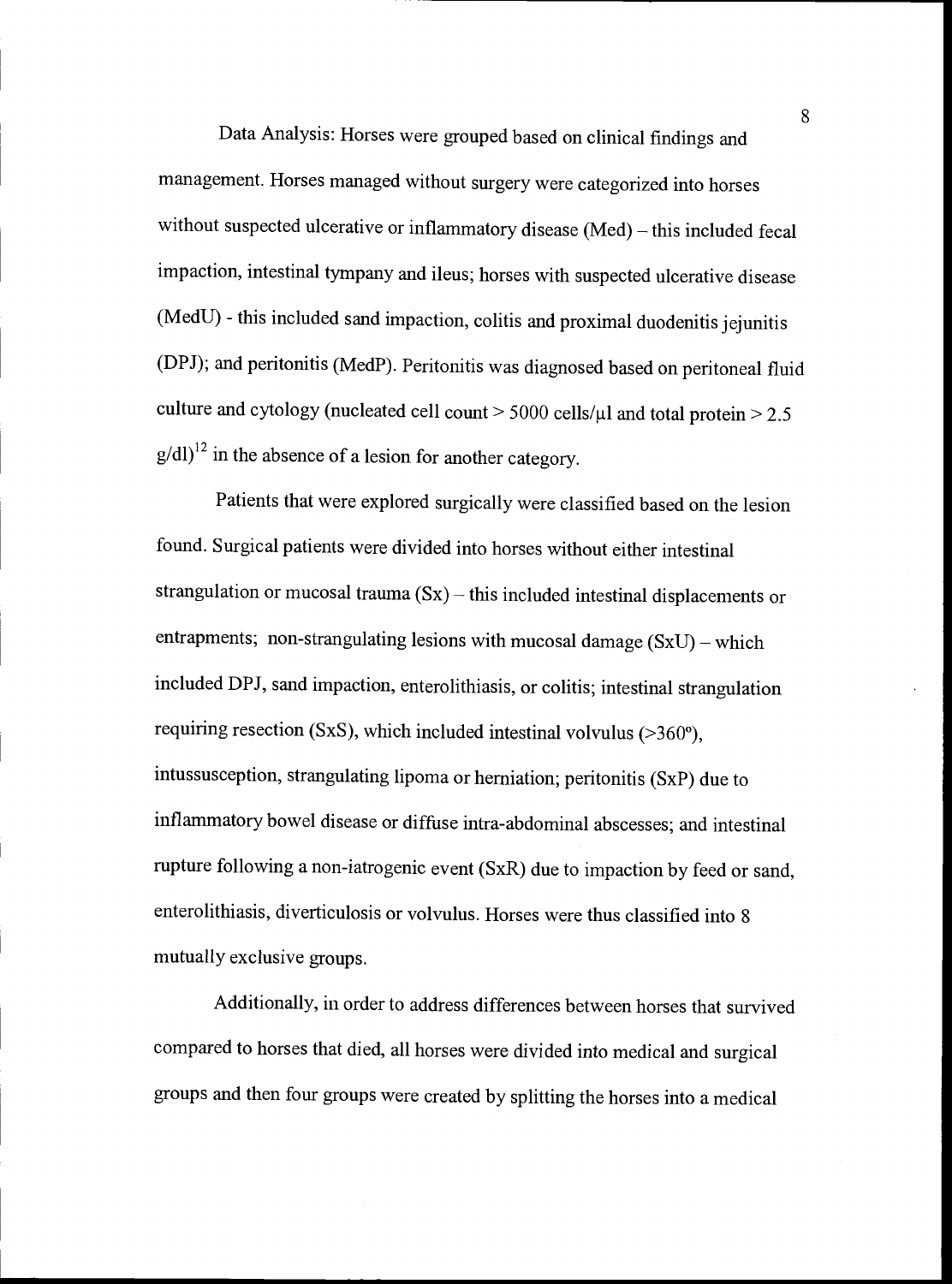alive (MedA) and dead group (MedD); and a surgical alive (SxA) and dead group  $(SxD)$ .

Statistical Analysis: Statistical analyses were performed using a commercial software program.<sup>d</sup> Descriptive statistics were calculated for each group. Differences in both total ALP activity (without 1-phenylalanine) and intestinal ALP activity (with 1-phenylalanine) between groups were evaluated for both blood and peritoneal fluid via Analysis of Variance (ANOVA) on natural log transformed data. If ANOVA revealed evidence of at least one group difference (statistical significance was defined as  $P < 0.05$ ), all pair wise group differences were assessed using the Tukey-Kramer procedure for multiple comparisons. This method of analysis was performed separately for the 8 group classification and for the 4 group classification. Due to the log transformation, estimates of group differences were reported as ratios of the medians of the two groups, with standard errors.

<sup>d</sup> SPlus 6.1, Department of Statistics, Corvallis, OR.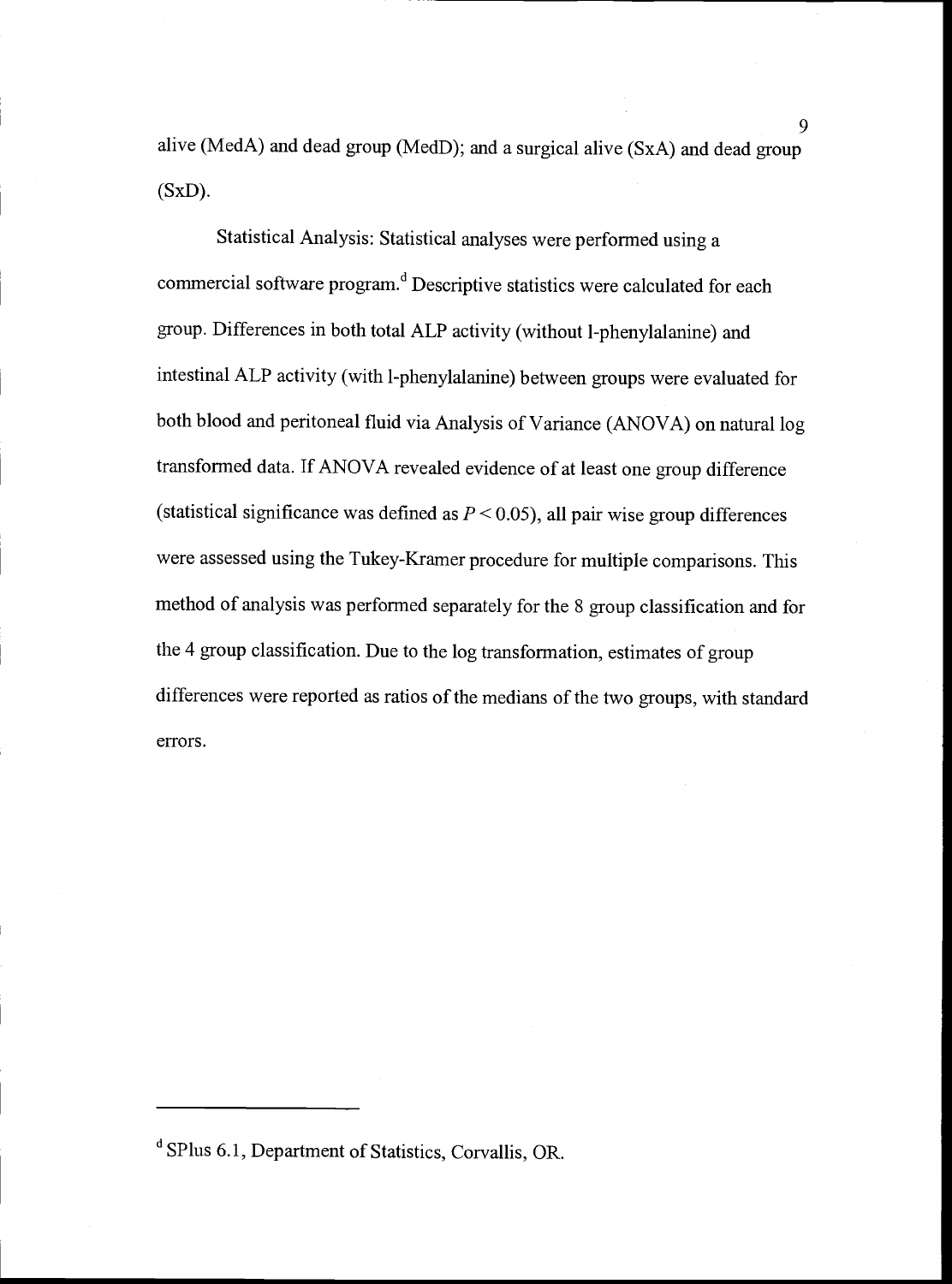#### Results

The medians and standard errors for serum and peritoneal ALP activity with and without 1-phenylalanine are summarized (Table 1). There was no significant difference among the 8 groups in serum total  $(P = 0.14)$  or intestinal ALP activity ( $P = 0.28$ ; Figure 1), nor in the serum intestinal ALP activity in the 4 group classification ( $P = 0.26$ ; Figure 2). In the 4 group classification, total serum ALP activity was significantly lower in MedA than MedD ( $P < 0.003$ ).

Significant differences in peritoneal intestinal ALP activity were found in the 4 and 8 group classifications ( $P < 0.0001$  for both groups), (Figures 2, 3, and 4); SxU, SxS, SxP and SxR were significantly higher than Med ( $P < 0.001$  for all), MedU ( $P = 0.001$  for all), and Sx ( $P < 0.003$ ). Additionally, Med was significantly lower than MedP ( $P = 0.007$ ) and Sx ( $P = 0.009$ ).

In the 4 group comparison, horses that died during or after surgery (SxD) had significantly higher peritoneal intestinal ALP activity than the other 3 groups (MedA,  $P < 0.001$ ; MedD,  $P = 0.003$ ; SxA,  $P = 0.0024$ ). Also, horses that survived surgery (SxA) had significant higher peritoneal intestinal ALP activity than MedA  $(P = 0.003)$ .

Significant differences in total peritoneal ALP activity were found in the 8 and 4 group classifications ( $P \le 0.0001$  for both groups); SxU, SxS, SxP and SxR were significantly higher than Med ( $P \le 0.001$  for all), MedU ( $P \le 0.006$  for all), and Sx ( $P < 0.002$  for all). Med was significantly lower than MedP ( $P = 0.004$ ) and Sx ( $P < 0.001$ ). Horses that died during and after surgery (SxD) in the 4 group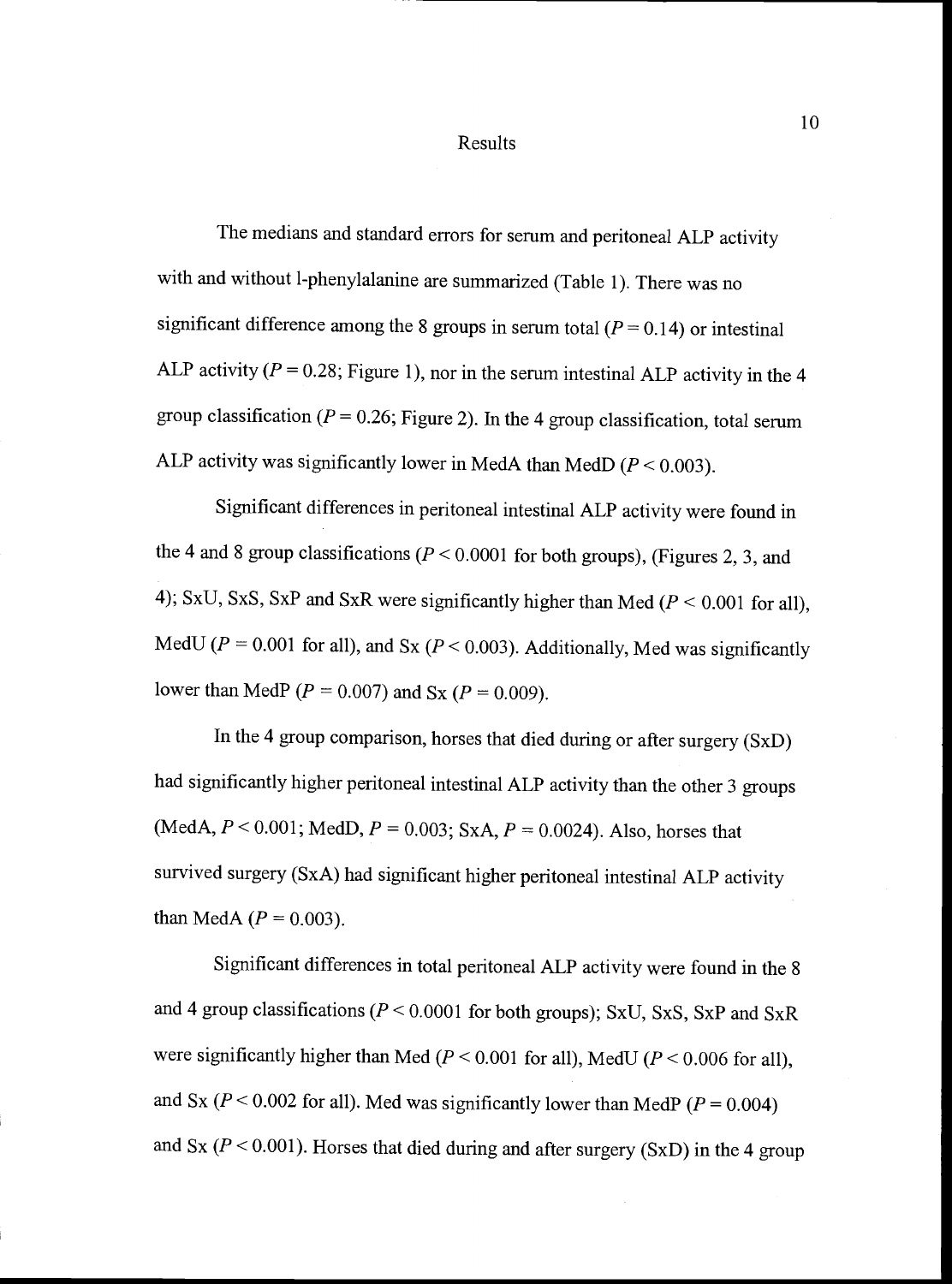comparison had higher total peritoneal ALP activity than the other 3 groups (MedA,  $P < 0.001$ ; MedD,  $P = 0.002$ ; SxA,  $P = 0.0024$ ). Those horses that survived surgery (SxA) had higher total peritoneal ALP activity than MedA ( $P =$ 0.001).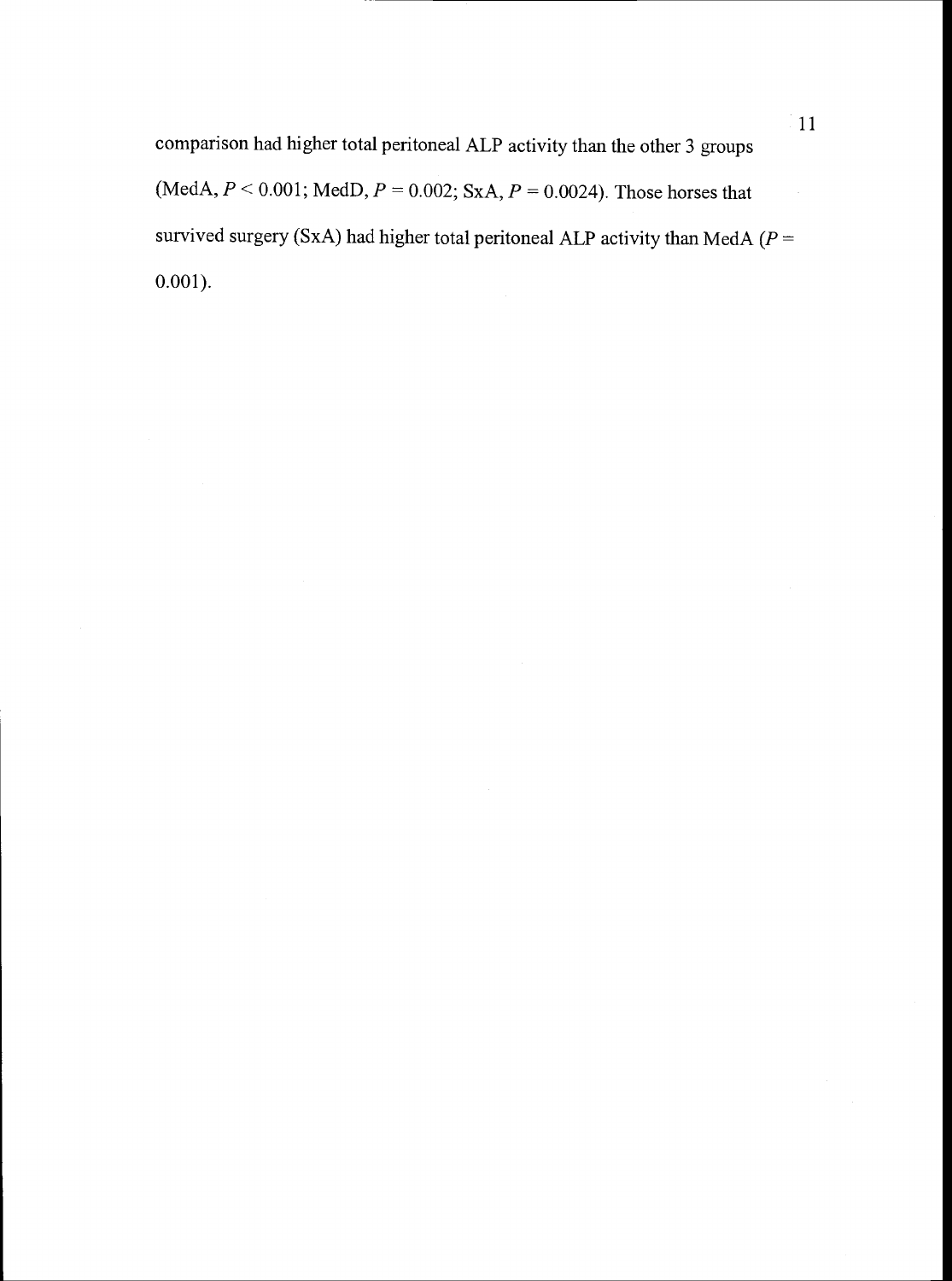| Group<br><b>Classification</b>                  | <b>Total serum ALP</b><br>activity (IU/L) |                                  | Intestinal serum ALP<br>activity (IU/L) |                           | <b>Total peritoneal ALP</b><br>activity (IU/L) |                           | Intestinal peritoneal<br>ALP activity (IU/L) |                           | <b>Number</b><br>of cases |
|-------------------------------------------------|-------------------------------------------|----------------------------------|-----------------------------------------|---------------------------|------------------------------------------------|---------------------------|----------------------------------------------|---------------------------|---------------------------|
|                                                 | Median                                    | <b>Quantiles</b><br>0.25 to 0.75 | Median                                  | Quantiles<br>0.25 to 0.75 | Median                                         | Quantiles<br>0.25 to 0.75 | Median                                       | Quantiles<br>0.25 to 0.75 |                           |
| Medical: Without<br>ulcerative process          | 186                                       | 141 to 186                       | 155                                     | 117 to 193                | 39 <sup>a</sup>                                | 19 to 60                  | 31 <sup>a</sup>                              | 16 to 44                  | 56                        |
| Medical: With<br>ulcerative process             | 286                                       | 162 to 874                       | 236                                     | 132 to 683                | $41^{ab}$                                      | 32 to 55                  | 33 <sup>ab</sup>                             | 25 to 45                  | 6                         |
| Medical: Peritonitis<br>Surgical: Non-          | 259                                       | 216 to 808                       | 208                                     | 176 to 699                | $293^{bc}$                                     | 188 to 580                | $230^{bc}$                                   | 131 to 277                | 3                         |
| strangulated, non-<br>mucosal<br>Surgical: Non- | 189                                       | 159 to 294                       | 159                                     | 132 to 236                | 45 <sup>b</sup>                                | 30 to 62                  | 36 <sup>b</sup>                              | 23 to 54                  | 24                        |
| strangulated,<br>mucosal                        | 212                                       | 189 to 232                       | 166                                     | 153 to 192                | 109 <sup>c</sup>                               | 60 to 1113                | 83 <sup>c</sup>                              | 52 to 970                 | 6                         |
| Surgical:<br>Strangulated                       | 181                                       | 141to 276                        | 145                                     | 105 to 211                | 114 $\degree$                                  | 69 to 240                 | $94^{\circ}$                                 | 56 to 191                 | 20                        |
| Surgical: Peritonitis                           | 308                                       | 184 to 437                       | 265                                     | 158 to 383                | 313 <sup>c</sup>                               | 110 to 2227               | 283 <sup>c</sup>                             | 91 to 1800                | 4                         |
| Surgical: Rupture                               | 261                                       | 158 to 312                       | 219                                     | 128 to 265                | 687 <sup>c</sup>                               | 205 to 852                | 564 <sup>c</sup>                             | 166 to 732                | $\overline{7}$            |
| Medical: All                                    | 191                                       | 141to 259                        | 160                                     | 118 to 207                | 39                                             | 24 to 63                  | 31                                           | 17 to 48                  | 65                        |
| Medical: Alive                                  | 186 <sup>a</sup>                          | 139 to 238                       | 155                                     | 113 to 199                | 39 <sup>a</sup>                                | 20 to 62                  | 31 <sup>a</sup>                              | 17 to 47                  | 58                        |
| Medical: Dead                                   | 259 <sup>b</sup>                          | 191 to 820                       | 207                                     | 157 to 646                | $50^{ab}$                                      | 39 to 74                  | $41^{ab}$                                    | 27 to 60                  | 7                         |
| Surgical: All                                   | 201                                       | 151 to 293                       | 157                                     | 124 to 232                | 96                                             | 43 to 226                 | 77                                           | 36 to 185                 | 61                        |
| Surgical: Alive                                 | 189                                       | 159 to 275                       | 156                                     | 124 to 206                | 49 <sup>b</sup>                                | 33 to 178                 | 43 <sup>b</sup>                              | 26 to 131                 | 32                        |
| Surgical: Dead                                  | 217                                       | 149 to 293                       | 179                                     | 127 to 245                | 123 <sup>c</sup>                               | 69 to 320                 | 102 <sup>c</sup>                             | 56 to 240                 | 29                        |
| All Groups                                      | 195                                       | 146 to 274                       | 158                                     | 121 to 228                | 52                                             | 28 to 141                 | 42                                           | 22 to 100                 | 126                       |
| All Alive                                       | 186                                       | 142 to 250                       | 155                                     | 116 to 203                | 42                                             | 25 to 78                  | 33                                           | 18 to 57                  | 90                        |
| All Dead                                        | 235                                       | 148 to 363                       | 188                                     | 126 to 311                | 114                                            | 58 to 226                 | 91                                           | 50 to 181                 | 36                        |

Table 1: Total and intestinal serum and peritoneal ALP activity.

1. Values within a comparison with different superscripts are significantly different.

 $\overline{5}$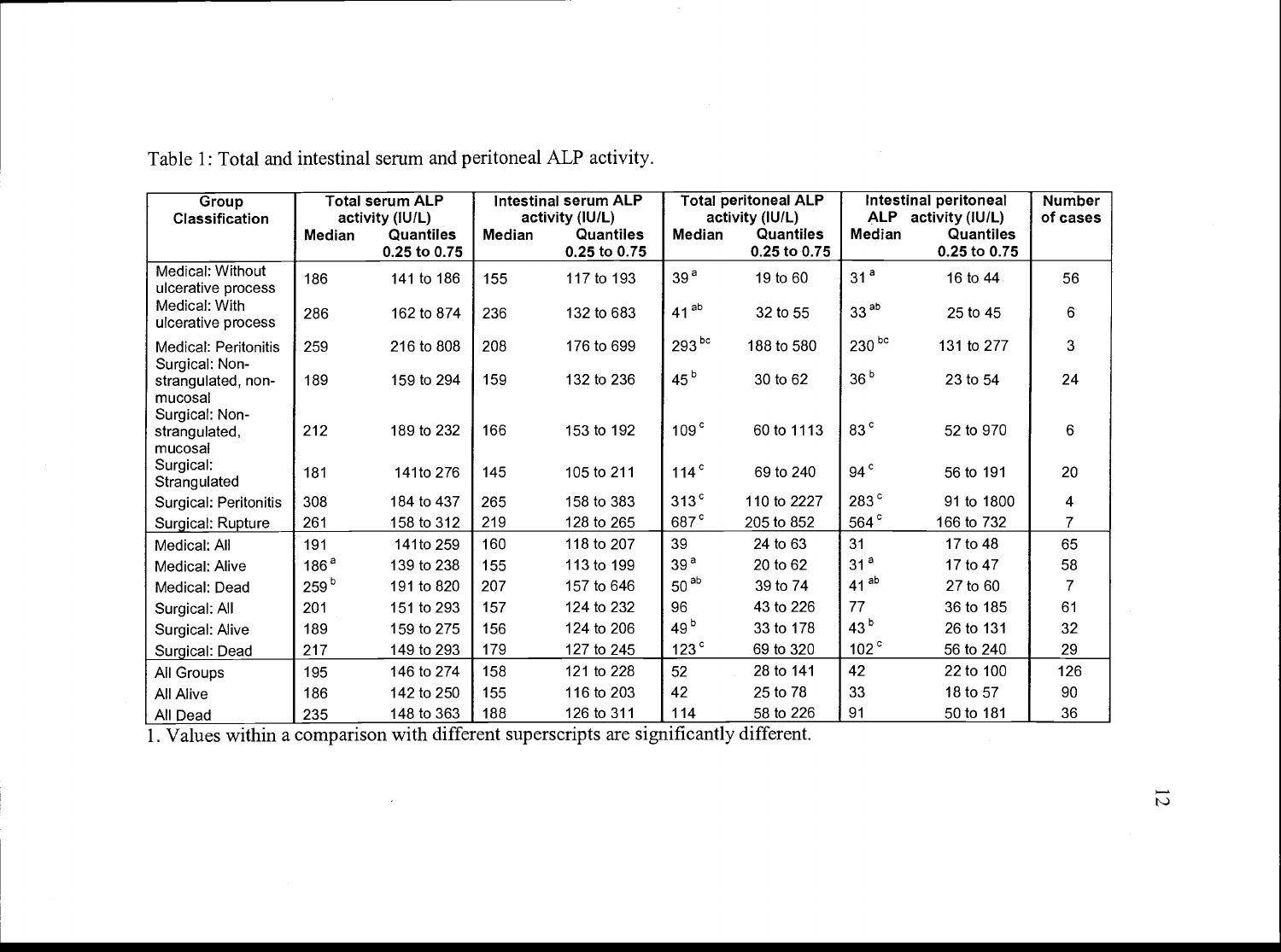

Figure 1: Box plots of log transformed serum ALP activity.

 $(Med = medical group without ulcerative process, MedU = medical group with$ ulcerative process, MedP = medical group with peritonitis,  $Sx$  = surgical group without both strangulation and mucosal trauma,  $SxU =$  surgical group without strangulation but with mucosal damage,  $SxS =$  surgical group with strangulation,  $SxP$  = surgical group with peritonitis,  $SxR$  = surgical group with intestinal rupture)

(Box plots were used to display the data and allow visual comparisons between groups. The box encloses the middle half of the data and is bisected by a line at the value for the median. The box length is referred to as the inter-quartile range [IQR] and is defined as the space between the upper and lower quartiles. The vertical lines at the top and bottom of the box indicate the "range" of typical data values. Extreme values are displayed as " $\bullet$ " for possible outliers)

Shaded box plots depict serum intestinal ALP activity (with L-phenylalanine) Clear box plots depict serum total ALP activity (without L-phenylalanine)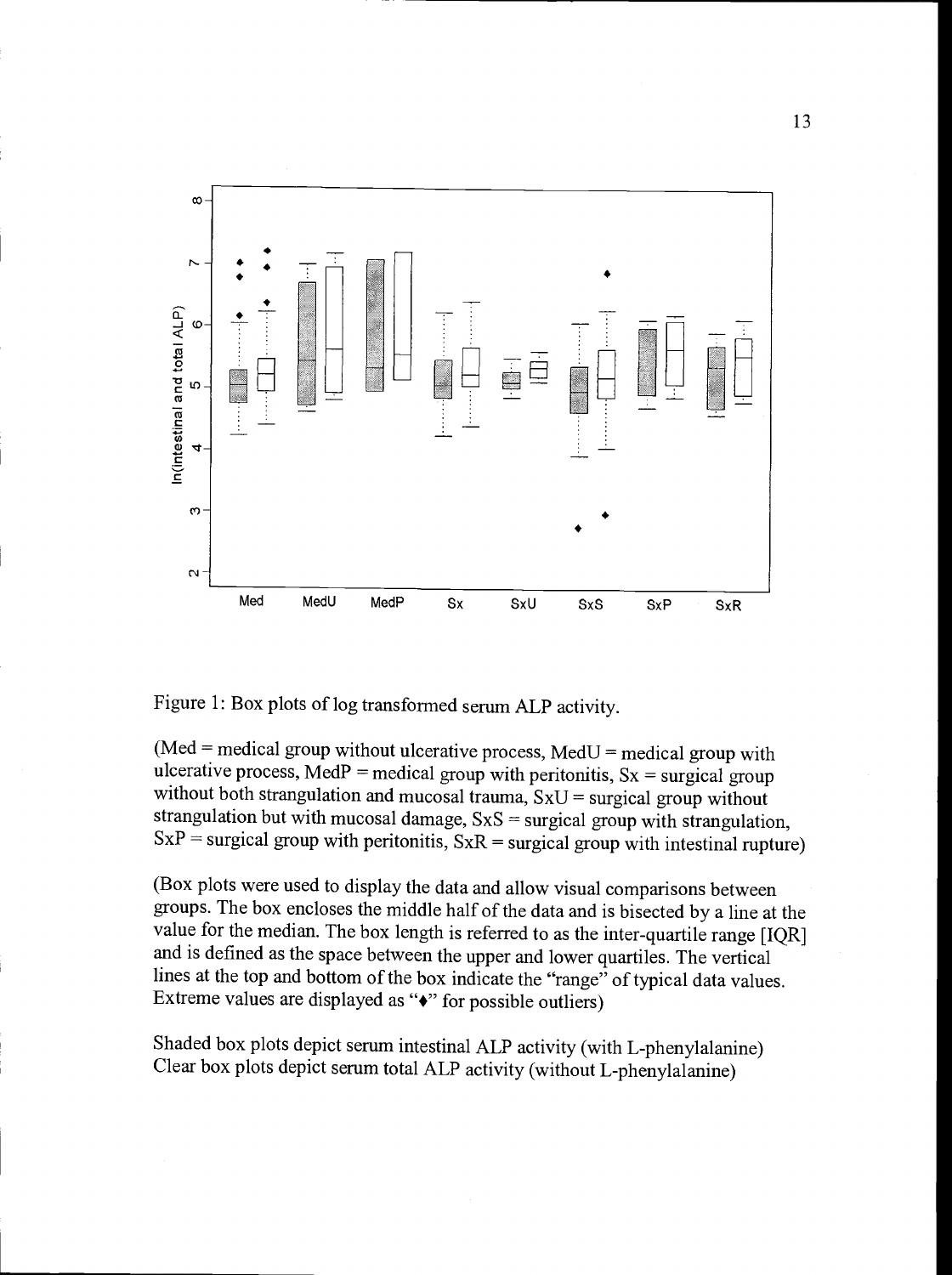

Figure 2: Box plots of log transformed serum and peritoneal ALP activity with classification into medical alive and dead groups, and surgical alive and dead groups.

(Box plots were used to display the data and allow visual comparisons between groups. The box encloses the middle half of the data and is bisected by a line at the value for the median. The box length is referred to as the inter-quartile range {IQR] and is defined as the space between the upper and lower quartiles. The vertical lines at the top and bottom of the box indicate the "range" of typical data values. Extreme values are displayed as "+" for possible outliers)

Shaded box plots depict serum or peritoneal intestinal ALP activity (with L-phenylalanine) Clear box plots depict serum or peritoneal total ALP activity (without

L-phenylalanine)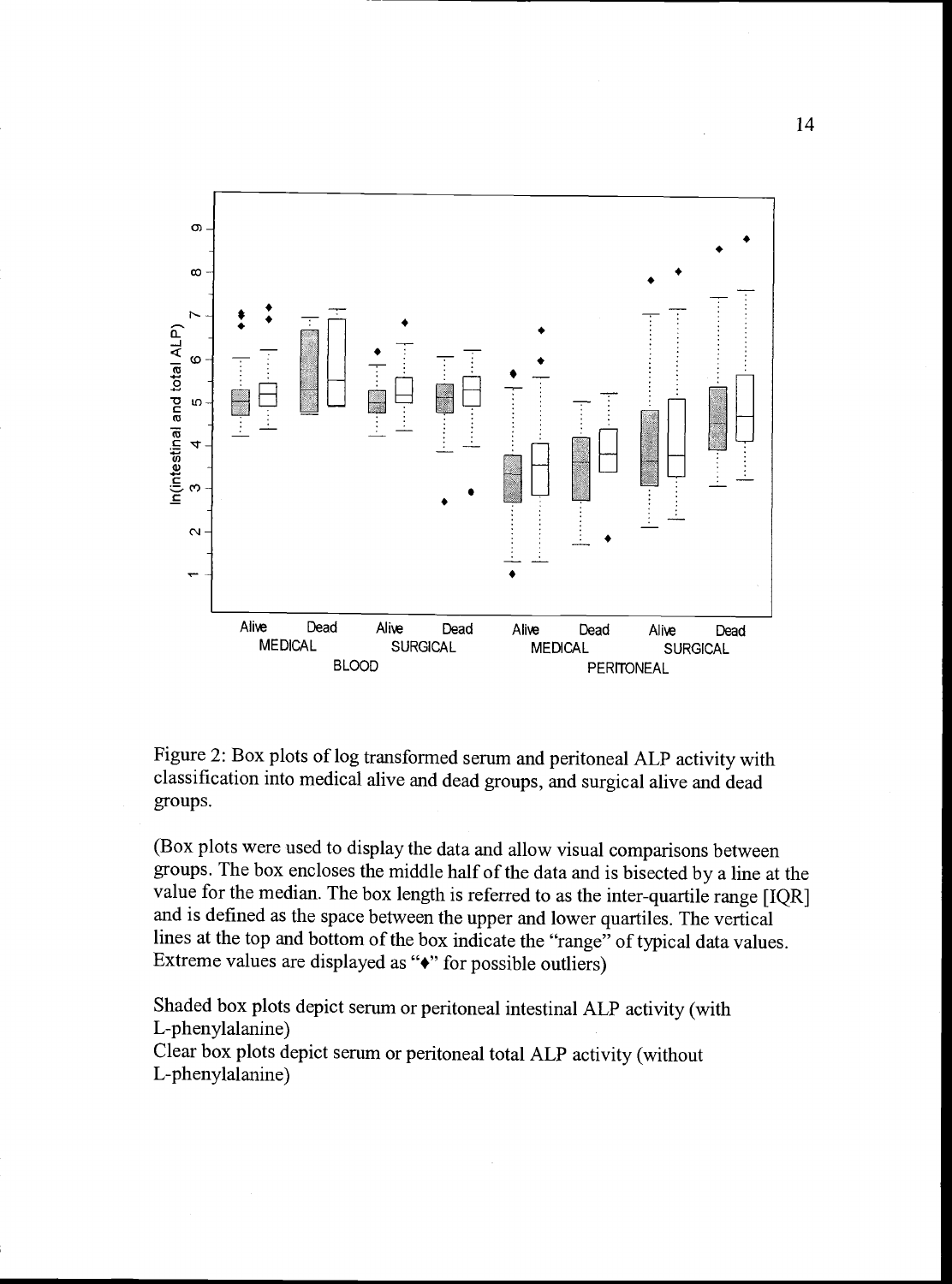

Figure 3: Box plots of log transformed peritoneal ALP activity.

 $(Med = medical group without ulcerative process, MedU = medical group with$ ulcerative process, MedP = medical group with peritonitis,  $Sx$  = surgical group without both strangulation and mucosal trauma, SxU =surgical group without strangulation but with mucosal damage,  $SxS =$  surgical group with strangulation,  $SxP$  = surgical group with peritonitis,  $SxR$  = surgical group with intestinal rupture)

(Box plots were used to display the data and allow visual comparisons between groups. The box encloses the middle half of the data and is bisected by a line at the value for the median. The box length is referred to as the inter-quartile range [IQR] and is defined as the space between the upper and lower quartiles. The vertical lines at the top and bottom of the box indicate the "range" of typical data values. Extreme values are displayed as "+" for possible outliers)

Shaded box plots depict peritoneal intestinal ALP activity (with L-phenylalanine) Clear box plots depict peritoneal total ALP activity (without L-phenylalanine)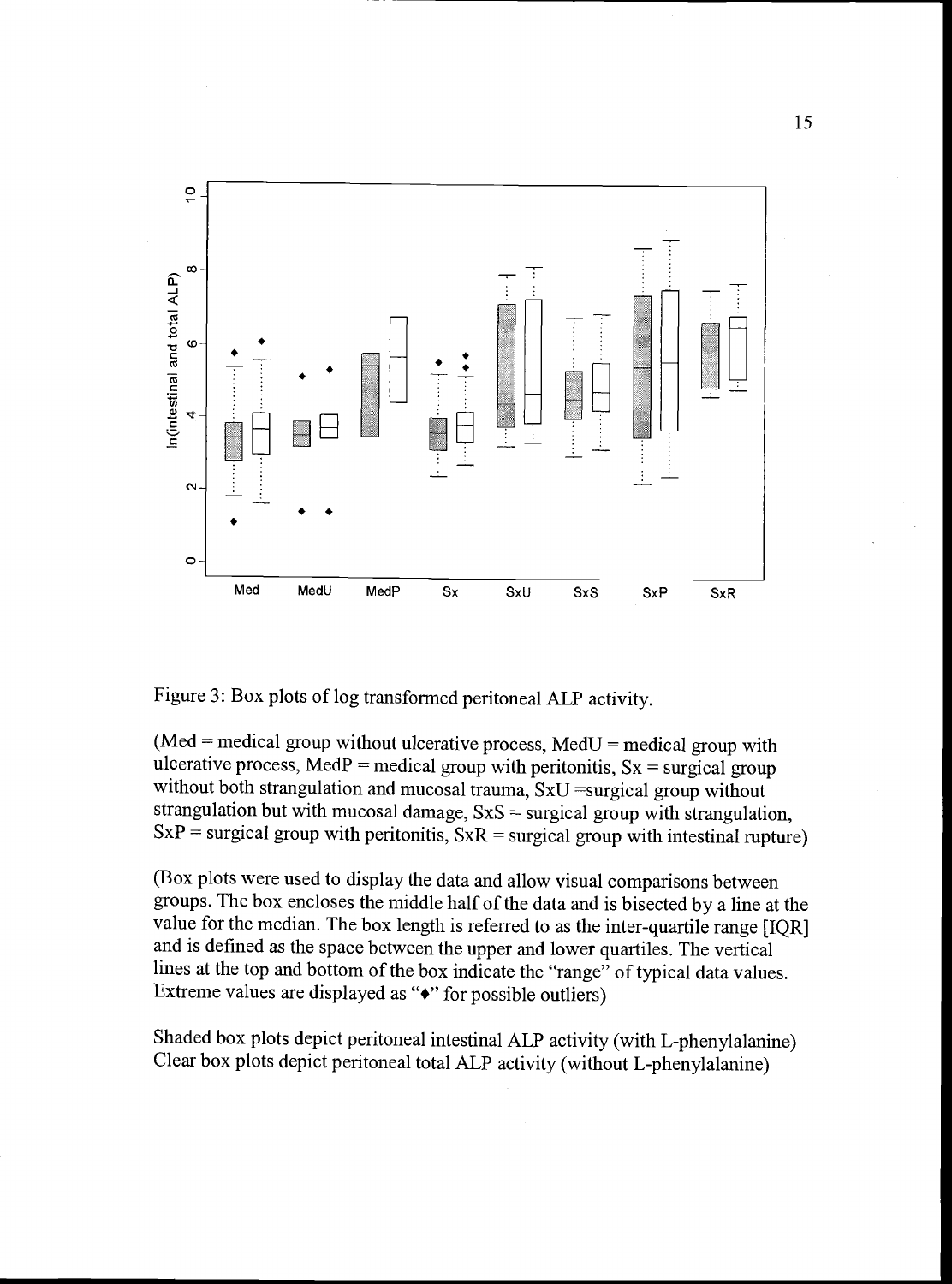

Figure 4: Scatter plot of medical and surgical classification of cases by comparison of serum and peritoneal ALP activity.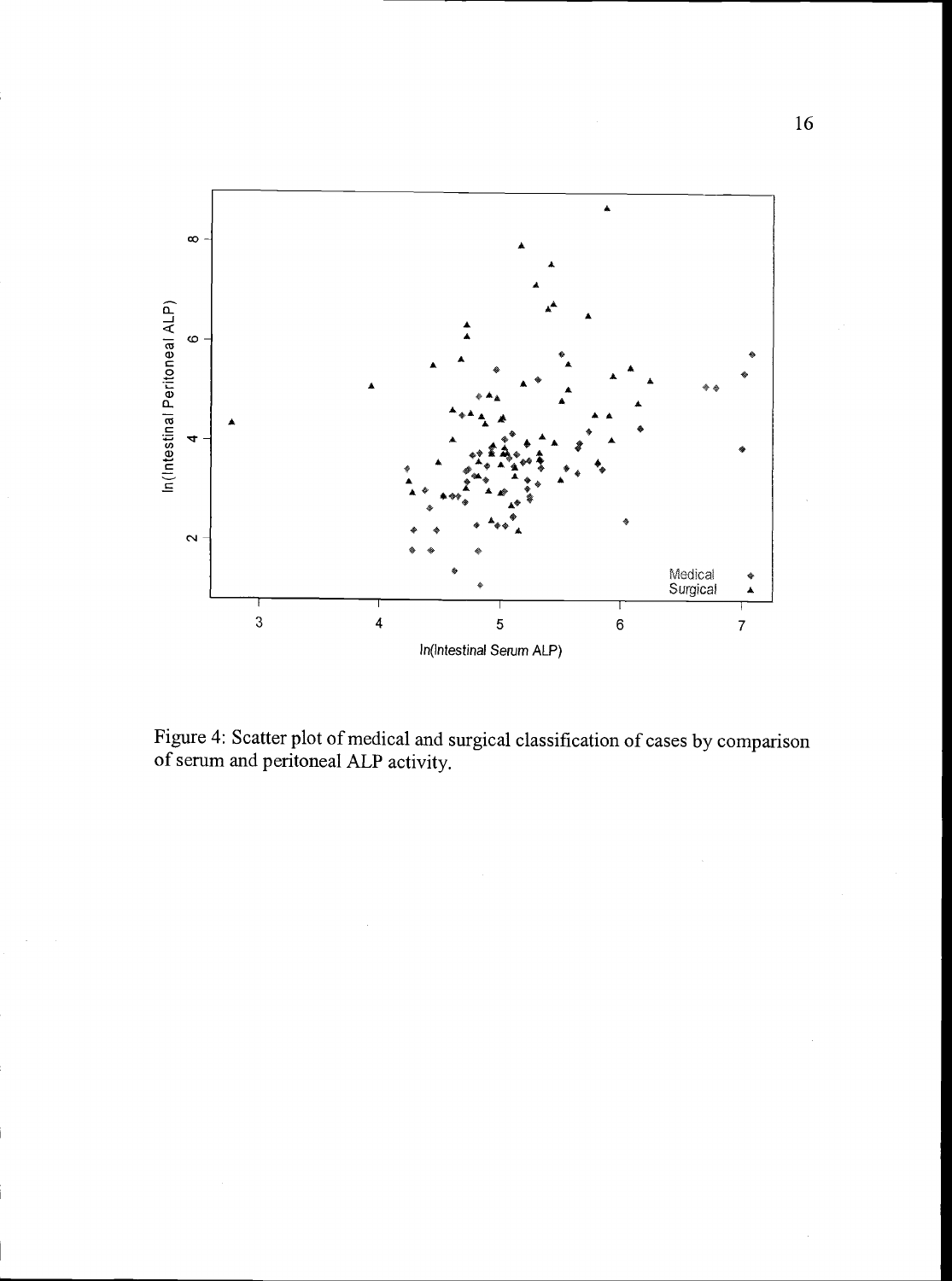#### Conclusions

Serum ALP activity was of limited usefulness in identifying type or severity of intestinal lesions. The highest medians were found in horses with ulcerative disease, peritonitis, or poor outcome, but there was substantial overlap between these groups and others in the study. The use of the 1-phenylalanine buffer in the serum did not improve the diagnostic value. In the regression model, serum intestinal ALP also appeared to play a minor role in predicting the need for surgery. Previous studies have demonstrated conflicting results: one described no changes in serum intestinal ALP activity following experimentally-induced ischemia of the small intestine.<sup>7</sup> Another study, however, found increases in serum intestinal ALP activity which was associated with clinical intestinal damage.<sup>11</sup> Based on our findings, due to overlap among groups, serum ALP activity with or without 1-phenylalanine appears to be a poor prediction of type of lesion, type of intervention or outcome.

In contrast, peritoneal ALP activity aided in identification of more severe lesions and horses needing surgery. Both horses with medical peritonitis and different types of surgical lesions often had high total peritoneal ALP activity whereas horses with more simple medical or surgical conditions typically had low values. Previous studies have yielded similar results: experimental intestinal ischemia leads to increases in peritoneal fluid ALP activity;<sup>7</sup> whereas equine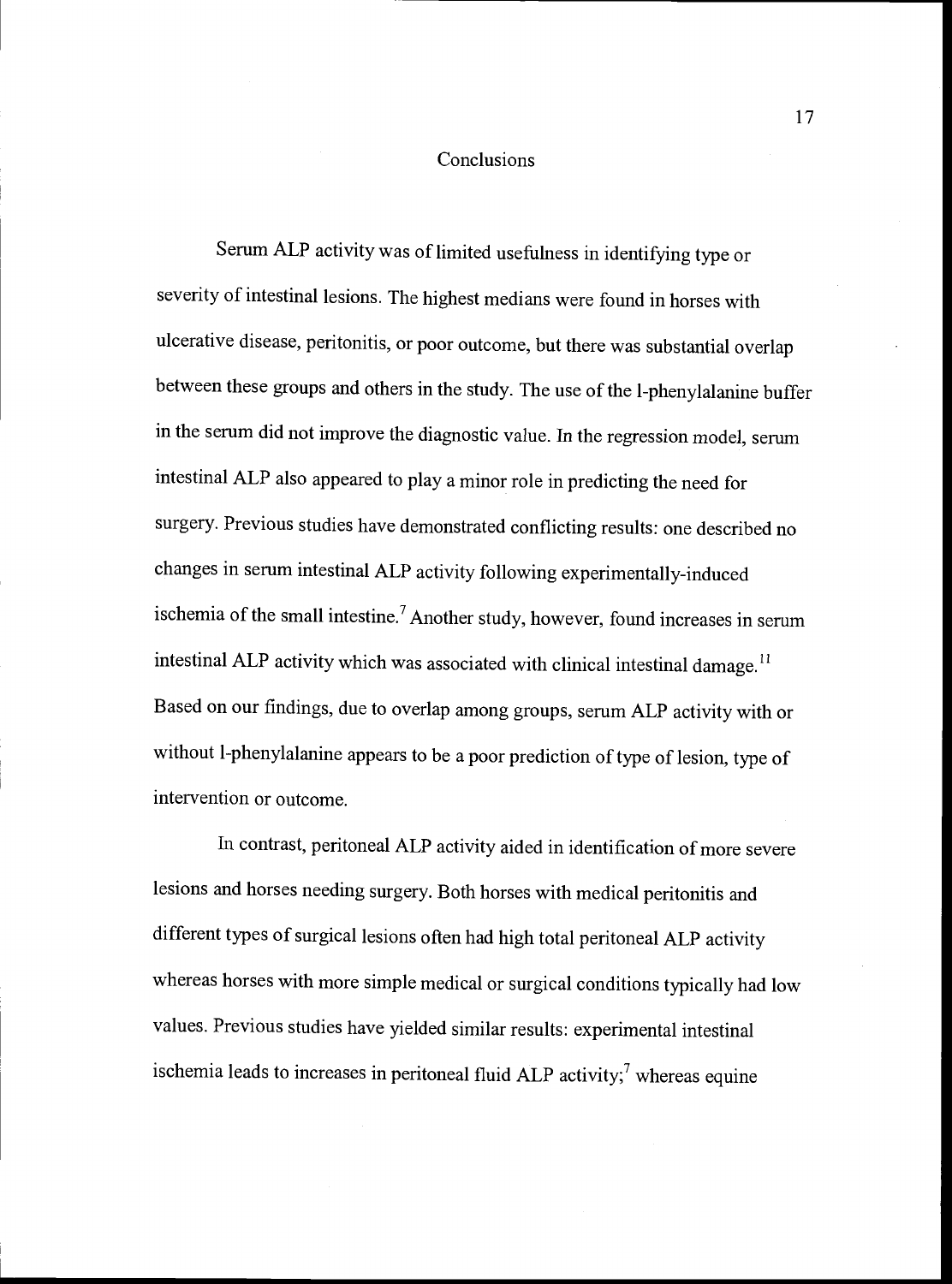dysautonomia, which can cause severe colic signs without inflammation or ischemia, does not. $8,9$ 

The use of the 1-phenylalanine buffer did not appear to improve the diagnostic usefulness of either serum or peritoneal ALP determination. The value of this buffer was to remove the confounding effects of non-intestinal tissue such as bone or biliary epithelium, but previous studies have not performed comparative analysis of intestinal and total ALP concentration. The current study suggests that confounding effects are rare in the diverse population of horses with colic.

For a single horse, differentiation between categories based solely on peritoneal ALP activity was not possible. However, higher values correlated with more severe lesions, greater chance of surgery, and worse outcome. Horses with low peritoneal ALP activity could still require surgical intervention but as a group tended to have a more favorable outcome. This could possibly reflect thewell perfused, non-inflammatory nature of these lesions or that inflammatory or ischemic lesions were less extensive or shorter in duration.

Higher concentrations of intestinal ALP activity reflecting increased intestinal damage were not specific for intestinal strangulation or the need for surgery. Thus, other parameters should be used in conjunction with ALP to determine appropriate clinical management.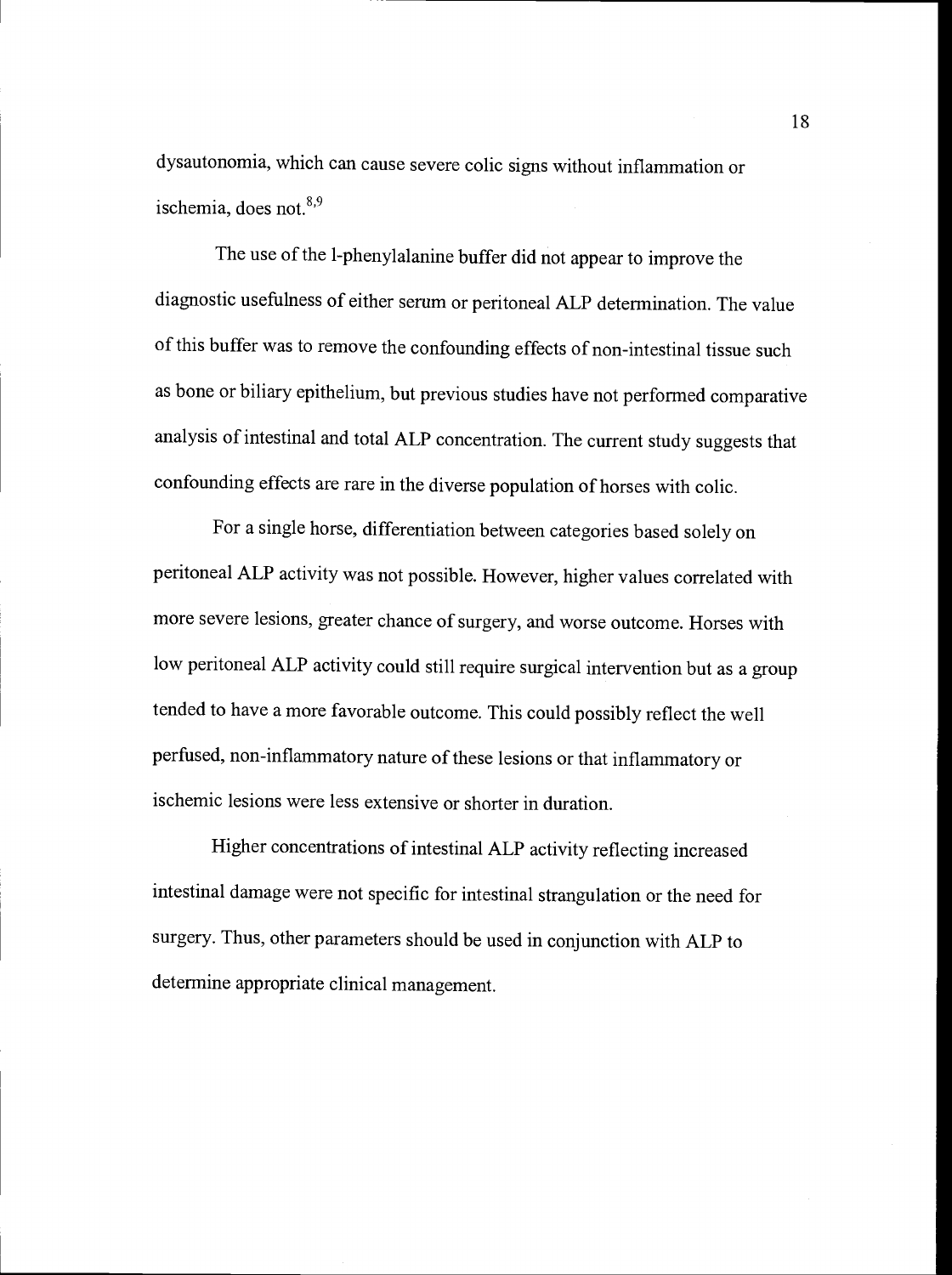#### Bibliography

- 1. Cowell RL, Tyler RD, Clinkenbeard KD, MacAllister CG. Collection and evaluation of equine peritoneal fluid and pleural effusion. Vet Clinics of North Am 1987;3:543-561.
- 2. Ruggles AJ, Freeman DE, Acland HM, FitzSimmons M. Changes in fluid composition on the serosal surface of jejunum and small colon subjected to venous strangulation obstruction in ponies. Am J Vet Res 1993;54:333-340.
- 3. Parry BW, Anderson GA, Gay CC. Prognosis in equine colic: A study of individual variables used in case assessment. Equine Vet J 1983;15:337-344.
- 4. Parry BW. Use of Clinical Pathology in the evaluation of horses with colic. Vet Clinics of North Am 1987;3:529-542.
- 5. Hoogmoed L, Rodger LD, Spier SJ, et al. Evaluation of peritoneal fluid pH, glucose concentration and lactate dehydrogenase activity for the detection of septic peritonitis in horses. J Am Vet Med Assoc 1999;214:1032-1036.
- 6. Brownlow M, Hutchins DR, Johnston KG. Reference values for equine peritoneal fluid. Equine Vet J 1981;13:127-130.
- 7. Davies J, Gerring EL, Goodburn R, Manderville P. Experimental ischemia of the ileum and concentrations of the intestinal isoenzyme of alkaline phosphatase in plasma and peritoneal fluid. Equine Vet J 1984;16:215-217
- 8. Barrelet A. Peritoneal fluid: Part 1-Laboratory analyses. Equine Vet Ed 1993;5:81-83.
- 9. Mime EM, Doxey DL, Gilmour JS. Analysis of peritoneal fluid as a diagnostic aid in grass sickness (equine dysautonomia). Vet Record 1990;127: 162-165.
- 10. Bodansky 0. Are phosphatases of bone, kidney, and serum identical? Use of bile acids in their differentiation. J of Biological Chemistry 1937;118: 341-362.
- 11. Blackmore DJ, Palmer A. Phenylalanine inhibited p-nitrophenol phosphatase activity in the serum as an indication of intestinal cellular disruption in the horse. Res in Vet Science 1977;23:146-152.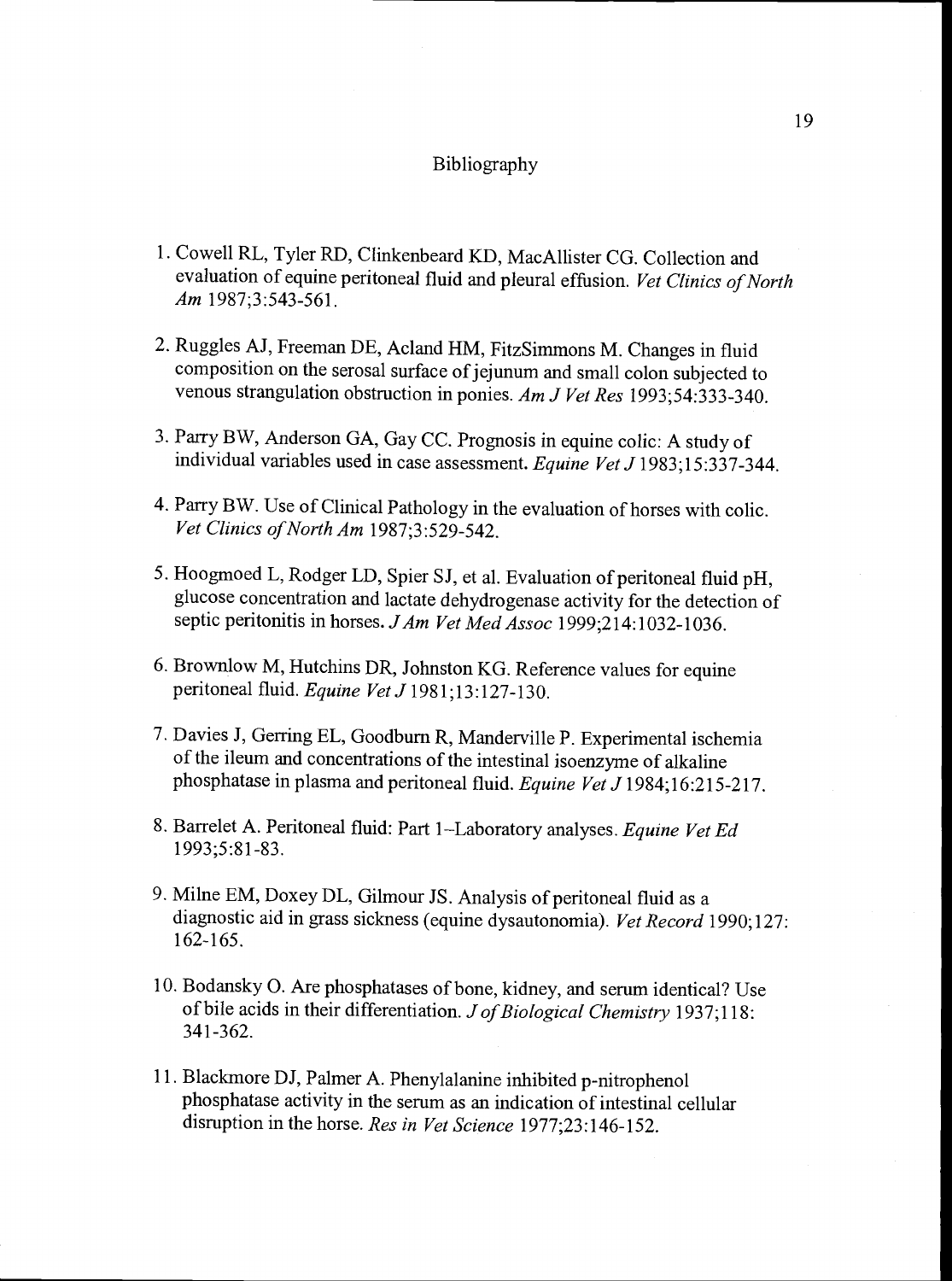12. Hawkins J. Peritonitis. In: Robinson NE, ed. Current Therapy in Equine Medicine 5. Philadelphia, PA: Saunders; 2003:153-158.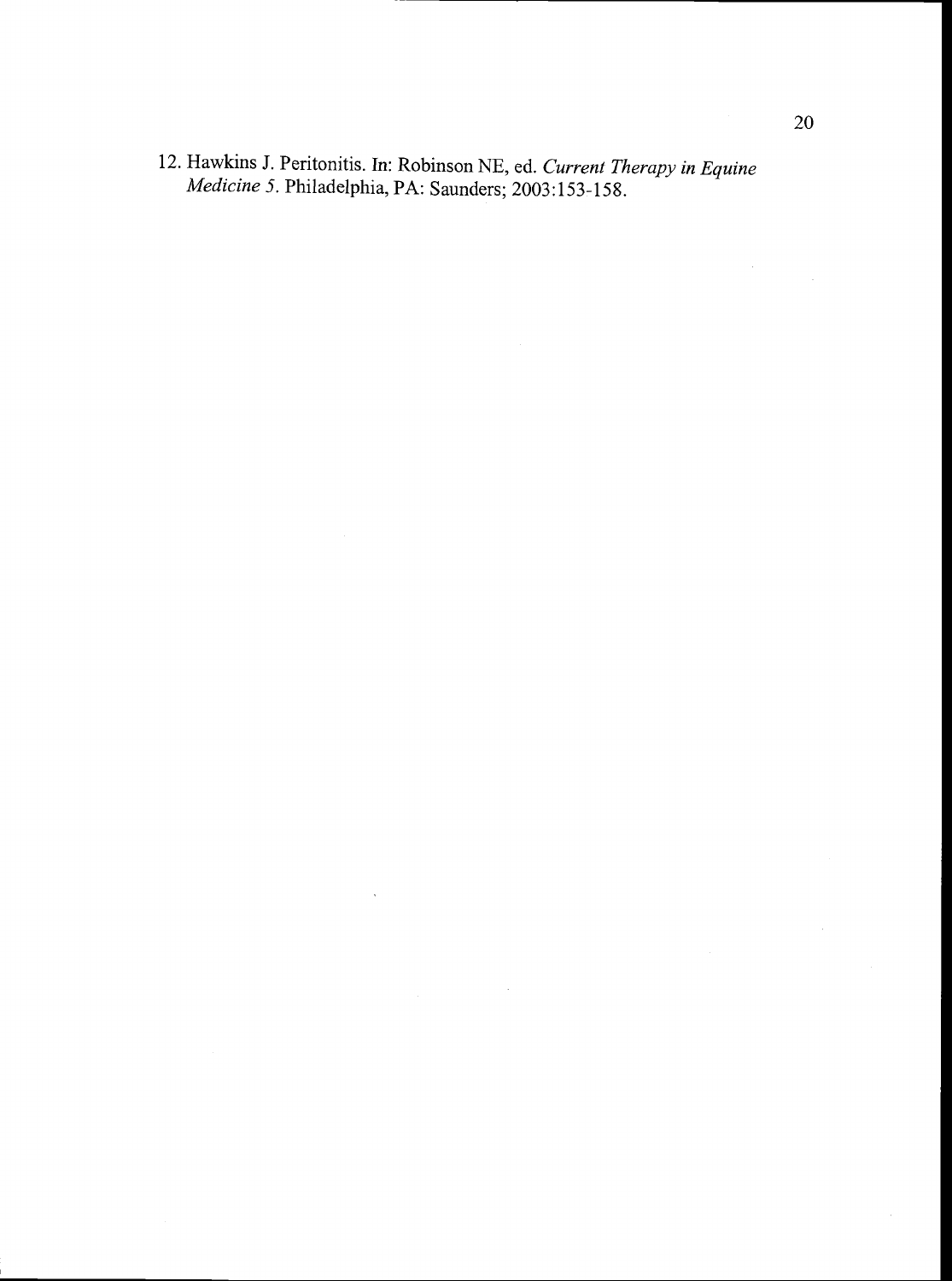## ANALYSIS OF EQUINE BLOOD AND PERITONEAL FLIJD WITH A PORTABLE CLINICAL ANLYZER

## MONTAGUE N. SAULEZ, BVSc, MRCVS; CHRISTOPHER K. CEBRA, VMD, MA, MS, DACVIM; MEGAN DAILEY, MS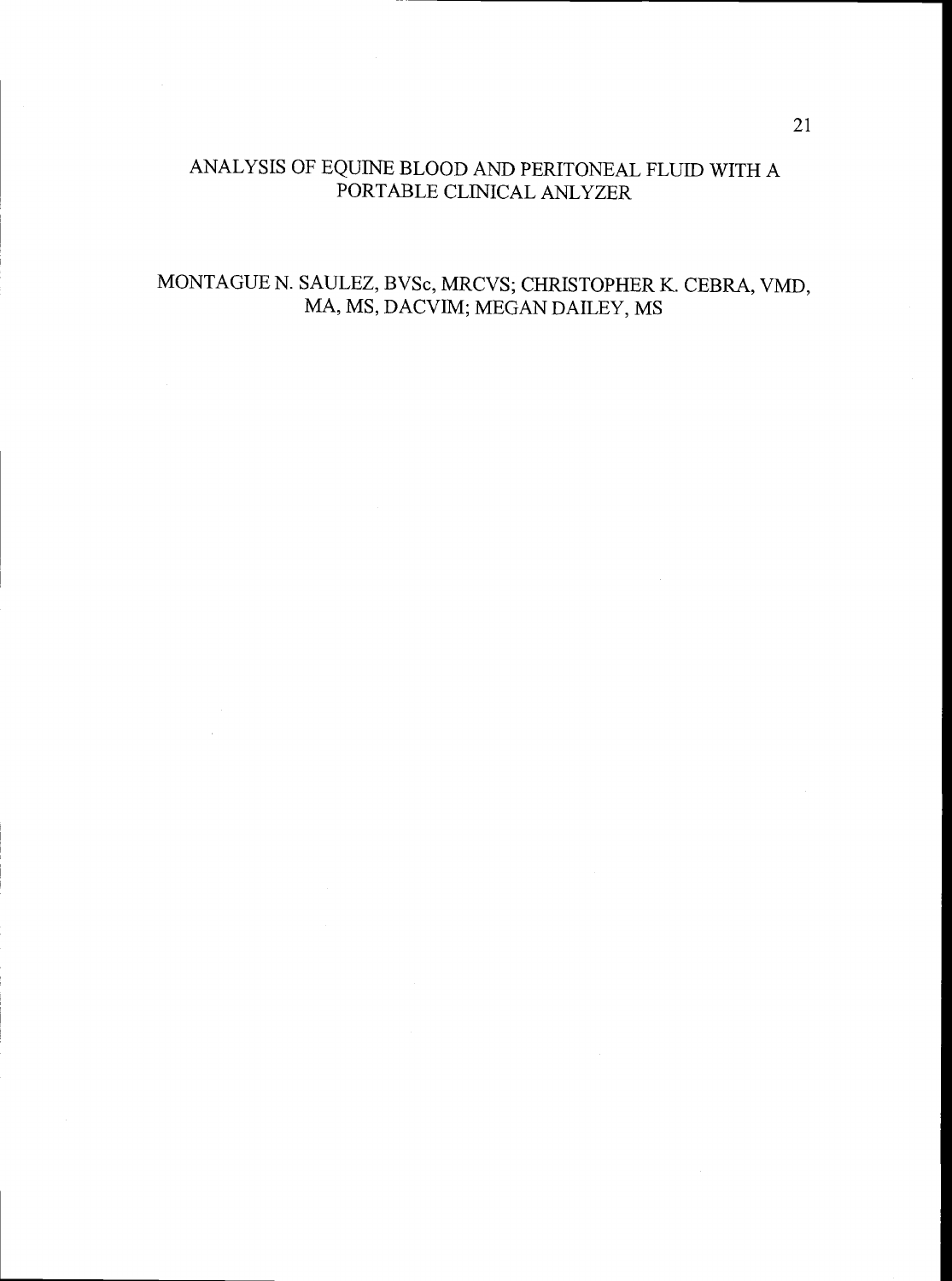#### Introduction

Analysis of peritoneal fluid is an important tool in the evaluation of horses with acute abdominal disease. Analysis can reveal evidence for specific problems, such as septic peritonitis  $1<sup>3</sup>$  or uroperitoneum,<sup>4</sup> or provide general information concerning the overall health of the abdominal contents, such as the presence of strangulating versus non-strangulating lesions of the bowel.<sup>5-14</sup> This information becomes important in the clinical management of affected horses, especially influencing decisions concerning medical treatment, surgical exploration, or humane euthanasia.

The most common analyses of equine peritoneal fluid are determination of protein content and cytological evaluation of cells. Although biochemical analyses have been shown to be of diagnostic and prognostic value,  $3,5-10$  they are rarely requested because historically these analyses have been cumbersome, timeconsuming, expensive, or impractical to perform. Specific biochemical constituents that have been shown to be useful include pH value and glucose content for septic peritonitis;<sup>3</sup> and lactate concentration for overall prognosis.<sup>9,10</sup> These analyses typically are performed on non-portable, automated chemistry analyzers, which require removal of cells and fibrin from peritoneal fluid in addition to transport of the sample to a clinical laboratory. Lactate measurement requires special reagents that have a short shelf life and are thus expensive to maintain in the machine. Newer blood gas analyzers are able to determine lactate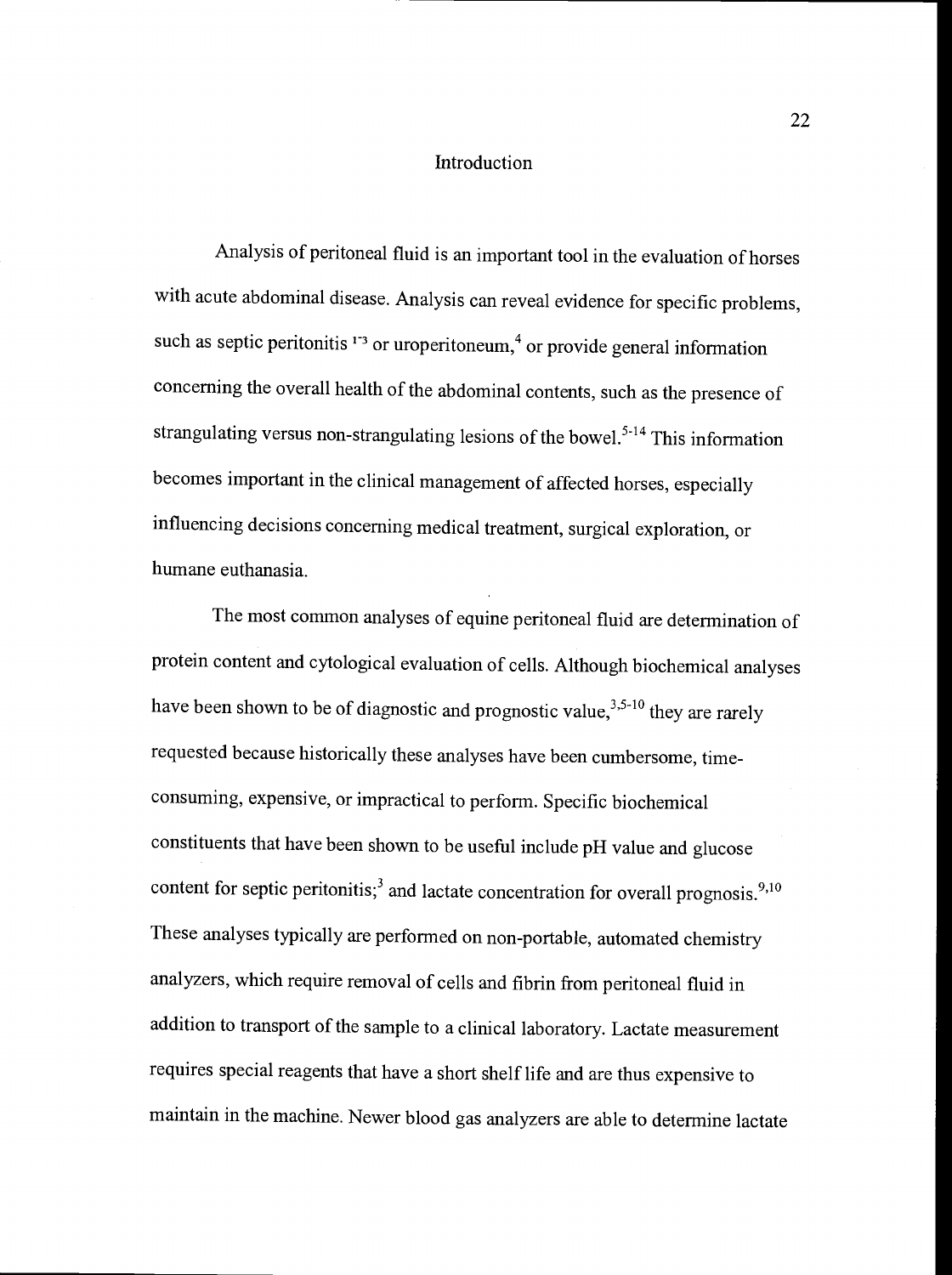and glucose on cellular fluid samples, but are still hampered by the expense and lack of convenience for lactate analysis (probes last approximately 10-14 days). None of these aforementioned analyzers are portable, thus removing them from the hands of the equine primary care veterinarian, who must then make difficult decisions at the stable or barn without complete information.

Portable clinical analyzers (PCA) present a possible solution to the problems with the point-of-care biochemical analysis of equine peritoneal fluid. Most are designed for whole blood, and their analytical range suggests theymay be useful in analysis of anticoagulant-prepared cellular, proteinaceous body fluids. Analyte probes are individually stored, and thus have longer shelf life. Probes are also disposable, preventing damage to the analyzer itself. PCA require minimal warm-up time, and thus can be available at all times of the day. Results are obtained quickly, usually within minutes of sample collection. Most importantly, the analyzer is completely portable, and thus can be taken to the site of the horse. There are, however, no reports on PCA analysis of equine peritoneal fluid. If this analyzer could be demonstrated to yield accurate results of biochemical analyses of equine peritoneal fluid comparable to the in-house analyzer, it could become an invaluable tool in the field diagnostic evaluation and triage of horses with acute abdominal disease.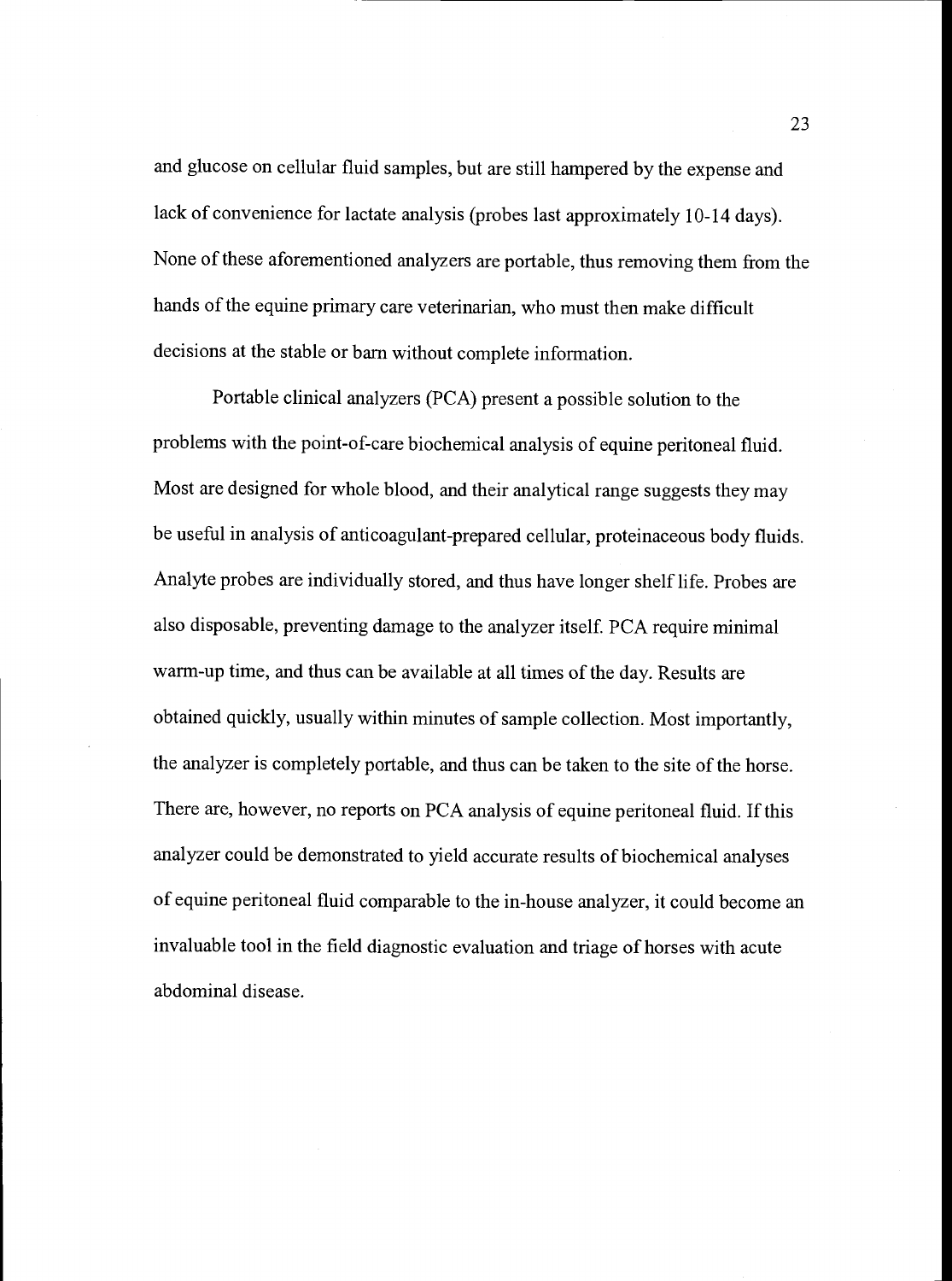## Materials and Methods

Sample Population: The study population consisted of fifty-six horses admitted for evaluation of acute abdominal disease.

Sample Collection and Processing: On admission, blood was collected by venipuncture from the jugular vein and peritoneal fluid by free-flow through a teat canula. Samples were collected into tubes containing lithium heparin. These samples were analyzed immediately using the PCA<sup>a</sup> with  $6+^{\circledR}$  and CG 4+<sup>\oper</sup> cartridges<sup>b</sup> and an in-house blood gas analyzer.<sup>c</sup> Both analyzers yielded results for pH, glucose, lactate, sodium, chloride, and potassium.

Statistical Analysis: Using a computer software program, dobserved differences for the two methods were calculated and evaluated for normality.'5 Given an approximately normal distribution, differences were then plotted against the average of the two measurements.<sup>15</sup> Bias (mean difference between values) obtained on the same sample using different methods) and variability (SD of the differences) were determined for all values.

<sup>&</sup>lt;sup>a</sup> i-STAT<sup>®</sup> Portable Clinical Analyzer, Heska Corporation, Fort Collins, CO.

<sup>&</sup>lt;sup>b</sup> i-STAT® cartridges, Heska Corporation, Fort Collins, CO.

 $\text{c}^{\text{c}}$  Chiron Diagnostics 865 Blood Gas Analyzer<sup>®</sup>, Bayer Corporation, Norwood, MA.

<sup>d</sup> SPlus 6.1, Department of Statistics, Corvallis, OR.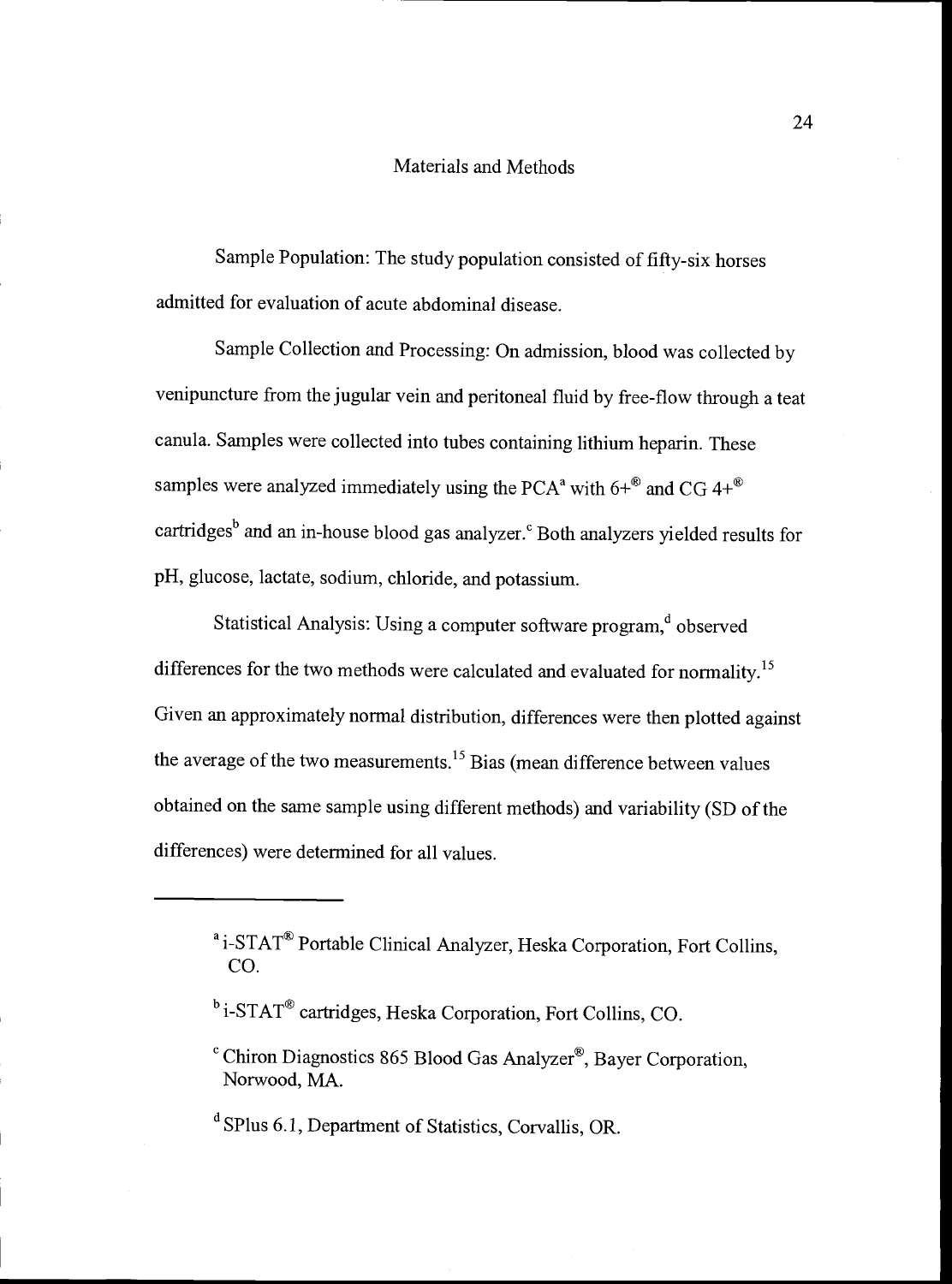The variability in observed differences was found to be relatively constant for all variables except lactate and glucose, where the variance differed across the range of the measurement values. Thus, the ranges were split into two (glucose) or three (lactate) bins, each displaying constant variance individually. The 2 analyzers had different reportable ranges (Table 2).

Paired t-tests were also performed to test if the differences between the two analyzers were different from zero. Additionally, the relationship between the two analyzers for the different variables was described with least squares regression analysis.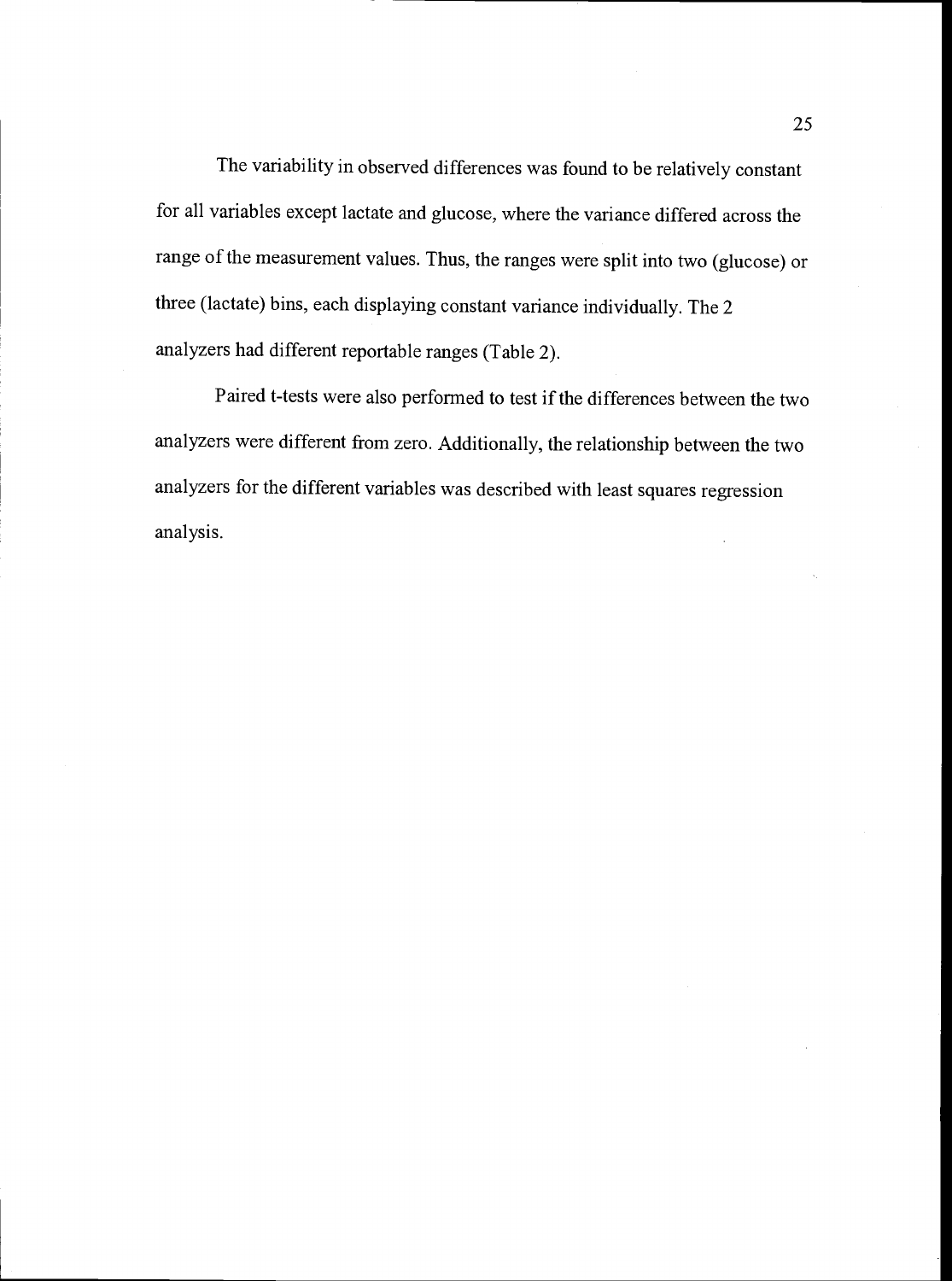Results

The PCA produced values that were consistently within  $\pm$  2 SD and evenly distributed about the line of the mean of differences for all variables tested (Figures 5-12) with bias and variability for the variables displayed (Table 3 and 4).

All venous pH differences were  $\leq 0.1$  unit (Figure 5a), as compared to the peritoneal fluid pH values (Figure Sb) which showed greater variability in the alkaline range and consistently reported lower pH values in the acidic range. Both venous blood and peritoneal fluid pH values were slightly but significantly higher on the PCA.

Venous glucose concentration (>150 mg/dL) had greater variability as concentrations increased (Figure 6b) as compared to venous glucose concentrations (<150 mg/dL) which showed smaller variability (Figure 6b). All results in this bin differed by <20%. The PCA venous glucose concentrations in the low range (<150 mg/dL) were significantly lower, and were higher ( $P = 0.05$ ) in the high range (>150 mg/dL). The PCA yielded significantly lower peritoneal fluid glucose concentrations (Figure 7). All but 2 of the glucose values measured by the PCA were within 20% of glucose values measured by the in-house analyzer.

88% of values for venous lactate concentration (<5 mmol/dL) were within 0.5 unit of the mean (Figure 8); however, lactate values ( $>5$  mmol/dL) had greater variability. Peritoneal fluid lactate concentration (<2 mmol/dL) had the smallest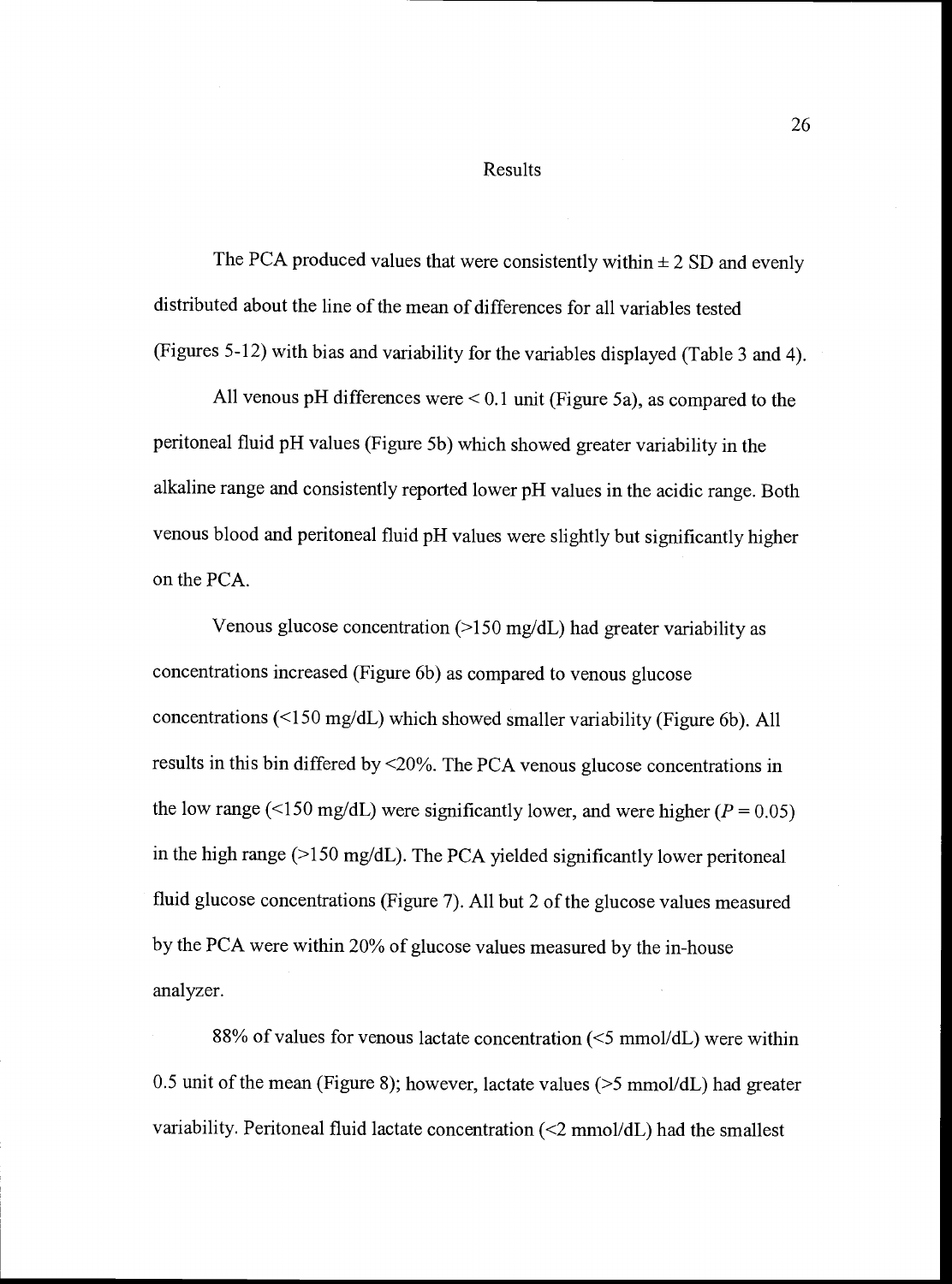variability as compared to higher lactate ranges which showed increased variability (Figure 9). On average, the PCA underestimated peritoneal fluid lactate concentration especially in the higher ranges, as compared to blood lactate concentration.

Both venous sodium and chloride concentration showed closer clustering around the mean as compared to peritoneal fluid sodium and chloride concentration, which had a higher bias, and greater variability (Figures 10 and 11).

Venous and peritoneal fluid potassium concentration had a low bias and small variability (Figure 12).

Regression parameters are displayed in Table 5. Correlation coefficient  $(r^2)$ values were  $> 0.80$  for all variables, with the exception of venous pH and chloride concentrations; and venous and peritoneal sodium concentrations.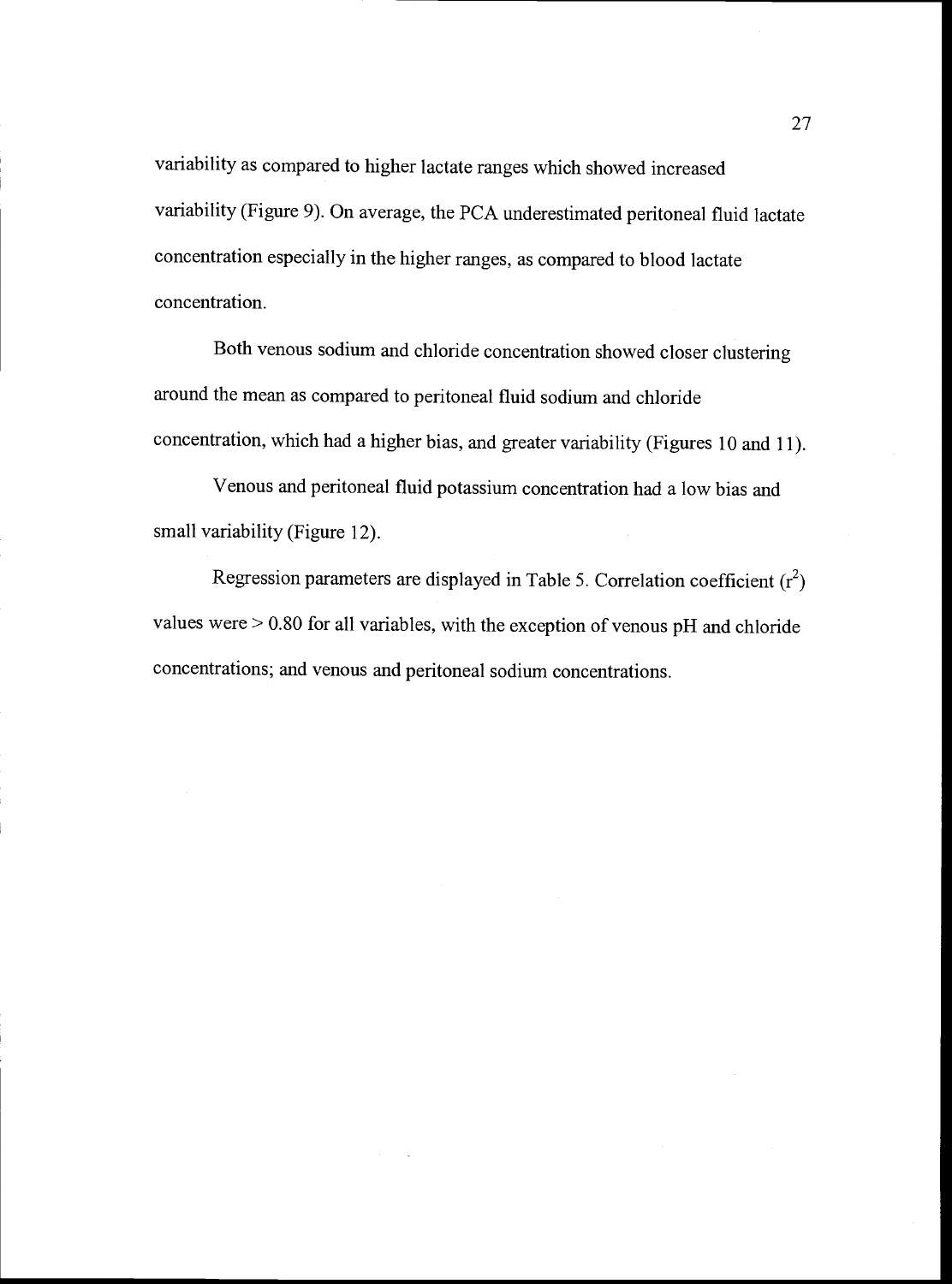

Figure 5: Plots depicting the difference between the pH values obtained by portable and in-house analyzers from equine venous blood (a) and peritoneal fluid (b). Dotted horizontal line indicates mean difference (bias) and dashed horizontal line indicates the estimated upper and lower limits of agreement  $(± 2 SD of the$ mean difference).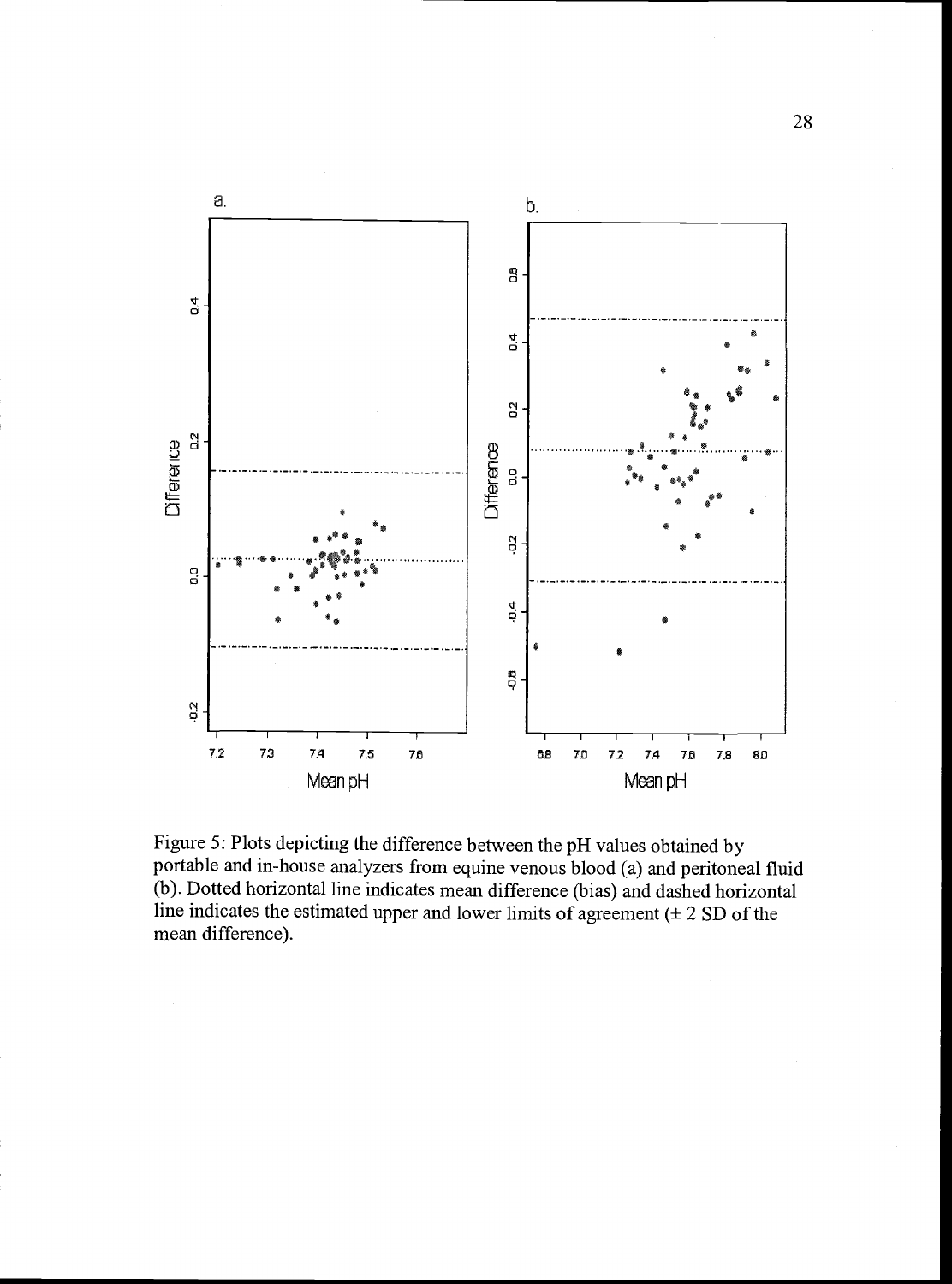

Figure 6: Plots depicting the difference between glucose values obtained by portable and in-house analyzers from equine venous blood with glucose values  $\sim$  150 mg/dL (a) and glucose values > 150 mg/dL (b). Dotted horizontal line indicates mean difference (bias) and dashed horizontal line indicates the estimated upper and lower limits of agreement  $(\pm 2 \text{ SD of the mean difference}).$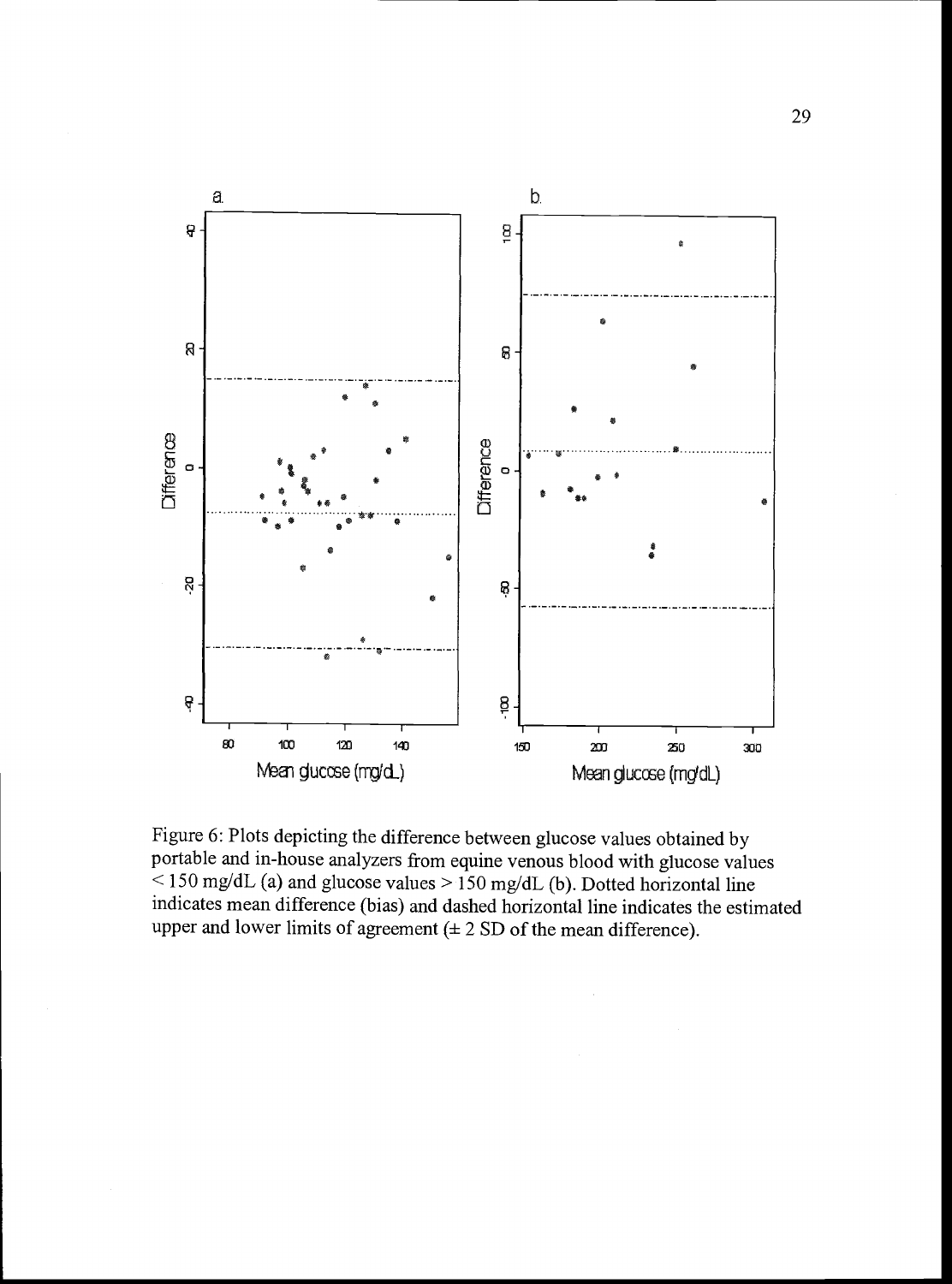

Figure 7: Plots depicting the difference between the glucose values obtained by portable and in-house analyzers from equine peritoneal fluid with glucose values  $\leq$  150 mg/dL (a) and glucose values  $>$  150 mg/dL (b). Dotted horizontal line indicates mean difference (bias) and dashed horizontal line indicates the estimated upper and lower limits of agreement  $(\pm 2 SD)$  of the mean difference).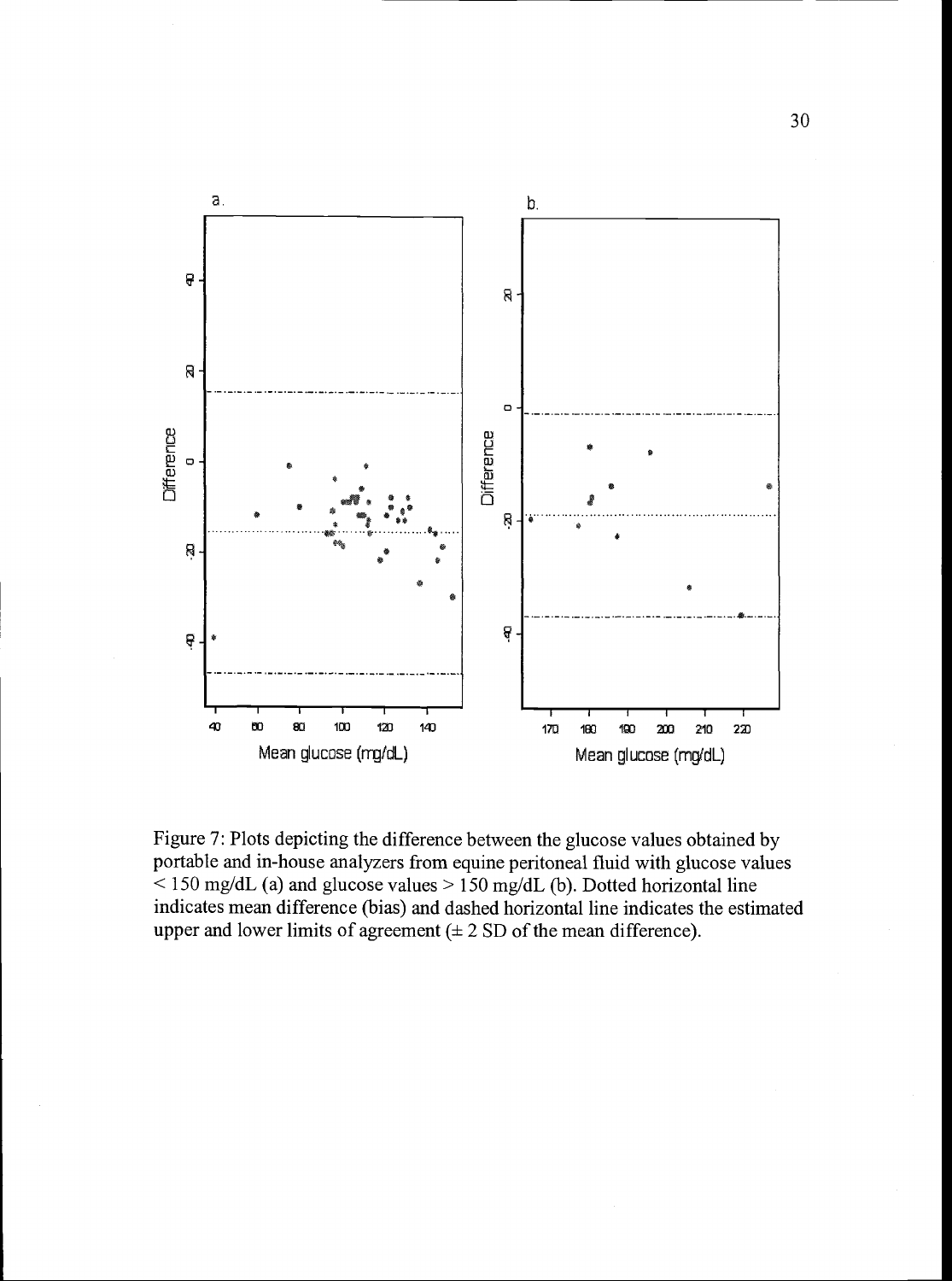

Figure 8: Plots depicting the difference between the lactate values obtained by portable and in-house analyzers from equine venous blood with lactate values  $\leq$  5 mmol/dL (a) and lactate values  $> 5$ mmol/dL (b). Dotted horizontal line indicates mean difference (bias) and dashed horizontal line indicates the estimated upper and lower limits of agreement  $(\pm 2$  SD of the mean difference).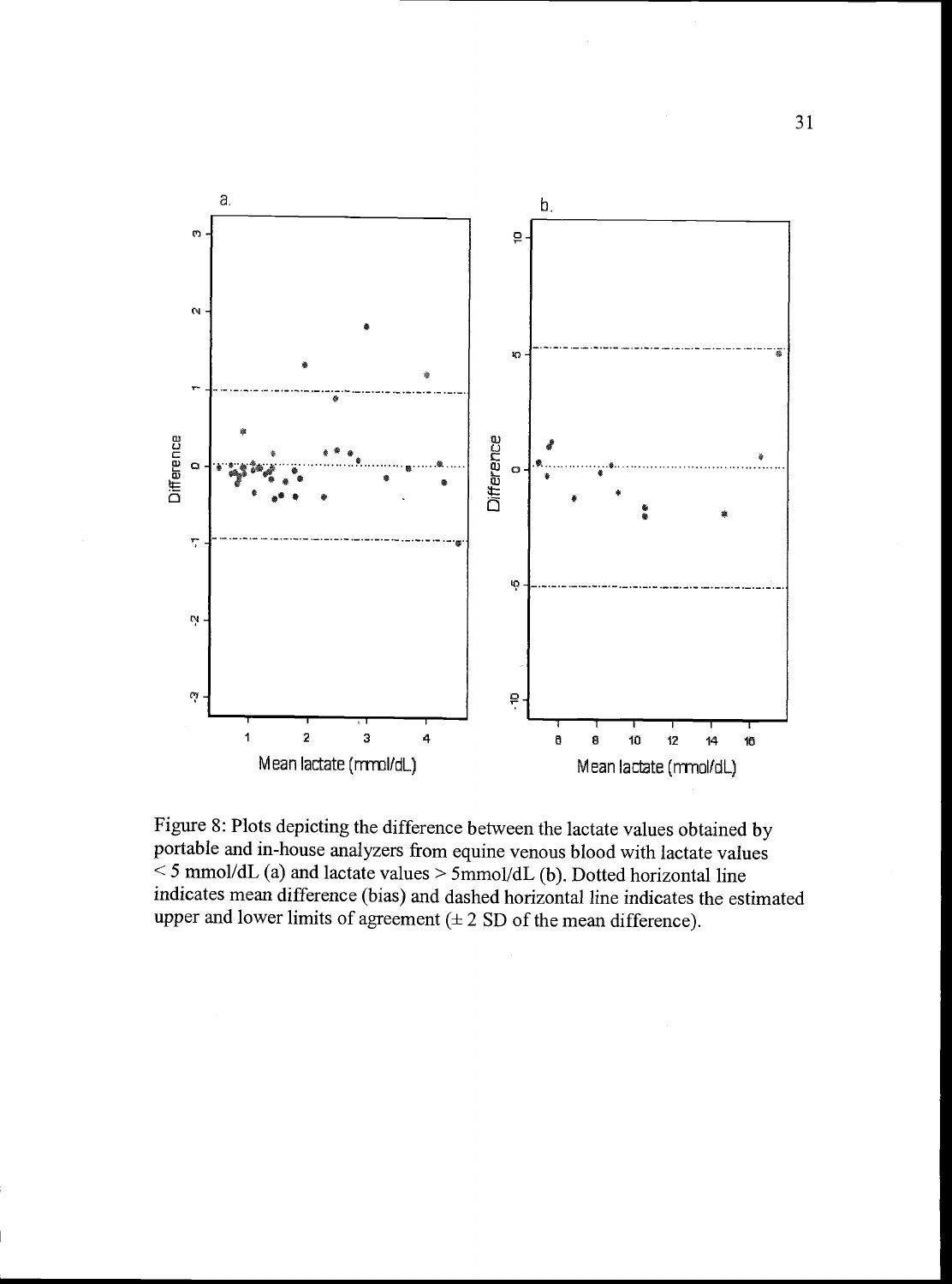

Figure 9: Plots depicting the difference between the lactate values obtained by portable and in-house analyzers from equine peritoneal fluid with lactate values  $\leq$  2 mmol/dL (a), 2 mmol/dL – 7 mmol/dL (b) and  $>$  5 mmol/dL (c). Dotted horizontal line indicates mean difference (bias) and dashed horizontal line indicates the estimated upper and lower limits of agreement  $(± 2 SD of the mean)$ difference).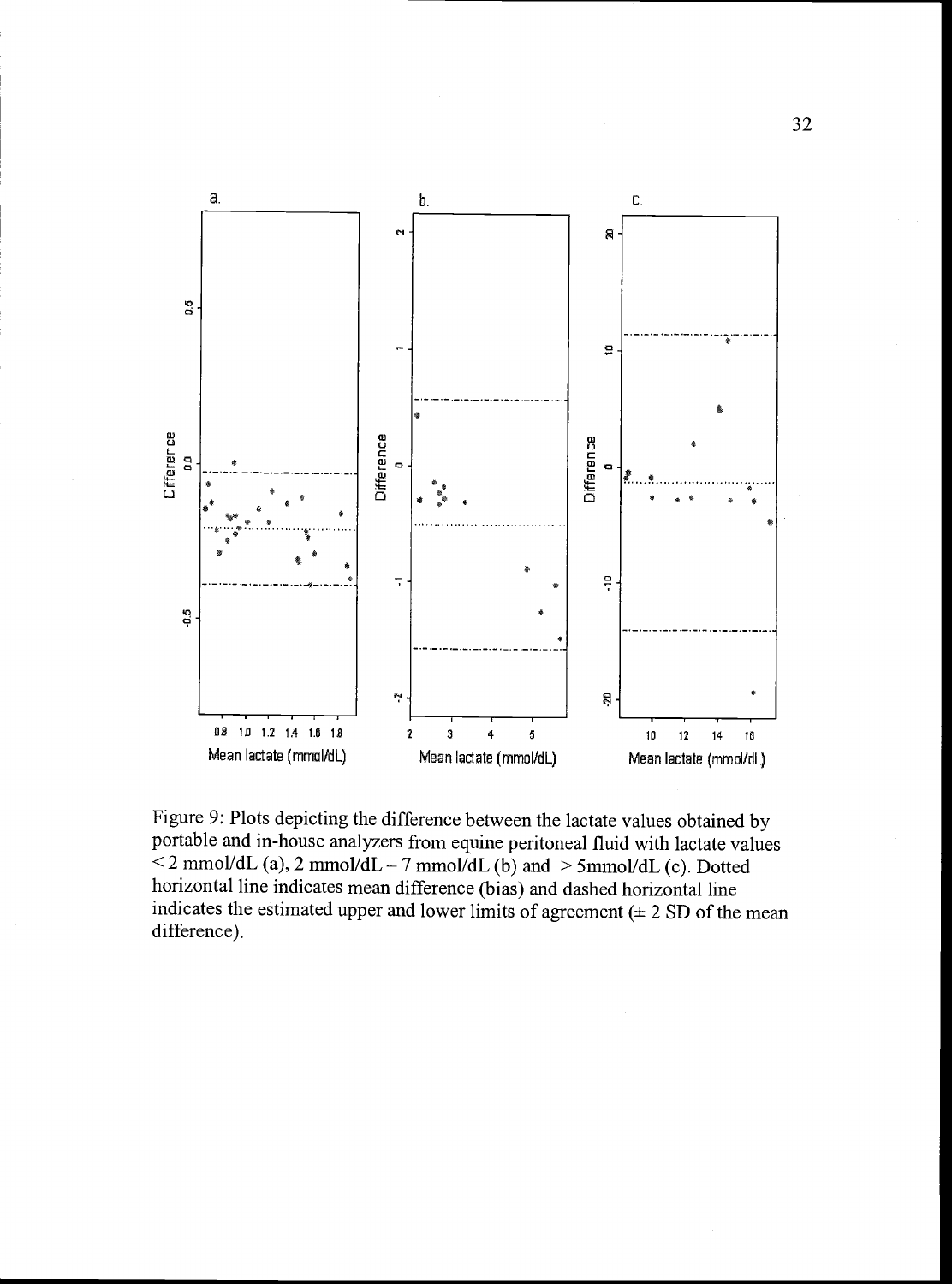

Figure 10: Plots depicting the difference between the sodium values obtained by portable and in-house analyzers from equine venous blood (a) and peritoneal fluid (b). Dotted horizontal line indicates mean difference (bias) and dashed horizontal line indicates the estimated upper and lower limits of agreement  $(± 2 SD of the$ mean difference).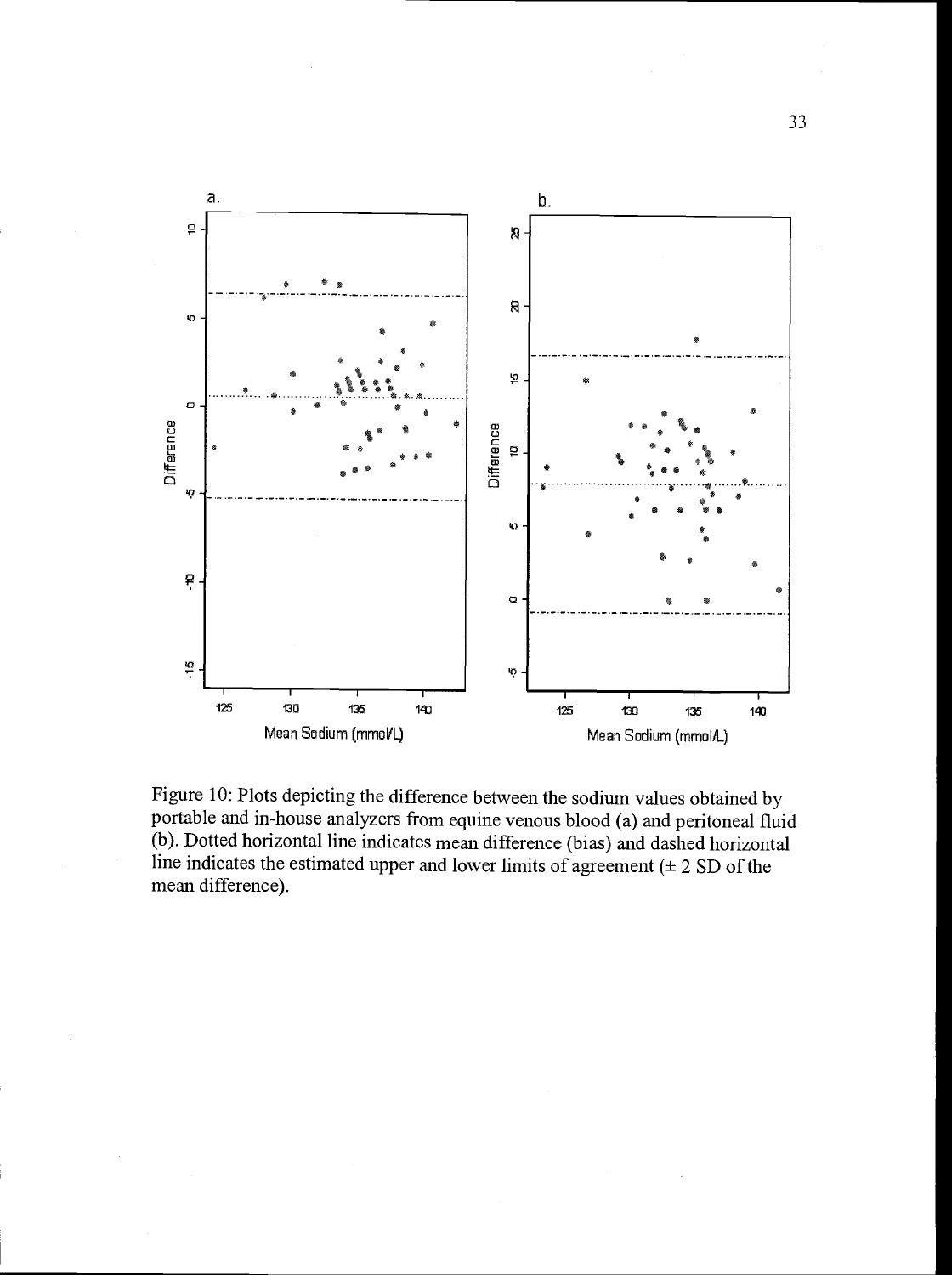

Figure 11: Plots depicting the difference between the chloride values obtained by portable and in-house analyzers from equine venous blood (a) and peritoneal fluid (b). Dotted horizontal line indicates mean difference (bias) and dashed horizontal line indicates the estimated upper and lower limits of agreement  $(± 2 SD of the$ mean difference).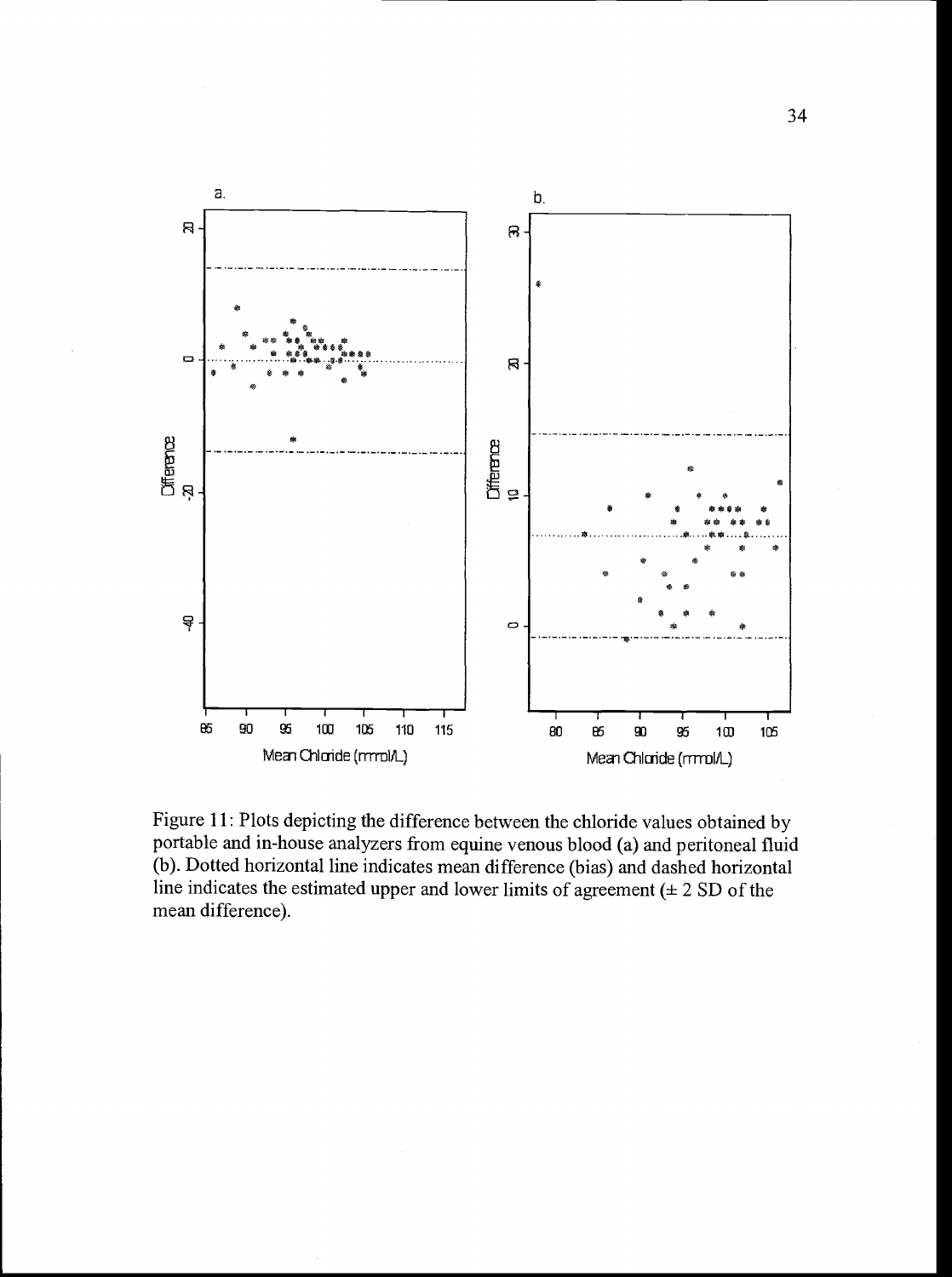

Figure 12: Plots depicting the difference between the potassium values obtained by portable and in-house analyzers from equine venous blood (a) and peritoneal fluid (b). Dotted horizontal line indicates mean difference (bias) and dashed horizontal line indicates the estimated upper and lower limits of agreement  $(± 2 SD of the$ mean difference).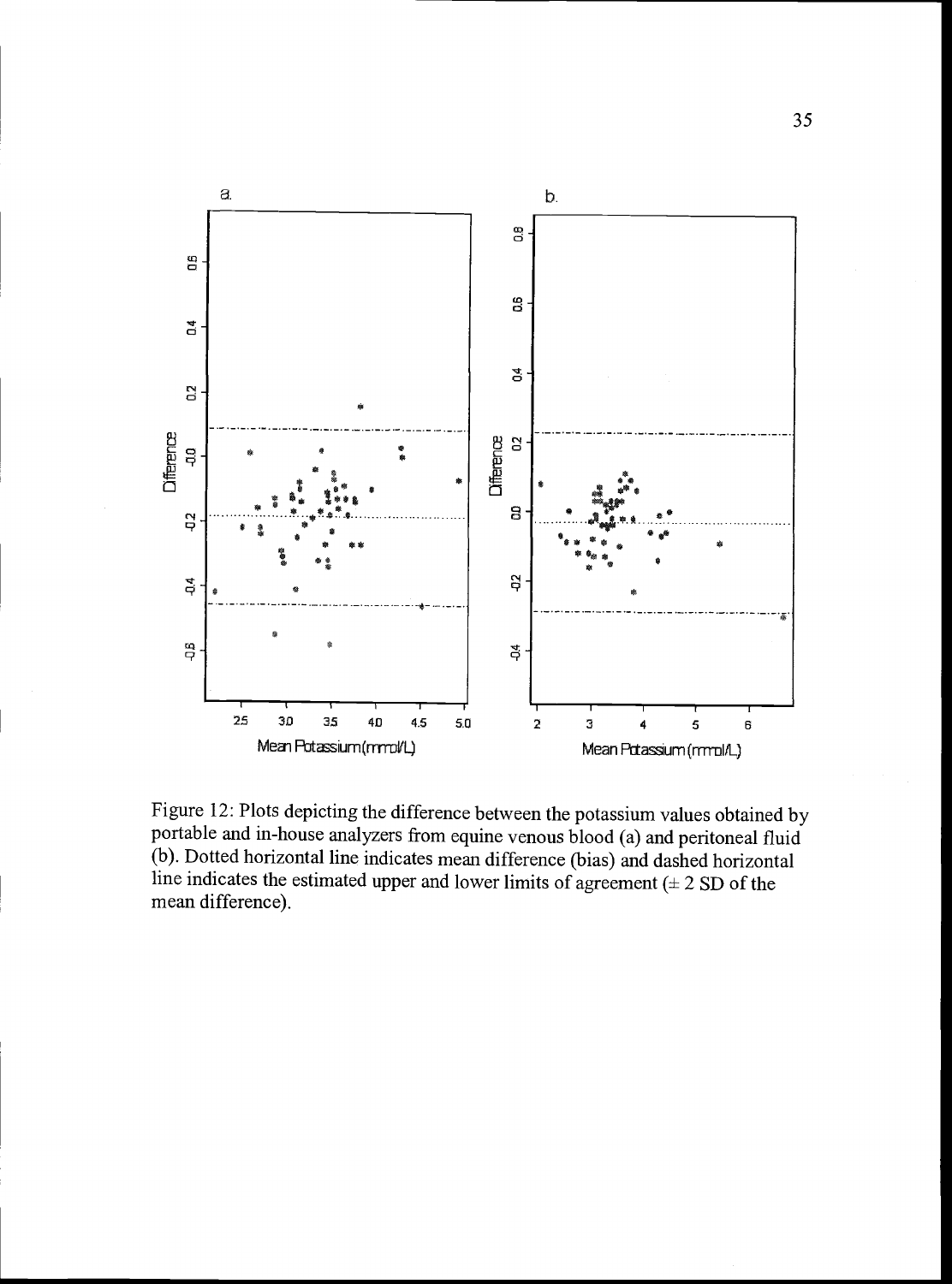| Analyte            | Reportable range for<br>portable clinical analyzer | Reportable range for<br>in-house analyzer |
|--------------------|----------------------------------------------------|-------------------------------------------|
| pH value           | $6.5 - 8.0$                                        | $6.0 - 8.0$                               |
| Glucose $(mg/dL)$  | 20-700                                             | 10-999                                    |
| Lactate $(mmol/L)$ | $0.3 - 20$                                         | $0 - 30$                                  |
| Sodium (mmol/L)    | 100-180                                            | 70-200                                    |
| Chloride (mmol/L)  | $40 - 160$                                         | $65 - 140$                                |
| Potassium (mmol/L) | $2.0 - 9.0$                                        | 0.50-9.99                                 |

 $\sim$ 

Table 2: Comparison of reportable ranges for the portable clinical analyzer and the in-house analyzer.

 $\hat{\mathcal{X}}$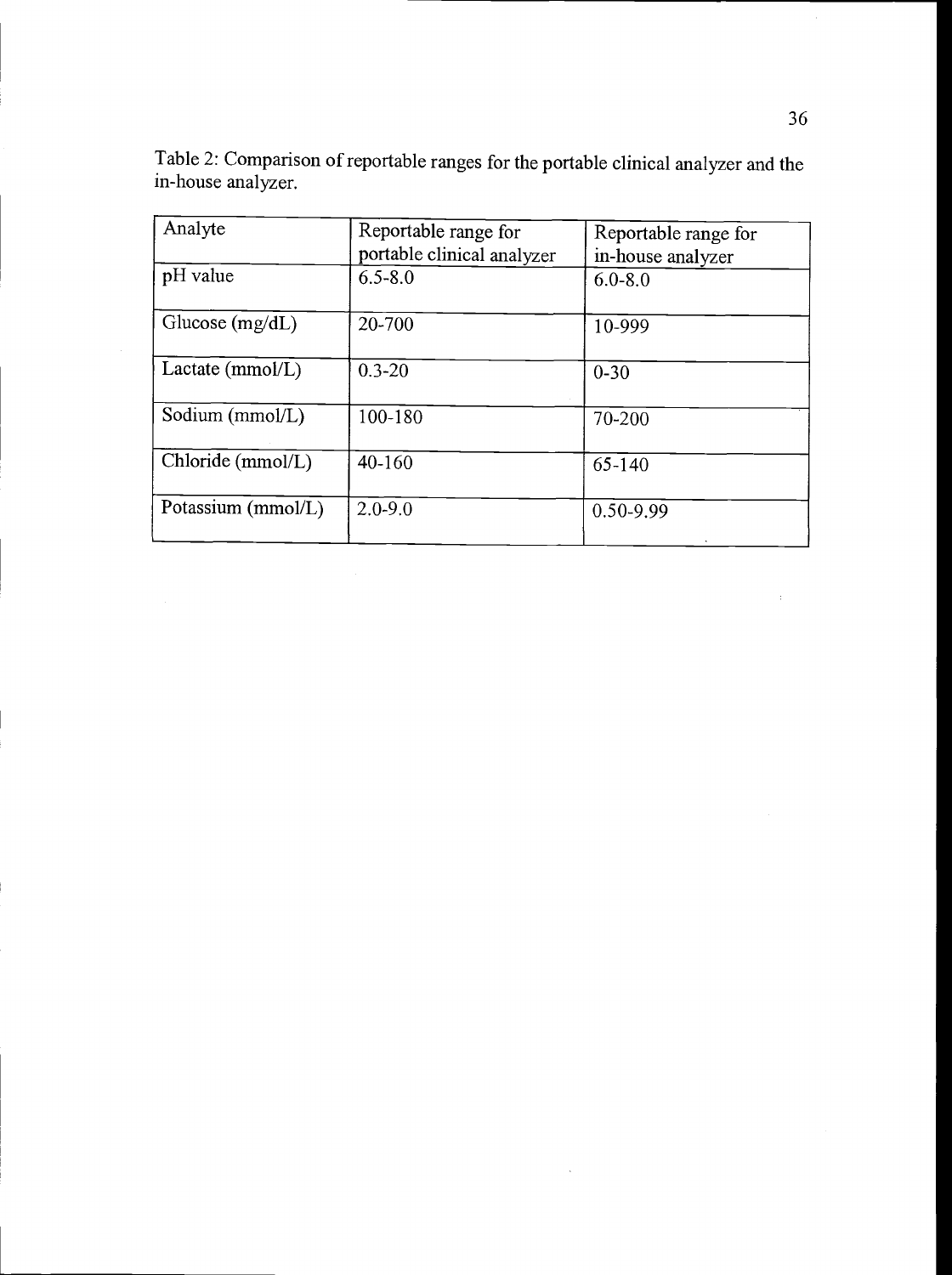Table 3: Comparisons between the portable clinical analyzer and in-house analyzer for equine venous blood.

| Analyte               | Ranges<br>compared<br>using the<br>in-house<br>analyzer | No. of<br>samples | Mean <sup>1</sup> and agreement interval |
|-----------------------|---------------------------------------------------------|-------------------|------------------------------------------|
| pH value              | 6.80-8.00                                               | 56                | $0.02*$ (-0.11 to 0.15)                  |
| Glucose<br>(mg/dL)    | 0-149.99                                                | 37                | $-7.60*$ ( $-30.36$ to 15.14)            |
|                       | 150-350                                                 | 19                | 8.5 (-57.52 to 72.46)                    |
| Lactate<br>(mmol/dL)  | $0 - 4.99$                                              | 41                | $0.03$ (-0.93 to 1.00)                   |
|                       | $5 - 20.00$                                             | 15                | $0.14$ (-5.03 to 5.30)                   |
| Sodium<br>(mmol/L)    | 120-150                                                 | 56                | $0.57$ (-5.26 to 6.40)                   |
| Chloride<br>(mmol/L)  | 85-120                                                  | 56                | $-0.07$ ( $-13.98$ to 13.84)             |
| Potassium<br>(mmol/L) | $2 - 5$                                                 | 56                | $-0.18$ ( $-0.46$ to 0.09)               |

'Mean of the observed differences between the portable clinical analyzer and the in-house analyzer

 $*P < 0.05$ , from a paired t-test.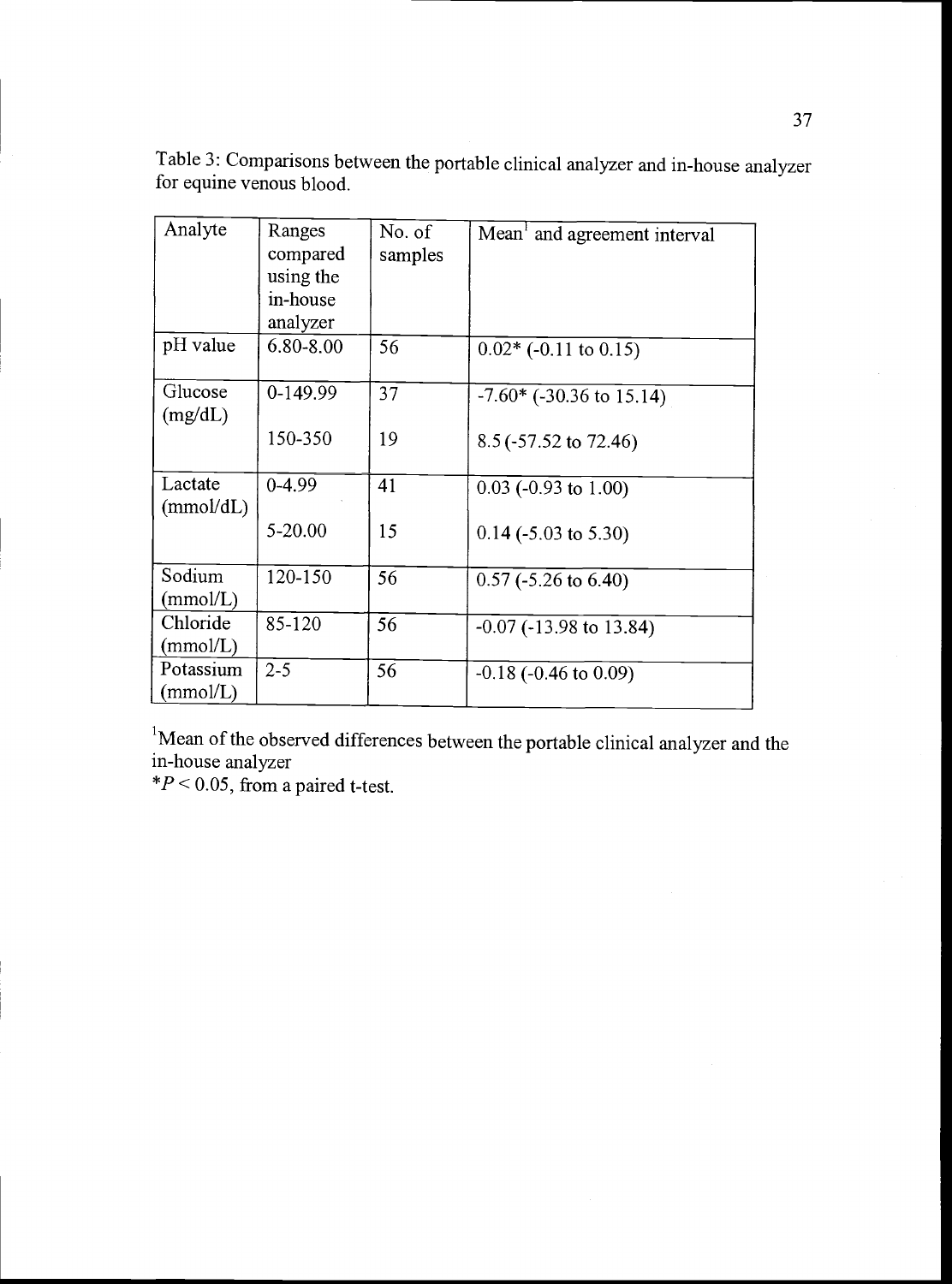Table 4: Comparisons between the portable clinical analyzer and in-house analyzer for equine peritoneal fluid.

| Analyte               | Ranges<br>compared<br>using the<br>in-house<br>analyzer | No. of<br>samples | Mean <sup>1</sup> and agreement intervals |
|-----------------------|---------------------------------------------------------|-------------------|-------------------------------------------|
| pH value              | 6.80-8.00                                               | 56                | $0.08*$ (-0.31 to 0.47)                   |
| Glucose<br>(mg/dL)    | $0-149.99$                                              | 46                | $-15.60*$ (-46.71 to 15.51)               |
|                       | 150-300                                                 | 10                | $-19.00*$ ( $-36.99$ to $-1.01$ )         |
| Lactate<br>(mmol/dL)  | $0-1.99$                                                | 29                | $-0.21$ ( $-0.39$ to $-0.03$ )            |
|                       | $2 - 6.99$                                              | 13                | $-0.51$ ( $-1.58$ to 0.57)                |
|                       | $7 - 20$                                                | 14                | $-1.30$ ( $-14.02$ to $11.42$ )           |
| Sodium<br>(mmol/L)    | 120-150                                                 | 56                | 7.88 $(-0.90 \text{ to } 16.67)$          |
| Chloride<br>(mmol/L)  | 85-120                                                  | 56                | 6.91 ( $-0.83$ to 14.65)                  |
| Potassium<br>(mmol/L) | $2 - 5$                                                 | 56                | $-0.03$ ( $-0.29$ to 0.22)                |

<sup>1</sup>Mean of the observed differences between the portable clinical analyzer and the in-house analyzer.

 $*P < 0.05$ , from a paired t-test.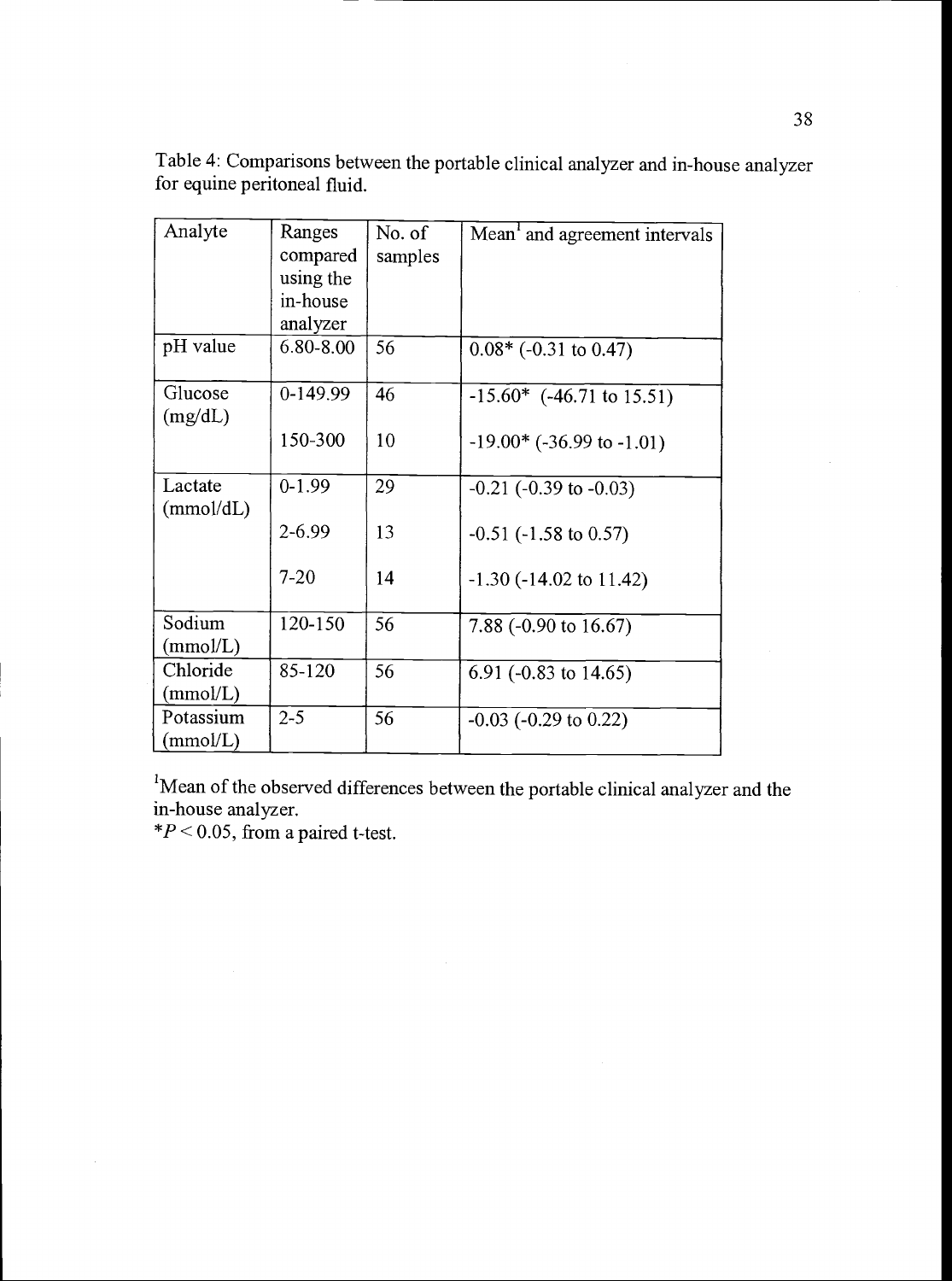| Analyte                                | n  | $r^2$ | $y =$                                                          |  |
|----------------------------------------|----|-------|----------------------------------------------------------------|--|
| pH<br>Venous<br><b>SE</b>              | 56 | 0.736 | 1.087x - 0.621<br>$(0.135)$ $(1.004)$                          |  |
| Peritoneal<br><b>SE</b>                | 56 | 0.806 | 1.156x - 1.096<br>$(0.115)$ $(0.873)$                          |  |
| Glucose<br>Venous<br><b>SE</b>         | 56 | 0.924 | $1.065x - 12.152$<br>$(0.061)$ $(9.338)$                       |  |
| Peritoneal<br>SE                       | 56 | 0.93  | $0.903x - 3.251$<br>$(0.049)$ $(6.825)$                        |  |
| Lactate<br>Venous<br><b>SE</b>         | 56 | 0.945 | $0.999x + 0.068$<br>$(0.047)$ $(0.262)$                        |  |
| Peritoneal<br><b>SE</b>                | 56 | 0.829 | $0.744x + 0.760$<br>$(0.068)$ $(0.532)$                        |  |
| Sodium<br>Venous                       | 56 | 0.722 | $-0.131x + 135.929$                                            |  |
| <b>SE</b><br>Peritoneal<br><b>SE</b>   | 56 | 0.522 | $(1.179)$ $(4.13)$<br>$0.403x + 85.327$<br>$(0.09)$ $(11.605)$ |  |
| <b>Chloride</b><br>Venous<br><b>SE</b> | 56 | 0.43  | $0.685x + 30.770$<br>$(0.2)$ $(19,63)$                         |  |
| Peritoneal<br><b>SE</b>                | 56 | 0.796 | $0.845x + 8.758$<br>$(0.087)$ $(8.844)$                        |  |
| Potassium                              |    |       |                                                                |  |
| Venous<br><b>SE</b>                    | 56 | 0.964 | $1.032x - 0.295$<br>$(0.039)$ $(0.138)$                        |  |
| Peritoneal<br><b>SE</b>                | 56 | 0.984 | $0.954x + 0.133$<br>$(0.024)$ $(0.084)$                        |  |

Table 5: Least-squares regression comparison of mean differences between the portable clinical analyzer and the in-house analyzer.

 $(x = in \text{-} house \text{ analyzer}, y = portable \text{ clinical analyzer})$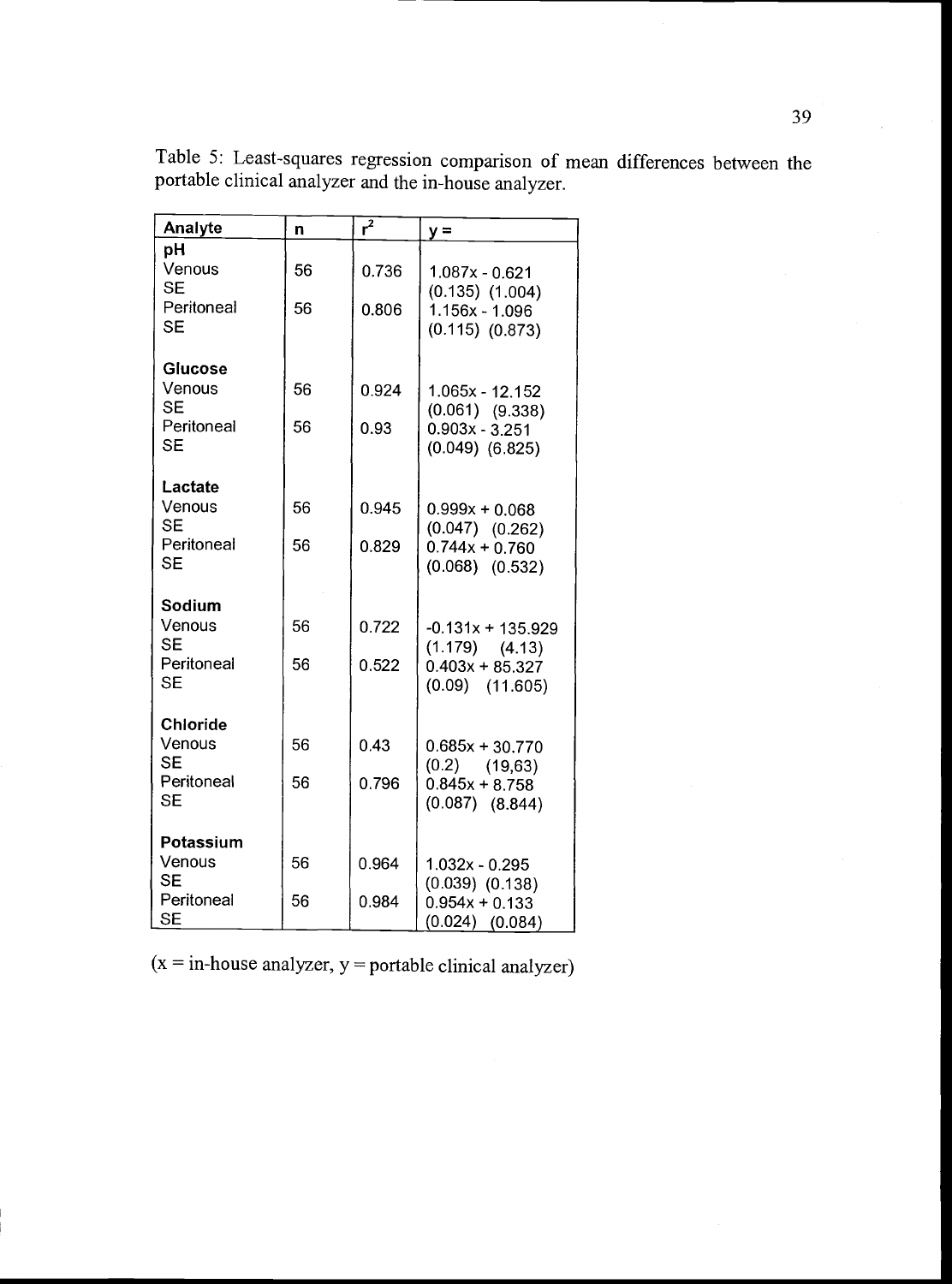### Conclusions

This study was designed to compare the biochemical analysis of both blood and peritoneal fluid through the use of a PCA and an in-house analyzer. Point-ofcare testing comparing a PCA and in-house-analyzer has been previously reported; however, these reports only used whole blood.<sup>16-24</sup> Reports on the use of a PCA in an ambulatory setting in human<sup>16,17</sup> and veterinary medicine<sup>18</sup> exist. Of particular interest was the PCA, as it would be most useful to the equine ambulatory veterinarian. Both analyzers were easy to use, displayed results with venous reference ranges, and can store data. Results may be printed providing hard copies for the patient record, or easily recalled from the analyzer's memory. It should be noted that the analysis of peritoneal fluid by either analyzer was beyond the manufacturer's intended use.

Although there have been numerous comparisons of methods to analyze equine blood,  $18-20$  there is a paucity of articles concerning biochemical analyses of equine peritoneal fluid. Thus, a "gold standard" is lacking. Correlation coefficients and techniques such as regression analysis have been previously used to compare measurements between different methods.<sup>15,25</sup> However, the use of correlation coefficients is unsuitable because it measures the strength of a relationship between two measures and not the clinical agreement between them, making it possible to observe high correlations in data with poor agreement.<sup>15</sup> Therefore, using the Bland-Altman method of comparison,<sup>15</sup> data was compared by plotting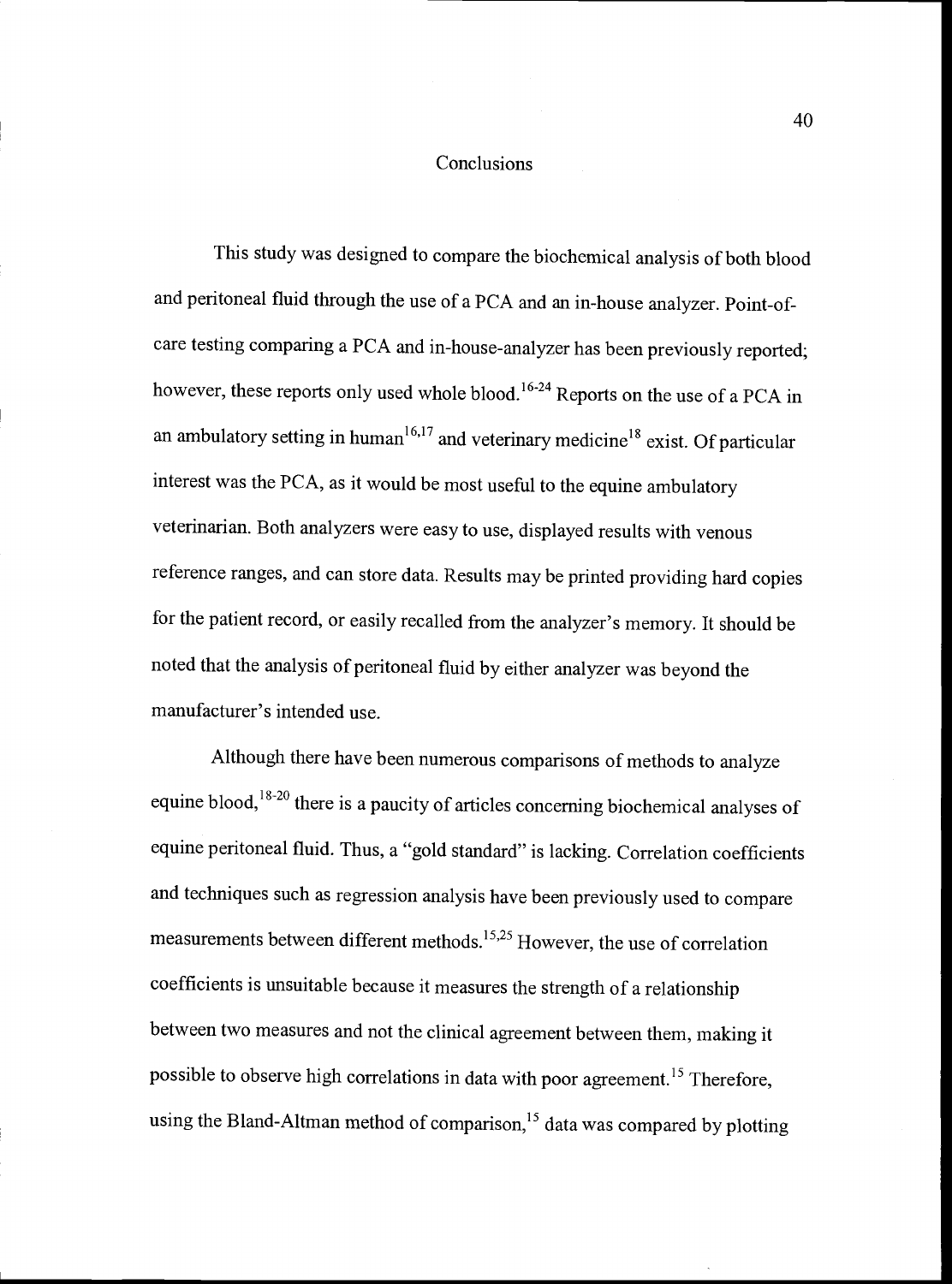the difference against the means, allowing the new measurement modality (PCA) to be compared with the in-house analyzer.

The PCA yielded slightly higher venous pH values, which concurred with one previous report,<sup>20</sup> but not with another study that underestimated the pH values.<sup>19</sup> This discrepancy is likely to have minimal clinical significance. Following analysis of peritoneal fluid, the PCA yielded higher pH values in the alkaline range and lower pH values in the acidic range. Horses with septic peritonitis tend to have lower peritoneal fluid pH value than horses with non-septic peritonitis and or healthy horses<sup>3</sup> due to bacterial production of acid metabolite and lactate production by the peritoneal fluid neutrophils.<sup>26-28</sup> Peritoneal fluid pH may thus be used to differentiate septic from non-septic peritonitis; however, venous pH has not been shown to be of value in such differentiation.<sup>3</sup> Due to the agreement in the acidic pH range in peritoneal fluid, both analyzers appear to yield similar information and this would lead to similar clinical decisions.

Lactic acidosis is a common metabolic disorder in horses suffering colic.<sup>29</sup> Lactate accumulation in blood and peritoneal fluid may occur in cases of hypoperfusion or intestinal strangulation and is associated with increased mortality.<sup>29-31</sup> The PCA had greater agreement with the in-house analyzer at low lactate concentrations; however, the higher lactate concentrations would be of greater clinical relevance. Even though there appeared to be less agreement between the two analyzers at high lactate values, especially in the peritoneal fluid, both analyzers yielded high values. Most variation was due to 3 peritoneal fluid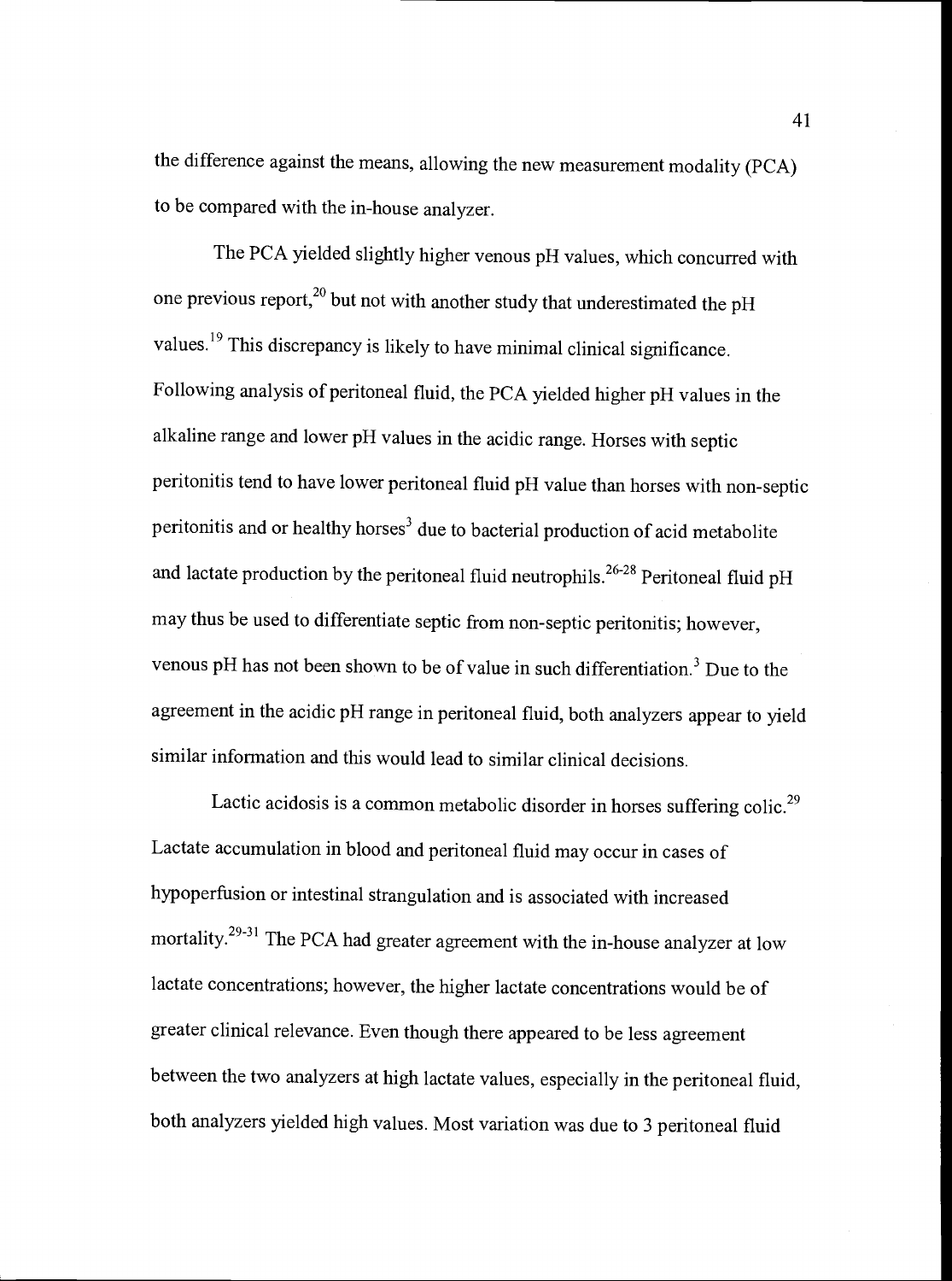lactate values which were higher than the reportable range for the PCA. Intestinal ischemia due to torsion, strangulation or thrombo-embolic infarction may lead to lactate crossing the affected intestinal wall and accumulating in the peritoneal cavity.30 If peritoneal lactate concentration is high, particularly if there is a disparity between venous and peritoneal fluid lactate concentrations, the clinician should be alerted to the possibility of intestinal ischemia,  $30,32$  and the necessity for possible surgical exploration.

The PCA underestimated venous glucose concentrations in the lower range as reported previously; $^{19}$  however, not in the higher range. Generally, these differences in blood glucose concentration were not clinically relevant. Typically, peritoneal fluid glucose concentrations should be higher than in peripheral blood.<sup>33,34</sup> However, should intestinal ischemia and bacterial invasion into the abdomen occur, peritoneal fluid glucose concentration will decrease.<sup>3,6</sup> This may be due to consumption of glucose by either bacterial or phagocytic cells, glycolytic enzymatic activity in peritoneal fluid, or low transport of glucose from the blood to peritoneal fluid.<sup>35</sup> Although the study population did not contain many horses with very low peritoneal fluid glucose concentration, the lower values obtained by the PCA suggest the analysis of equine peritoneal fluid by the PCA may overestimate septic peritonitis. Therefore, the lower glucose values reported by the PCA must be considered when making treatment decisions.

Electrolyte disturbances are not well described factors in equine colic but are seen in bladder rupture<sup>4</sup> and colitis.<sup>36</sup> Peritoneal fluid potassium concentration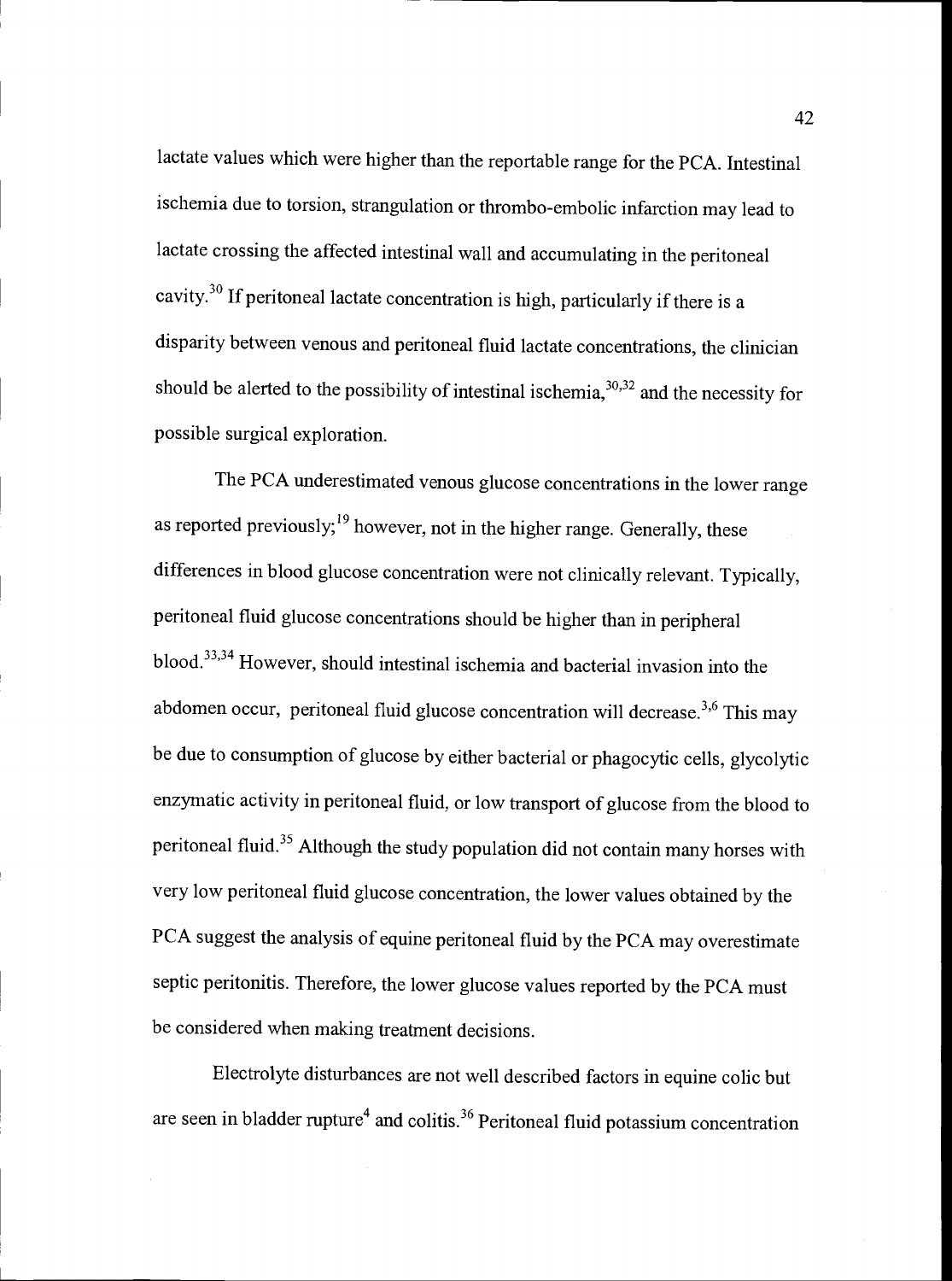increases following small colon ischemia.37 Hyponatremia, hypochioremia and hyperkalemia have been reported in horses with ruptured bladders.4 The PCA was able to identify electrolyte disturbances and thus aided in the diagnosis of uroperitoneum. Overall, there seemed to be greater agreement between the two machines for blood than peritoneal fluid electrolyte concentration and the clinician may need to adjust the reference value for the PCA when assessing peritoneal fluid.

Certain limitations should be recognized despite the clinical accuracy of the portable analyzer. The portable analyzer works under optimum temperatures  $(16^{\circ}C - 30^{\circ}C)$ , thus if exposed to prolonged cold, the analyzer would require time to warm up to become operational. The analyzer uses cartridges contained in pouches which required storage at  $2^{\circ}\text{C} - 8^{\circ}\text{C}$  until used. Upon selection of the desired cartridge, the cartridge was brought to room temperature before opening the pouch and filling. Moreover, the analyzer does not have a display illuminator and could not be read in the dark No alphanumeric keypadwas provided so patients had to be recorded by numerical identification.

Although the PCA was used in a hospital environment, results of our study indicate that the PCA may be suitable for point-of-care blood and peritoneal fluid analysis for horses suffering colic. The PCA as compared to the in-house analyzer, provided comparable results on average, and was able to further help diagnose metabolic acidosis, uroperitoneum, septic and non-septic peritonitis and intestinal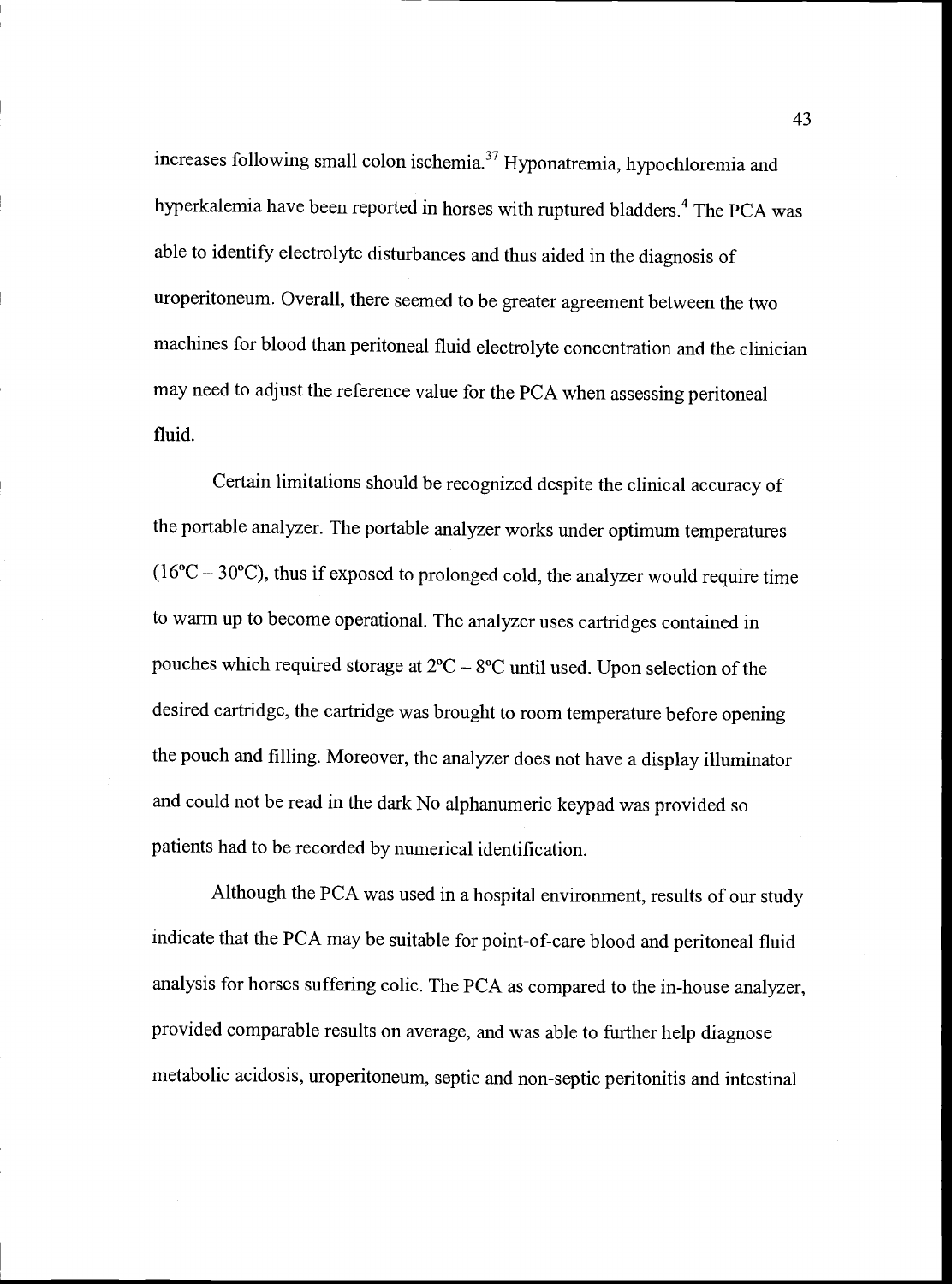ischemia. The PCA may aid in determining the prognosis of horses with acute abdominal crisis in an ambulatory setting.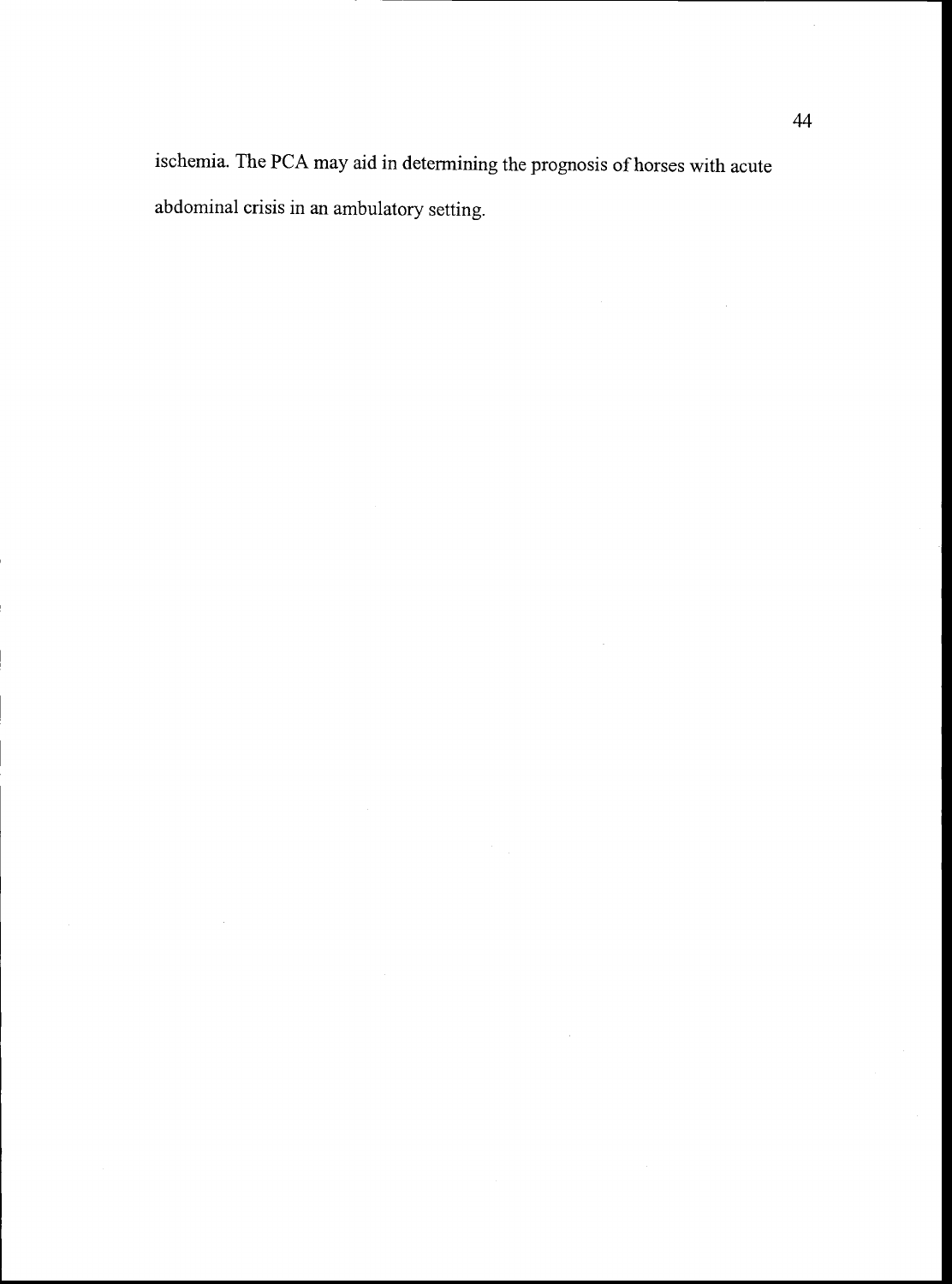#### Bibliography

- 1. Hawkins JF, Bowman KF, Roberts MC, et al. Peritonitis in horses: 67 cases (1985-1990). JAm Vet Med Assoc 1993; 203:284-288.
- 2. Dyson S. Review of 30 cases of peritonitis in the horse. Equine Vet J 1993; 15:25-30.
- 3. Van Hoogmoed L, Rodger LD, Spier SJ, et al. Evaluation of peritoneal fluid pH, glucose concentration, and lactate dehydrogenase activity for the detection of septic peritonitis in horses. JAm Vet Med Assoc 1999; 214:1032-1036.
- 4. Kablack KA, Embertson RM, Bernard WV, et al. Uroperitoneum in the hospitalised equine neonate: retrospective study of 31 cases, 1988-1997. Equine Vet J2000; 32:505-508.
- 5. Arden WA, Stick JA. Serum and peritoneal fluid phosphate concentrations as predictors of major intestinal injury associated with equine colic. JAm Vet Med Assoc 1998; 193:927-931.
- 6. Parry BW. Use of clinical pathology in evaluation of horses with colic. Vet Clin North Am Equine Pract 1987; 3:529-542.
- 7. Hjortkjaer RK, Svendson CK. Simulated small intestinal volvulus in the anesthetized horse. Nord Vet Med 1979; 31:466-483.
- 8. Parry BW, Anderson GA, Gay CC. Prognosis in equine colic: a study of individual variables used in case assessment. Equine Vet J 1983; 15:337-344.
- 9. Genn HJ, Hertsch B. Diagnostical and prognostical value of blood lactate concentration and its level in peritoneal fluid in colic of the horse. Dtsch Tierarztl Wochenschr 1982; 89:295-229.
- 10. Svendson CK, Hjortkjaer RK, Hesselholt M. Colic in the horse. A clinical and clinical chemical study of 42 cases. Nord Vet Med 1979; 31:Suppl 1-32.
- 11. Fischer AT. Diagnostic and prognostic procedures for equine colic surgery. Vet Clin North Am Equine Pract 1989; 2:335-350.
- 12. Allen D, White NA, Tyler DE. Factors for the prognostic use in equine obstructive small intestinal disease. J Am Vet Med Assoc 1986; 189:777-780.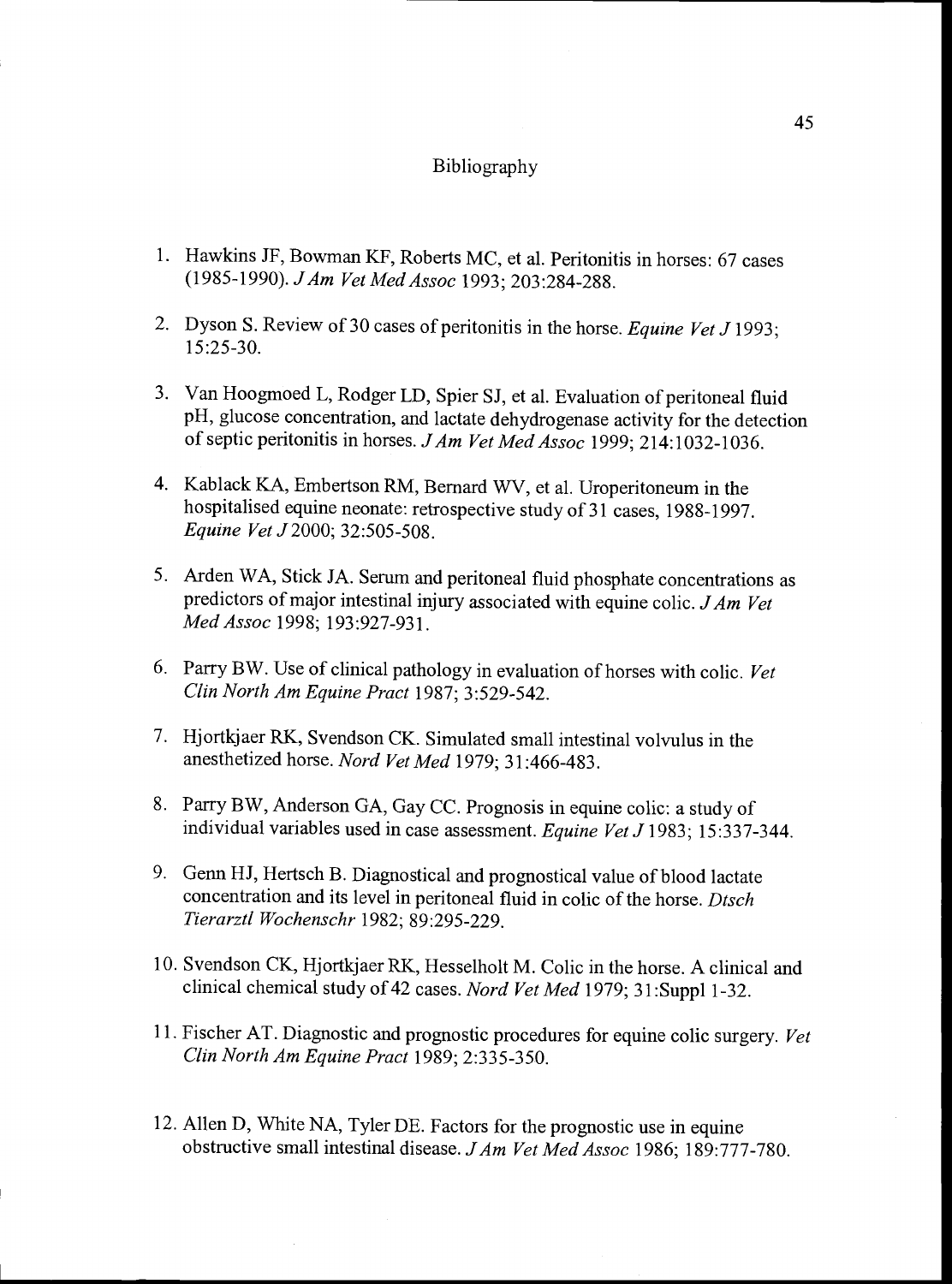- 13. Furr MO, Lessard P, White NA. Development of a colic severity score for predicting the outcome of equine colic. Vet Surg 1995; 24:97-101.
- 14. Reeves MJ, Curtis CR, Salman MD, et al. Prognosis in equine colic patients using multivariable analysis. Can J Vet Res 1989; 53:87-94.
- 15. Bland J.M., Altman D.G. Statistical methods for assessing the agreement between two methods of clinical measurement. Lancet 1986;1:307-310.
- 16. Hen DM, Newton NC, Santrach PJ, Hankins DG, Burnt MF. Airborne and rescue point-of-care testing. Am J Clin Pathol 1995; 104:S54-S58.
- 17. Burrit MF, Santrach PJ, Hankins DG, et al. Evaluation of the i-STAT portable clinical analyzer for use in a helicopter. Scand J Clin Lab Invest 1996; 56: 12 1-128.
- 18. Silverman SC, Birks EK. Evaluation of the i-STAT hand-held chemical analyser during treadmill and endurance exercise. Equine Vet J Suppl. 2002; 34:551-554.
- 19. Grosenbaugh DA, Gadawski JE, Muir WW. Evaluation of a portable clinical analyzer in a veterinary hospital setting. J Am Vet Med Assoc 1998; 213:691-694.
- 20. Looney AL, Ludders JL, Erb HN, et al. Use of a handheld device for the analysis of blood electrolyte concentration and blood gas partial pressures in dogs and horses. J Am Vet Med Assoc 1998; 213:526-530.
- 21. Erickson KA, Wilding P. Evaluation of a Novel Point-of-Care System, the i-STAT Portable Clinical Analyzer. Clin Chem 1993; 39, 2:283-287.
- 22. Tortella BJ, Lavery RF, Doran JV, et al. Precision, Accuracy, and Managed Care Implications of a Hand-Held Whole Blood Analyzer in the Prehospital setting. Clin Chem 1996; 106:124-127.
- 23. Sediame 5, Zerah-Lancner F, d'Ortho MP, et al. Accuracy of the i-STAT bedside blood gas analyzer. Eur Respir J 1999; 14:214-217.
- 24. Jacobs E, Vadasdi E, Sarkozi L, et al. Analytical Evaluation of i-STAT Portable Clinical Analyzer and Use by Nonlaboratory Health-Care Professionals. C/in Chem 1993; 39:1069-1074.
- 25. Altman DG, Bland J.M. Measurement in medicine: The analysis of method comparison studies. Statistician 1983; 32:307-317.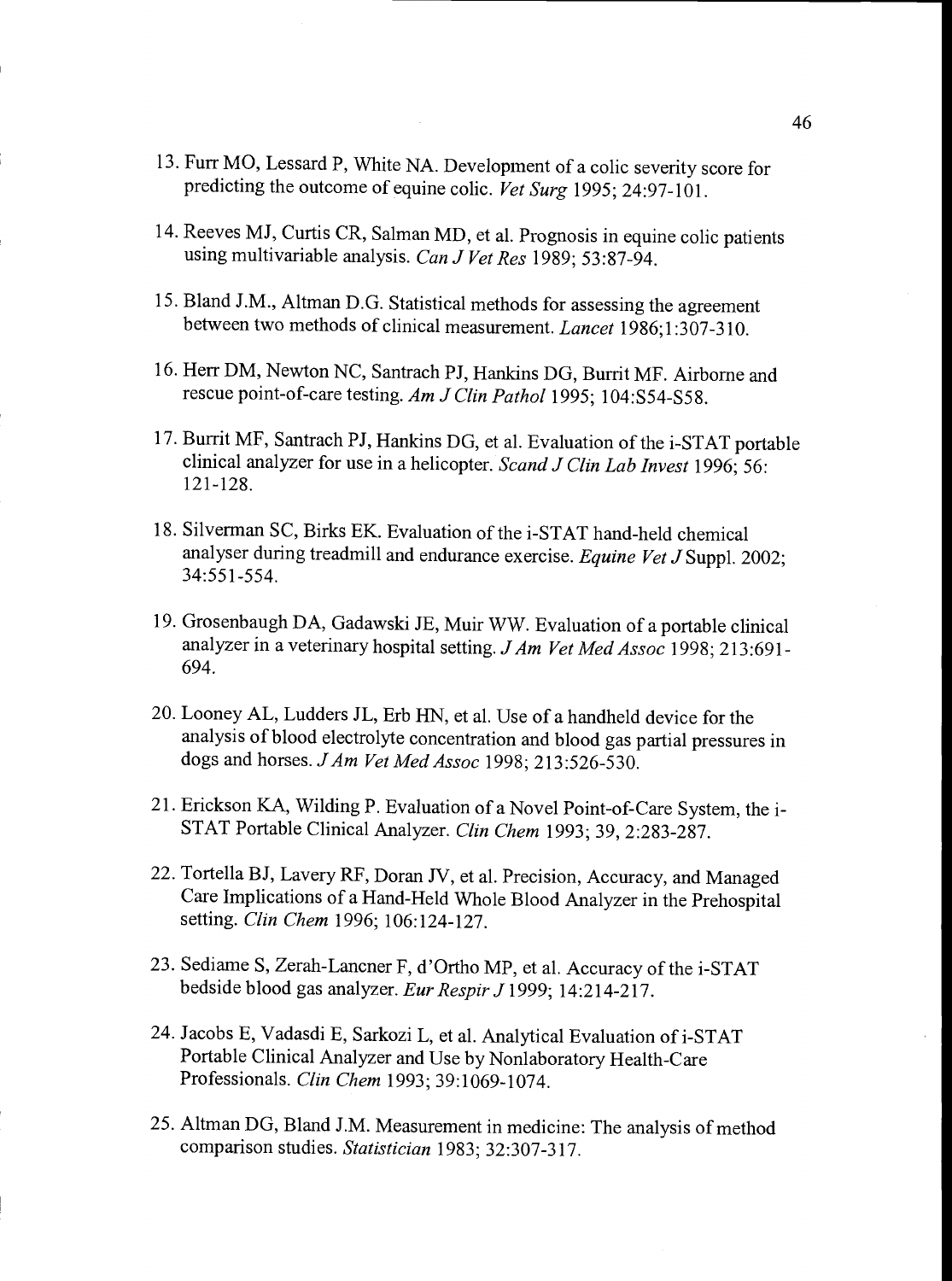- 26. Gitlin N, Stauffer JL, Silvestri RC. The pH of ascitic fluid in the diagnosis of spontaneous bacterial peritonitis in alcoholic cirrhosis. Hepatology 1982;2:408-41 1.
- 27. Potts DE, Wilcox MA, Good JT et al. The acidosis of low glucose pleural effusions. Am Rev Resp Dis 1978; 117:665-671.
- 28. Lloyd KCK, Stover SM, Pascoe JR, et al. Synovial fluid pH, cytologic characteristics, and gentamicin concentration after intra-articular administration of the drug in an experimental model of infectious arthritis in horses. Am J Vet Res 1990; 51:1363-1369.
- 29. Donawick WJ, Ramberg CF, Paul SR et al. The diagnostic and prognostic value of lactate determinations in horses with a cute abdominal crisis. JS Afr Vet Assoc 1975; 46:127.
- 30. Moore IN, Owen R, Lumsden 1K. Clinical evaluation of blood lactate levels in equine colic. Equine Vet J 1976; 8:49-54.
- 31. Gosset KA, Cleghorn B, Martin GS, et al. Correlation between anion gap, blood L-lactate concentration and survival in horses. Equine Vet J 1987; 19:29-30.
- 32. Moore IN, Traver DS, Turner MF, et al. Lactic acid concentration in peritoneal fluid of normal and diseased horses. Res vet Sci 1977; 23:117- 118.
- 33. Brownlow MA, Hutchins DR, Johnston KG. Reference values for equine peritoneal fluid. Equine Vet J 1981; 13:127-130.
- 34. Nelson AW. Analysis of equine peritoneal fluid. Vet Clin North Am Large Anim Prac 1979; 1:267-274.
- 35. Chaffin MK, Carter GK, Relford RL. Equine bacterial pluropneumonia. Part II. Clinical signs and diagnostic evaluation. Compend Contin Educ Pract Vet 1994; 16:362-379.
- 36. Corley KTT, Marr CM. Pathophysiology, assessment and treatment of acid-base disturbances in the horse. Equine Vet Ed 1998; 10:255.
- 37. Ruggles AJ, Freeman DE, Acland HM, et al. Changes in fluid composition. on the serosal surface of the jejunum and small colon subjected to venous strangulation obstruction in ponies. Am J Vet Res 1993; 54:333-340.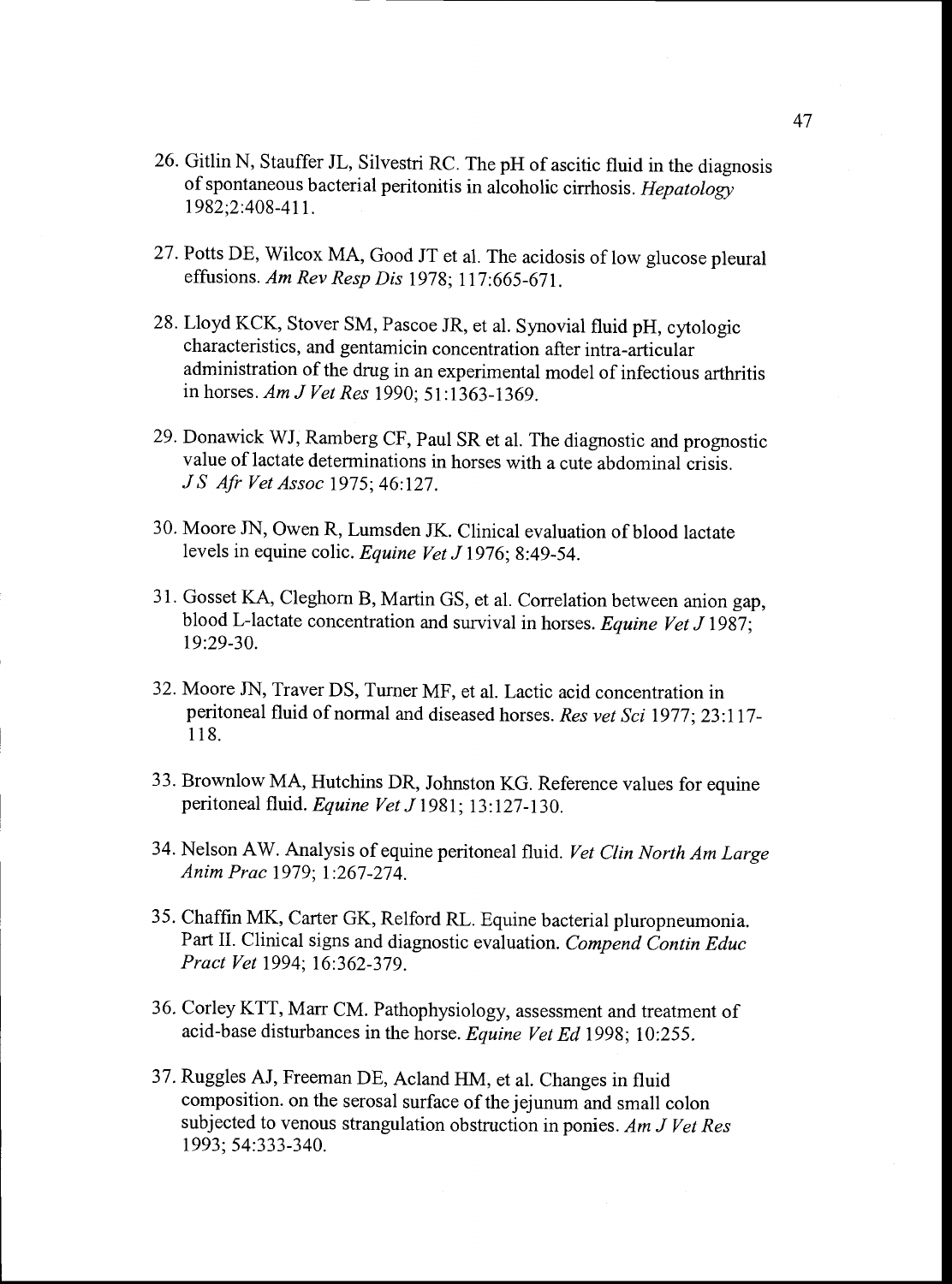#### GENERAL CONCLUSIONS

Abdominal fluid analysis can provide the investigator with information which can be used diagnostically and prognostically in horses suffering acute abdominal pain. When deciding on a therapeutic plan, these results need to be integrated with clinical and laboratory findings in order to offer the best possible therapeutic plan. The clinician should be aware that on rare occasions, abdominal fluid may not reflect the severity of intestinal insult creating a false impression of a less severe or absent intestinal lesion.

This study demonstrated that ALP activity may be used as an indicator of the degree of intestinal ischemia in peritoneal fluid, helping the clinician in deciding whether surgical intervention was necessary and allowing further determination of the prognosis for a horse with colic.

Although no "gold standard" exists with regard to the use of an automated clinical analyzer for the biochemical analysis of peritoneal fluid, this study shows that the PCA yields consistent results which were comparable to the in-house analyzer. The PCA helps diagnose metabolic acidosis, dehydration, intestinal ischemia and uroperitoneum and is able to differentiate between septic and nonseptic peritonitis. The PCA may thus be beneficial to the ambulatory veterinarian when performing point-of-care analysis biochemical analysis of blood and peritoneal fluid in horses suffering colic.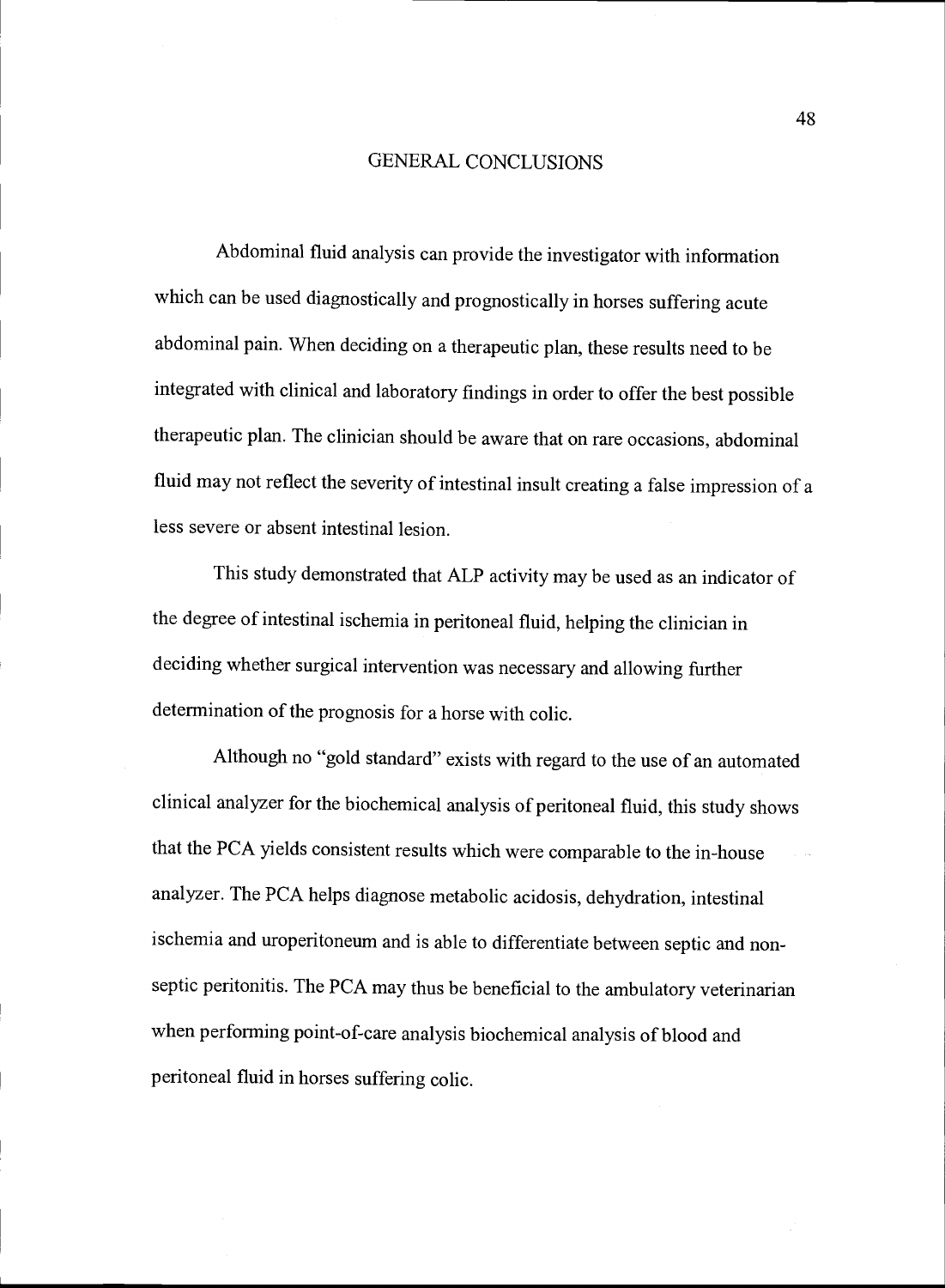#### BIBLIOGRAPHY

Allen D, White NA, Tyler DE. Factors for the prognostic use in equine obstructive small intestinal disease. J Am Vet Med Assoc 1986; 189:777-780.

Altman DG, Bland J.M. Measurement in medicine: The analysis of method comparison studies. Statistician 1983; 32:307-317.

Arden WA, Stick JA. Serum and peritoneal fluid phosphate concentrations as predictors of major intestinal injury associated with equine colic. J Am Vet Med Assoc 1998; 193:927-931.

Barrelet A. Peritoneal fluid: Part 1-Laboratory analyses. Equine Vet Ed 1993; 5:81-83.

Blackmore DJ, Palmer A. Phenylalanine inhibited p-nitrophenol phosphatase activity in the serum as an indication of intestinal cellular disruption in the horse. Research in Vet Science 1977;23:146-152.

Bland J.M., Altman D.G. Statistical methods for assessing the agreement between two methods of clinical measurement. Lancet 1986;1:307-310.

Bodansky 0. Are phosphatases of bone, kidney, and serum identical? Use of bile acids in their differentiation. Jof Biological Chemistry 1937;1 18: 341-362.

Browniow MA, Hutchins DR, Johnston KG. Reference values for equine peritoneal fluid. Equine Vet J 1981; 13:127-130.

Burrit MF, Santrach PJ, Hankins DG, et al. Evaluation of the i-STAT portable clinical analyzer for use in a helicopter. Scand J Clin Lab Invest 1996; 56: 121-128.

Chaffin MK, Carter GK, Relford RL. Equine bacterial pluropneumonia. Part II. Clinical signs and diagnostic evaluation. Compend Contin Educ Pract Vet 1994; 16:362-379.

Corley KTT, Marr CM. Pathophysiology, assessment and treatment of acid-base disturbances in the horse. Equine Vet Ed 1998; 10:255.

Cowell RL, Tyler RD, Clinkenbeard KD, MacAllister CG. Collection and evaluation of equine peritoneal fluid and pleural effusion. Vet Clinics of North Am 1987;3:543-561.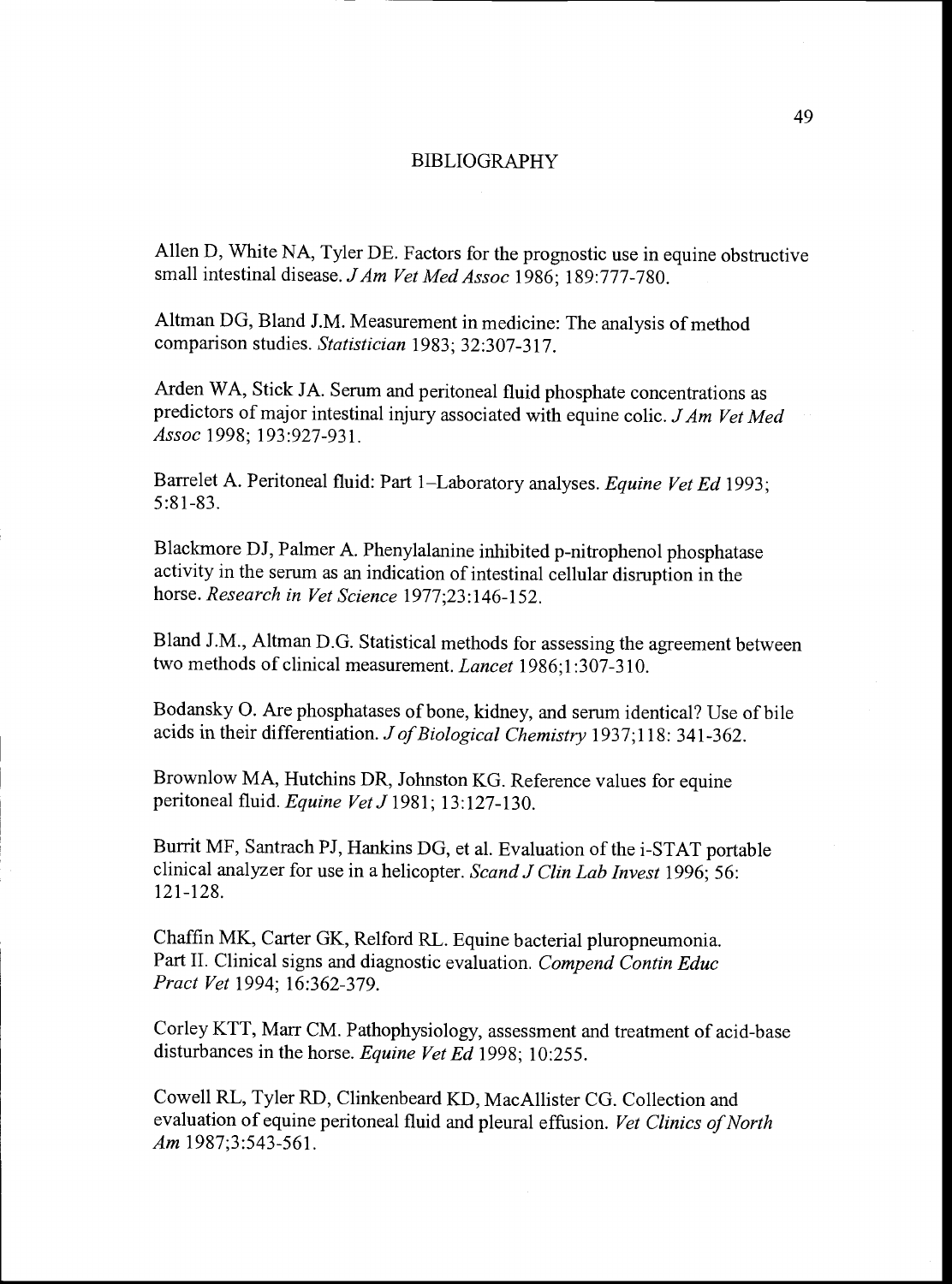Davies J, Gerring EL, Goodburn R, Manderville P. Experimental ischemia of the ileum and concentrations of the intestinal isoenzyme of alkaline phosphatase in plasma and peritoneal fluid. Equine Vet J 1984;16,3:215-217.

Donawick WJ, Ramberg CF, Paul SR et al. The diagnostic and prognostic value of lactate determinations in horses with a cute abdominal crisis. JS Afr Vet Assoc 1975; 46:127.

Dyson S. Review of 30 cases of peritonitis in the horse. Equine Vet J 1993;15:25-30.

Erickson KA, Wilding P. Evaluation of a Novel Point-of-Care System, the i-STAT Portable Clinical Analyzer. Clin Chem 1993; 39:283-287.

Fischer AT. Diagnostic and prognostic procedures for equine colic surgery. Vet Clin North Am Equine Pract 1989; 2:335-350.

Furr MO, Lessard P, White NA. Development of a colic severity score for predicting the outcome of equine colic. Vet Surg 1995; 24:97-101.

Genn HJ, Hertsch B. Diagnostical and prognostical value of blood lactate concentration and its level in peritoneal fluid in colic of the horse. Dtsch Tierarztl Wochenschr 1982; 89:295-229.

Gitlin N, Stauffer JL, Silvestri RC. The pH of ascitic fluid in the diagnosis of spontaneous bacterial peritonitis in alcoholic cirrhosis. Hepatology 1982;2:408-411.

Gosset KA, Cleghorn B, Martin GS, et al. Correlation between anion gap, blood Llactate concentration and survival in horses. Equine Vet J 1987; 19:29-30.

Grosenbaugh DA, Gadawski JE, Muir WW. Evaluation of a portable clinical analyzer in a veterinary hospital setting. J Am Vet Med Assoc 1998; 213:691-694.

Hawkins J. Peritonitis. In: Robinson NE, ed. Current Therapy in Equine Medicine 5. Philadelphia, PA: Saunders; 2003:153-158.

Hawkins JF, Bowman KF, Roberts MC, et al. Peritonitis in horses: 67 cases (1985- 1990), JAm Vet Med Assoc 1993; 203 :284-288.

Herr DM, Newton NC, Santrach PJ, Hankins DG, Burrit MF. Airborne and rescue point-of-care testing. Am J Clin Pathol 1995; 104:S54-S58.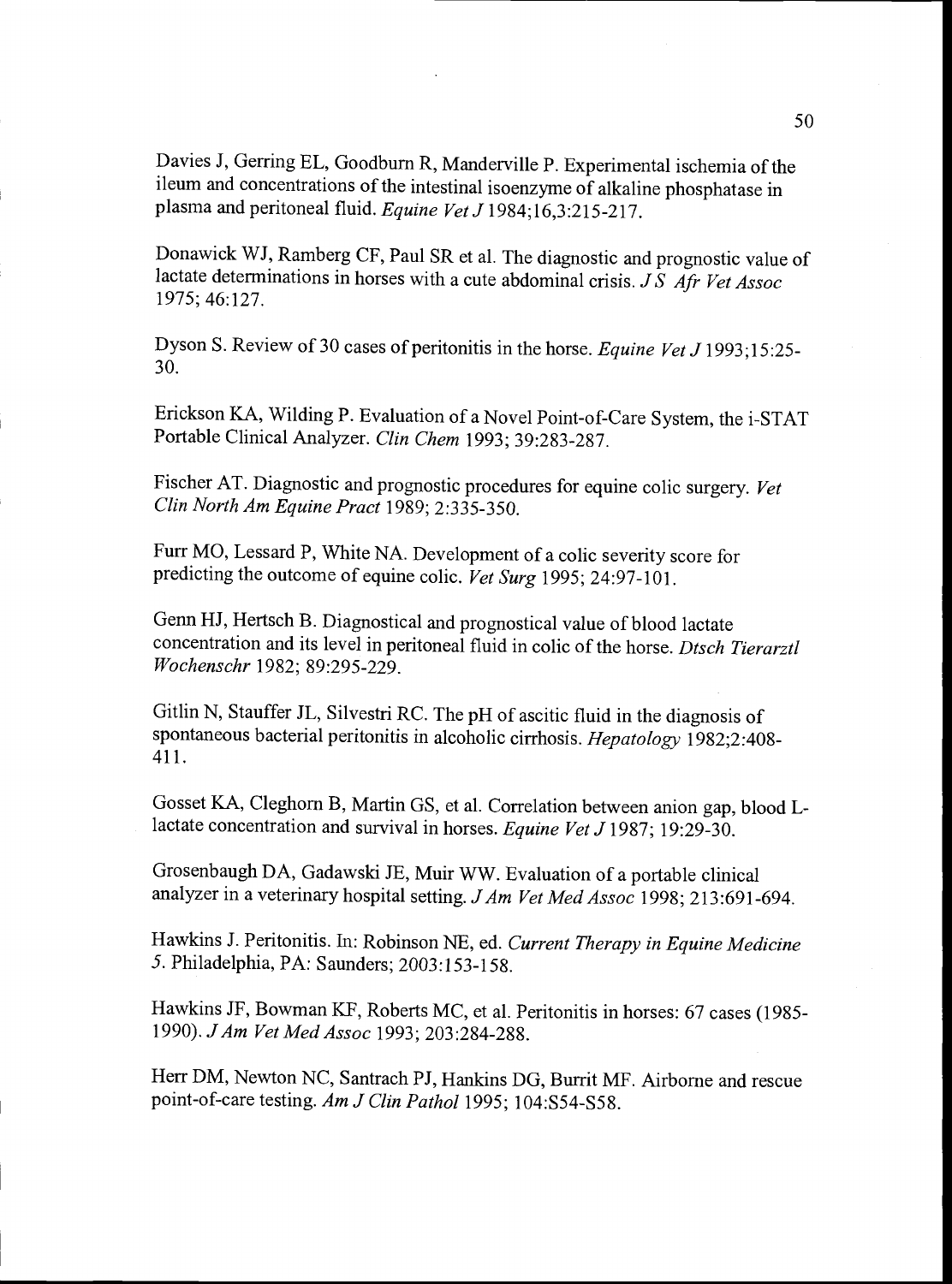Hjortkjaer RK, Svendson CK. Simulated small intestinal volvulus in the anesthetized horse. Nord Vet Med 1979; 31:466-483.

Jacobs E, Vadasdi E, Sarkozi L, et al. Analytical Evaluation of i-STAT Portable Clinical Analyzer and Use by Nonlaboratory Health-Care Professionals. Clin Chem 1993; 39:1069-1074.

Kablack KA, Embertson RM, Bernard WV, et al. Uroperitoneum in the hospitalised equine neonate: retrospective study of 31 cases, 1988-1997. Equine Vet J 2000; 32:505-508.

Lloyd KCK, Stover SM, Pascoe JR, et al. Synovial fluid pH, cytologic characteristics, and gentamicin concentration after intra-articular administration of the drug in an experimental model of infectious arthritis in horses. Am J Vet Res 1990; 51:1363-1369.

Looney AL, Ludders JL, Erb HN, et al. Use of a handheld device for the analysis of blood electrolyte concentration and blood gas partial pressures in dogs and horses. *J Am Vet Med Assoc* 1998; 213:526-530.

Mime EM, Doxey DL, Gilmour JS. Analysis of peritoneal fluid as a diagnostic aid in grass sickness (equine dysautonomia). Vet Record 1990; 127:162-165.

Moore JN, Owen R, Lumsden JK. Clinical evaluation of blood lactate levels in equine colic. Equine Vet J 1976; 8:49-54.

Moore JN, Traver DS, Turner MF, et al. Lactic acid concentration in peritoneal fluid of normal and diseased horses. Res vet Sci 1977; 23:117-118.

Nelson AW. Analysis of equine peritoneal fluid. Vet Clin North Am Large Anim Prac 1979; 1:267-274.

Parry BW. Use of clinical pathology in evaluation of horses with colic. Vet Clin North Am Equine Prac 1987; 3:529-542.

Parry BW, Anderson GA, Gay CC. Prognosis in equine colic: A study of individual variables used in case assessment. Eq Vet J 1983;15,4:337-344. Parry BW. Use of Clinical Pathology in the evaluation of horses with colic. Vet Clin North Am 1987; 3:529-542.

Potts DE, Wilcox MA, Good JT et al. The acidosis of low glucose pleural effusions. Am Rev Resp Dis 1978; 117:665-671.